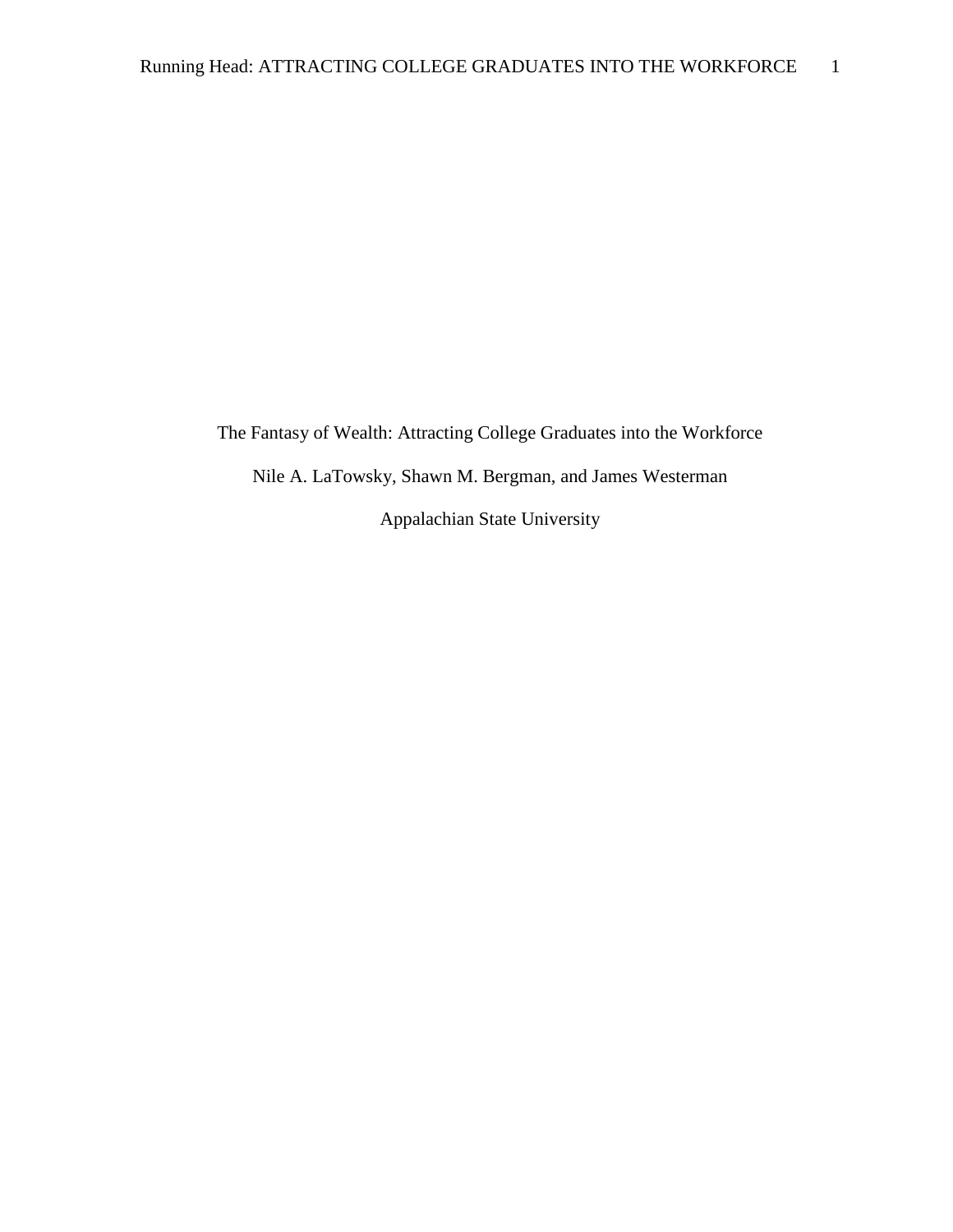### Abstract

For organizations to gain an advantage in today's market it is imperative they recruit top talent; and with Millennials comprising the largest portion of the current workforce, they have become a primary source of that talent. The Millennial workforce is currently fed by college students entering the workforce. One recruitment strategy that has been shown to effectively attract Millennials, is Corporate Social Responsibility (CSR), which defines an organizations initiative towards social obligations that positively influence the organization's internal and external stakeholders on multiple levels (i.e., philanthropic, environmental, legal, and economic). This study examined the value college seniors placed on each CSR type. More specifically, economic CSR, and if economic CSR, rather than other CSR types, would increase General Attractiveness by increasing the perception of an organization being socially responsible (i.e. Overall CSR Perceptions). Plus, whether each CSR type, especially economic CSR, and General Attractiveness was mediated by Overall CSR Perceptions. The results indicated legal, philanthropic, and environmental CSR as more important than economic CSR, and significantly influenced Overall CSR Perceptions, however only environmental CSR influenced General Attractiveness. Legal, philanthropic, and environmental CSR, held significant positive indirect effects to General Attractiveness through Overall CSR Perceptions, while economic CSR did not. For recruiters looking to attract recently graduated undergraduate Millennials through CSR messaging, they ought to use environmental, philanthropic, and legal CSR information. This can increase the Overall CSR Perceptions of the organization which can make the organization seem as a more attractive place of employment to the applicant.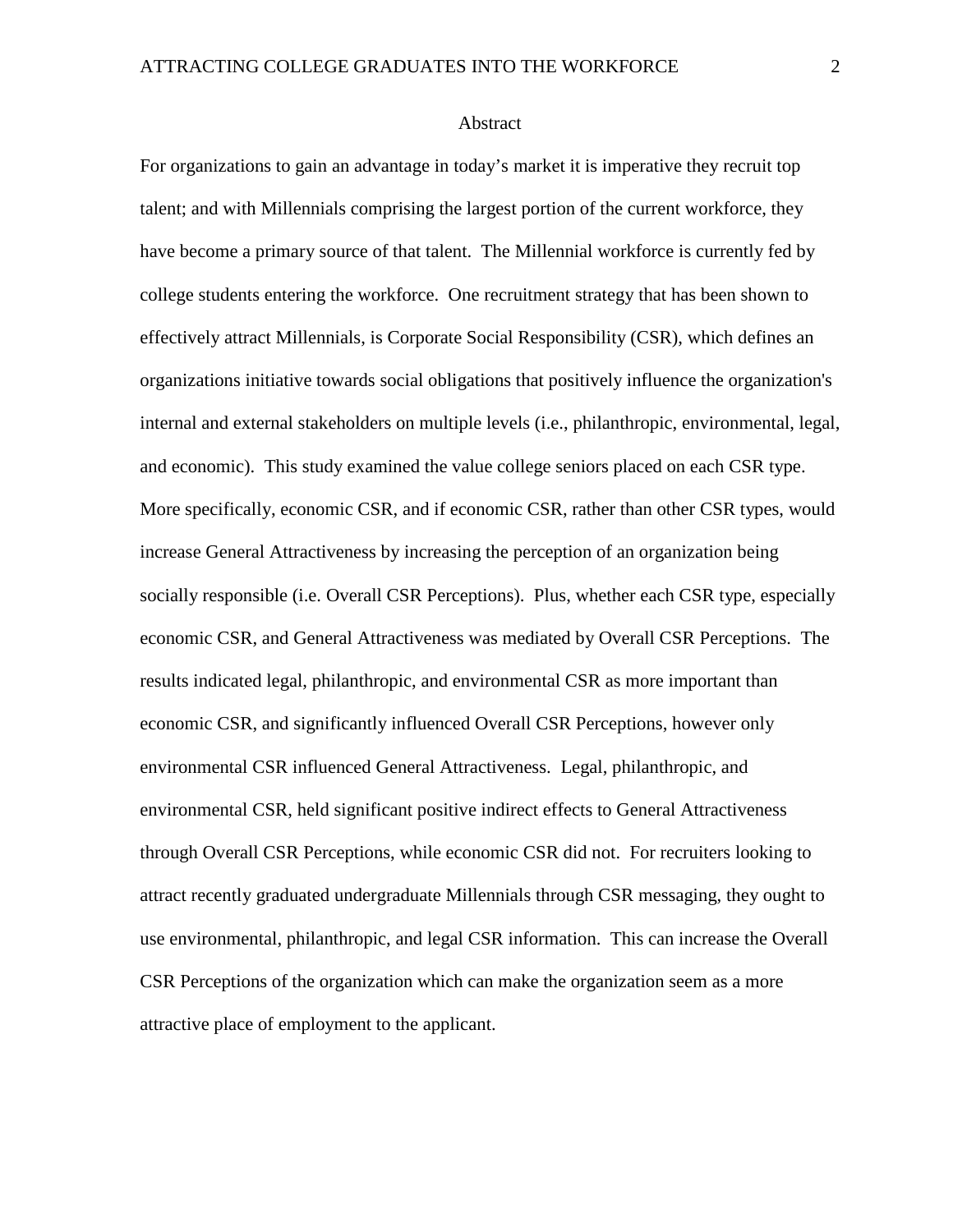Permission is granted to Appalachian State University, the Department of Psychology and the Honors College to display and provide access to this thesis for appropriate academic and research purposes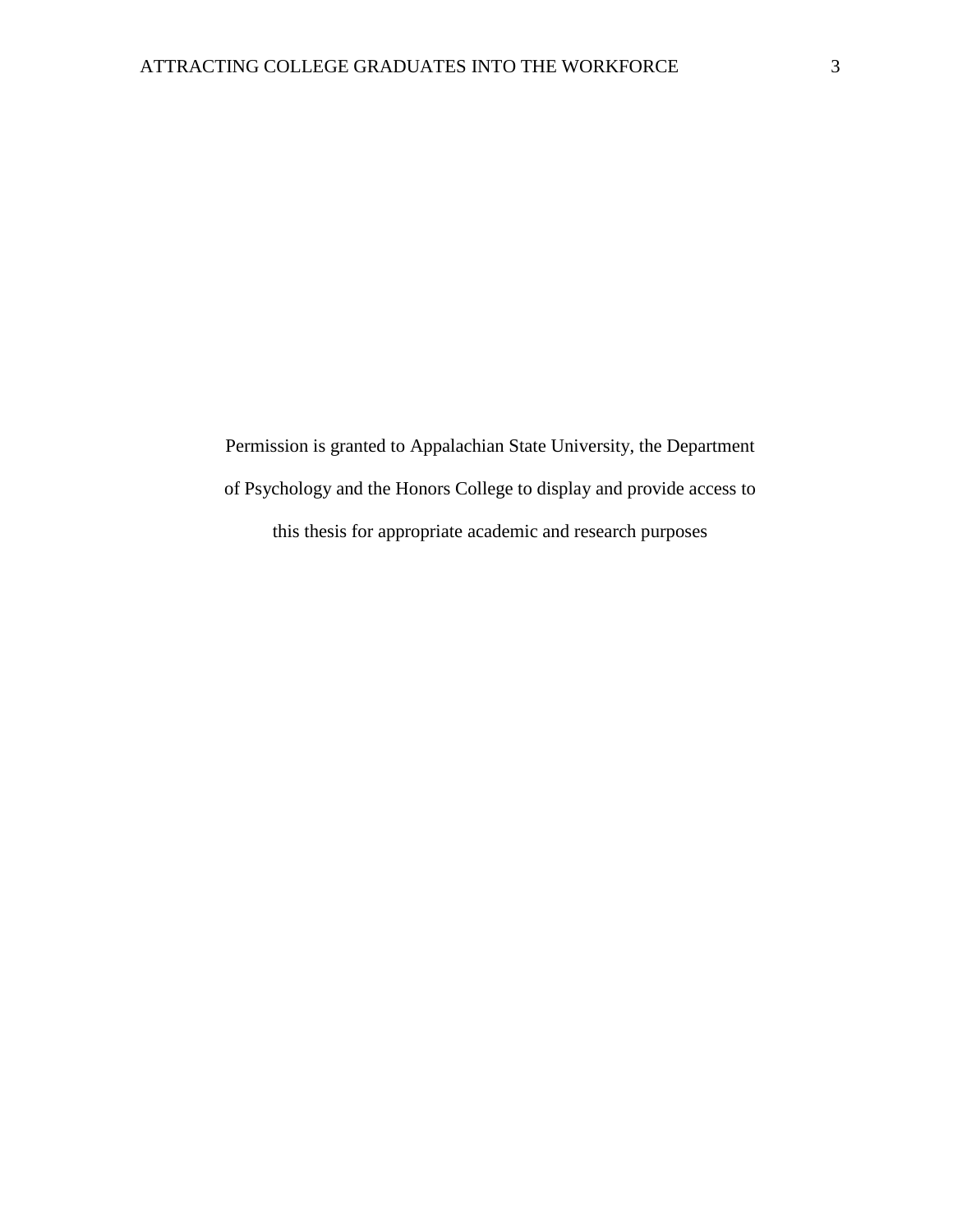## The Fantasy of Wealth:

## Attracting College Graduates into the Workforce

For companies to possess a competitive advantage within their market, they must attract, recruit, and retain top talent. A meta-analysis of over 400 sources done by Beechler and Woodward (2009), examined the impact talent has on an organization, the top abilities and qualities that characterize a highly talented individual within the market, and solutions for the "talent war." Their analysis revealed the absence of top talent can substantially decrease the morale, leadership, and the quality of decision making within an organization. Industries that have high levels of organizational fit and elite workers typically gain an edge in their market (Beechler & Woodward, 2009). Past research has also shown that a competitive advantage will be sustained within an organization if it can select, retain and manage superior human talent (Thurow, 1992; Turban & Greening, 1997). Overall, there is an emphasis to attract quality human capital, and if an organization can attract more people than its competitors, it will have a better chance at success in recruitment and performance within the organization (Pfeffer, 1994).

As a part of attracting top talent, one should look at where talent is coming from by analyzing the composition of the workforce. The American workforce in recent years has undergone a generational shift in overall composition of labor pool personnel. An analysis of U.S. Census Bureau data regarding labor force composition from 1995 to 2015 revealed that Millennials have become the largest portion of the American workforce (Fry, 2015). With the last of the Millennial generation slated to graduate in 2025, and approximately 1.9 million Millennial college graduates looking to join the workforce each year (National Center for Education Statistics, 2017) the Millennial labor pool is still significantly growing (Howe  $\&$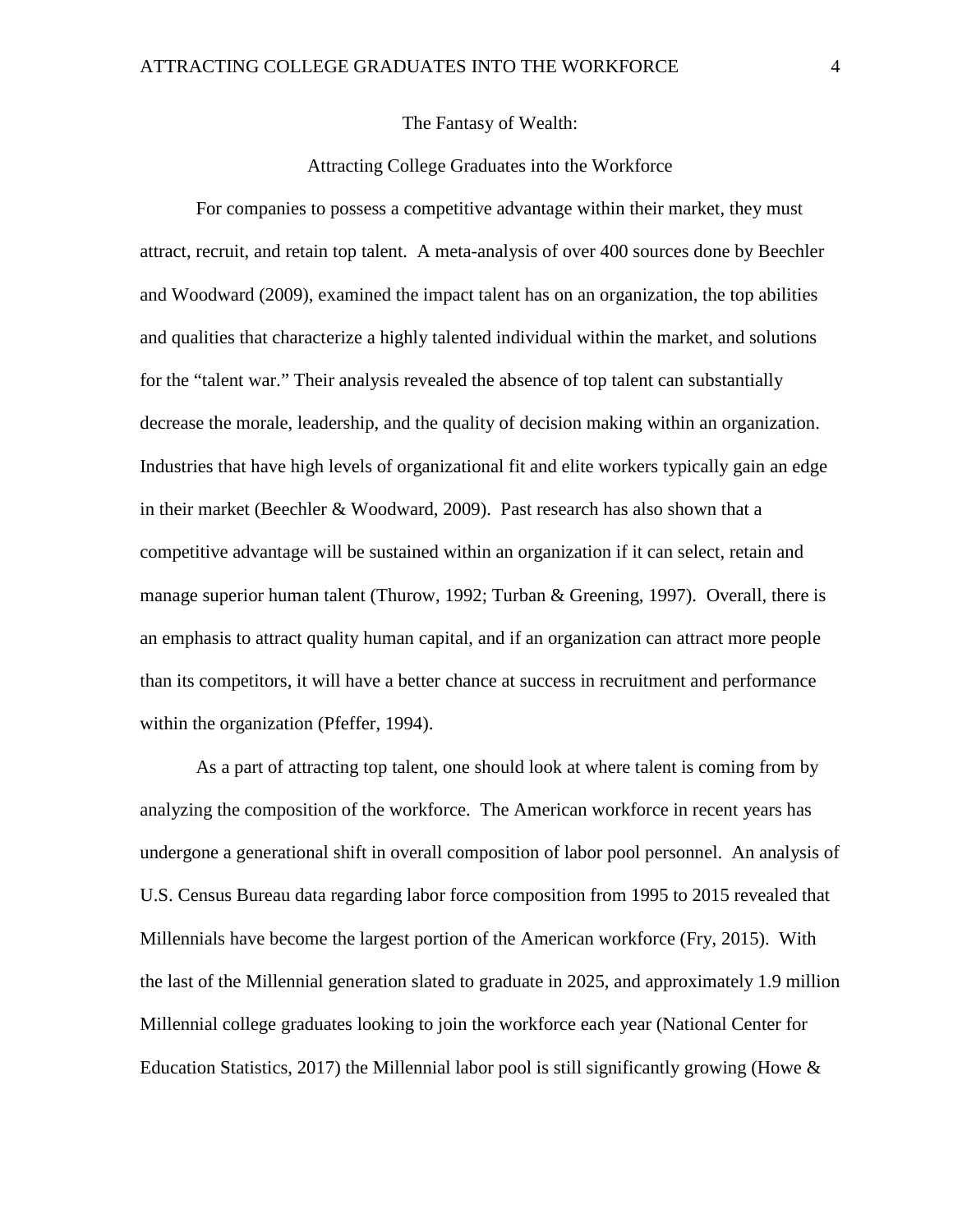Strauss, 2010) and will continue to expand its disproportionate share of the American workforce.

Recruiters have increasingly shifted their attention towards attracting Millennials to bring a competitive edge in the form of young talent to their organization. This shift requires organizations to understand and work with the unique demands and expectations of Millennials. Surveys show the Millennial generation expects the organization they work for to develop and foster leadership within each employee (Deloitte, 2016) in order to support socially responsible behavior that Millennials value within and outside the work environment (Deloitte, 2017; PwC, 2011). Since Millennials represent a significant pool from which to source top talent (Fry, 2015), understanding what socially responsible job characteristics Millennials are attracted to and how to effectively recruit from the Millennial talent pool will allow organizations to more effectively source top talent.

Research has shown that working Millennials are attracted to organizations that are more socially responsible (McGlone, Spain, & McGlone, 2011). Therefore, organizations recruiting from the Millennial talent pool should market their socially responsible initiatives to display how the company is positively impacting its stakeholders. McGlone and colleagues' (2011) research, however, did not explore the preferences of individuals in the Millennial work pool with little to no work experience.

A valuable population within the Millennial labor pool that does not hold significant work experience is recently graduated college students looking to enter the workforce. Recent college graduates are a significant contributor to the Millennial talent pool each year, and it is fair to assume that recently graduated students who are new to the workforce may possess different work and job preferences than more work experienced Millennials. For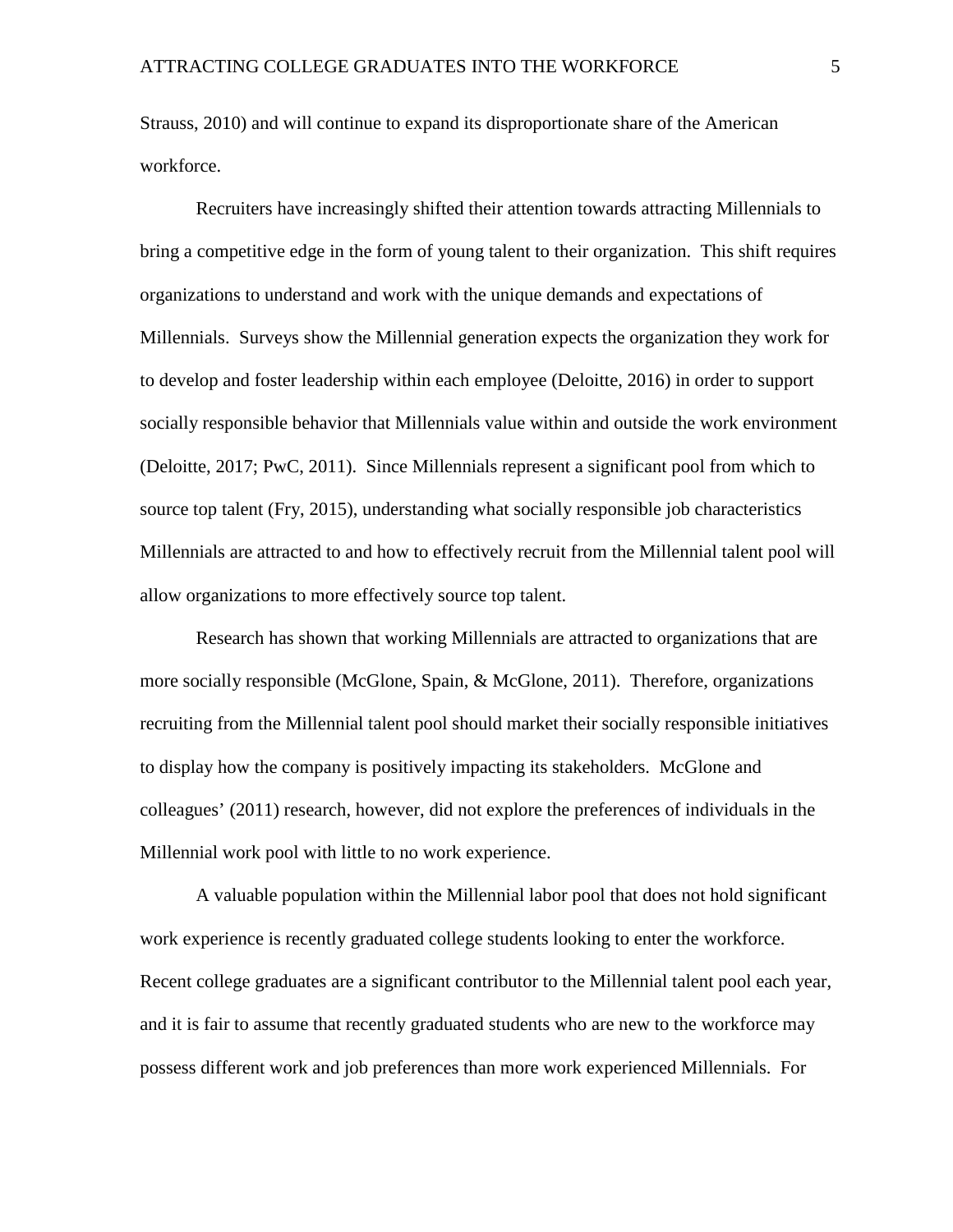example, recently graduated college students may not be as inclined to seek out opportunities to contribute towards societal impact, and instead could be more attracted to financial factors of an organization. This thesis explores a gap in the literature in developing an understanding of what recently graduated college students are attracted to when entering the workforce, as college graduates are a primary source of work talent and are the largest contributor to the biggest portion of the American workforce.

### **CSR (Definition & Research)**

Organizations have a plethora of recruitment strategies at their disposal. One concept shown to be significant in recruiting top talent through an organization participating in and marketing socially responsible behavior is Corporate Social Responsibility (CSR; Turban  $\&$ Greening, 1997). CSR is an organization's initiative to assess and take responsibility for context specific obligations it holds towards its internal and external stakeholders that take the form of practices or policies an organization implements in order to provide a beneficial impact to its communities. According to Karsten Strauss (2017) with Forbes online, Cisco (a networking and hardware technology company) is a good example of applied CSR. Cisco displays and provides free disaster aid relief services to communities throughout the country to support those in need and foster stronger communal bonds through utilizing technology to maintain communication within a disaster scenario (Cisco, 2017). Although providing a socially responsible service such as disaster relief or other free services may cost an organization time, money, and labor, when marketed effectively it can also display the organization as being socially responsible. This can positively affect the level of attraction consumers and applicants have towards the organization, and in turn make it appear more appealing as a place of business or employment (Turban & Greening, 1997).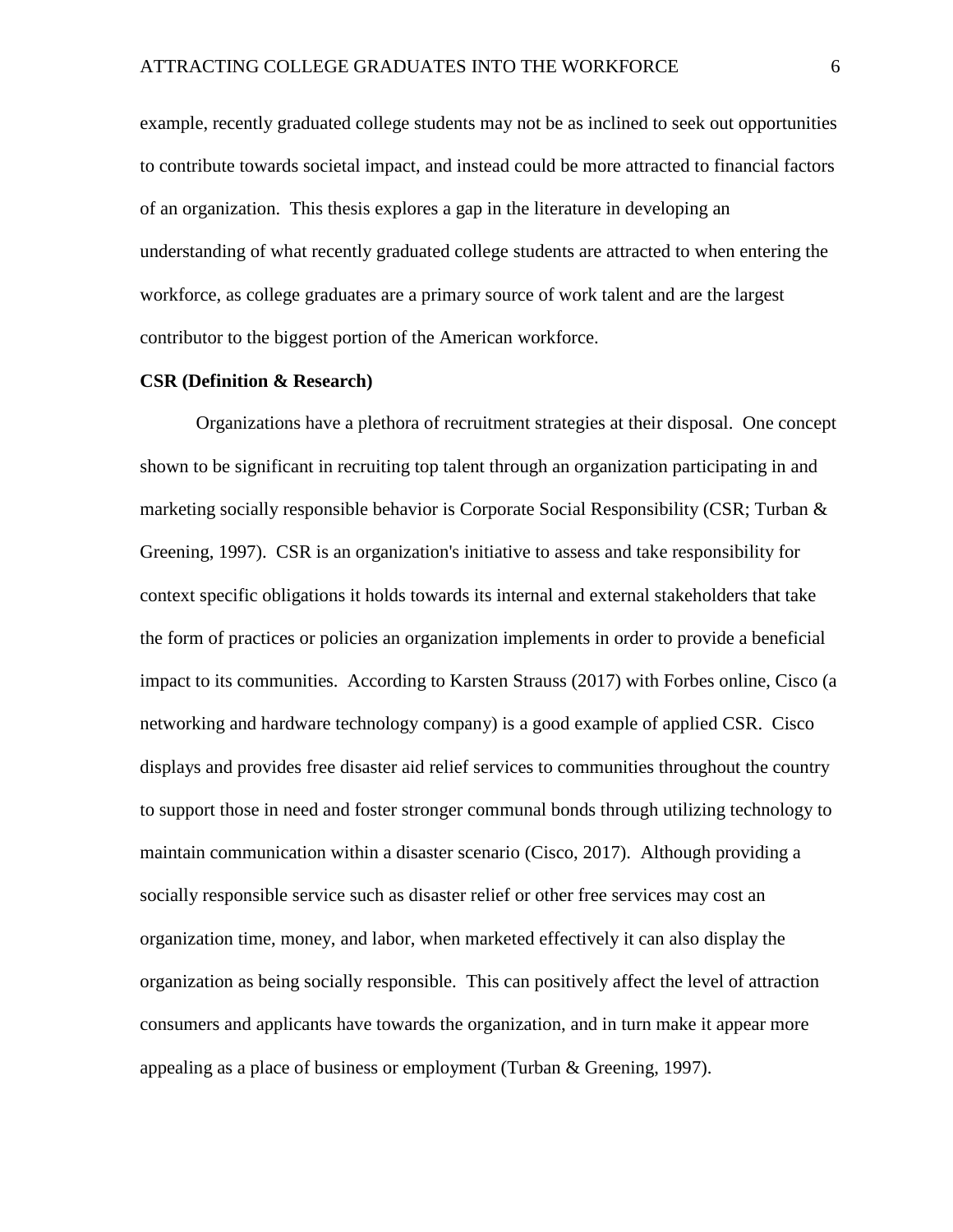CSR is a compelling recruitment strategy is that it is backed by empirical research. According to Bhattacharya and colleagues (2008), "There is growing evidence that a company's corporate social responsibility activities comprise a legitimate, compelling and increasingly important way to attract and retain good employees." The study explains how organizations display their values through CSR, which provides potential job applicants the opportunity to reflect the organization's values with their own. When a company allows applicants to see its values, and provides the applicants the opportunity to reflect their values against the firm's values, this increases the company's overall perceived attractiveness as a place of employment compared to organizations that do not allow for such comparison and reflection (Turban & Greening, 1997). Therefore, organizations should market and practice their efforts in CSR. In addition, CSR can be used as a mechanism to filter out applicants that do not fit within an organization by identifying those who are not likely to adopt or follow the values of the firm. If organizations incorrectly market their CSR efforts, they risk attracting the wrong type of applicant or damaging how individuals perceive the company.

It has been shown that organizations can fall victim to marketing contradictory reports of their CSR, versus actual behavior in CSR (referred to as 'greenwashing'). A study by Wagner and colleagues (2009) examined the impact that mis-representative CSR marketing versus accurate CSR communication had on an organization's level of attraction to potential applicants. Their results showed how mis-representative CSR can cause an organization to seem hypocritical, and appear less attractive to potential applicants. On the other hand, companies who are honest and transparent about their efforts in CSR look more attractive than organizations that are not, and have a better chance of recruiting and retaining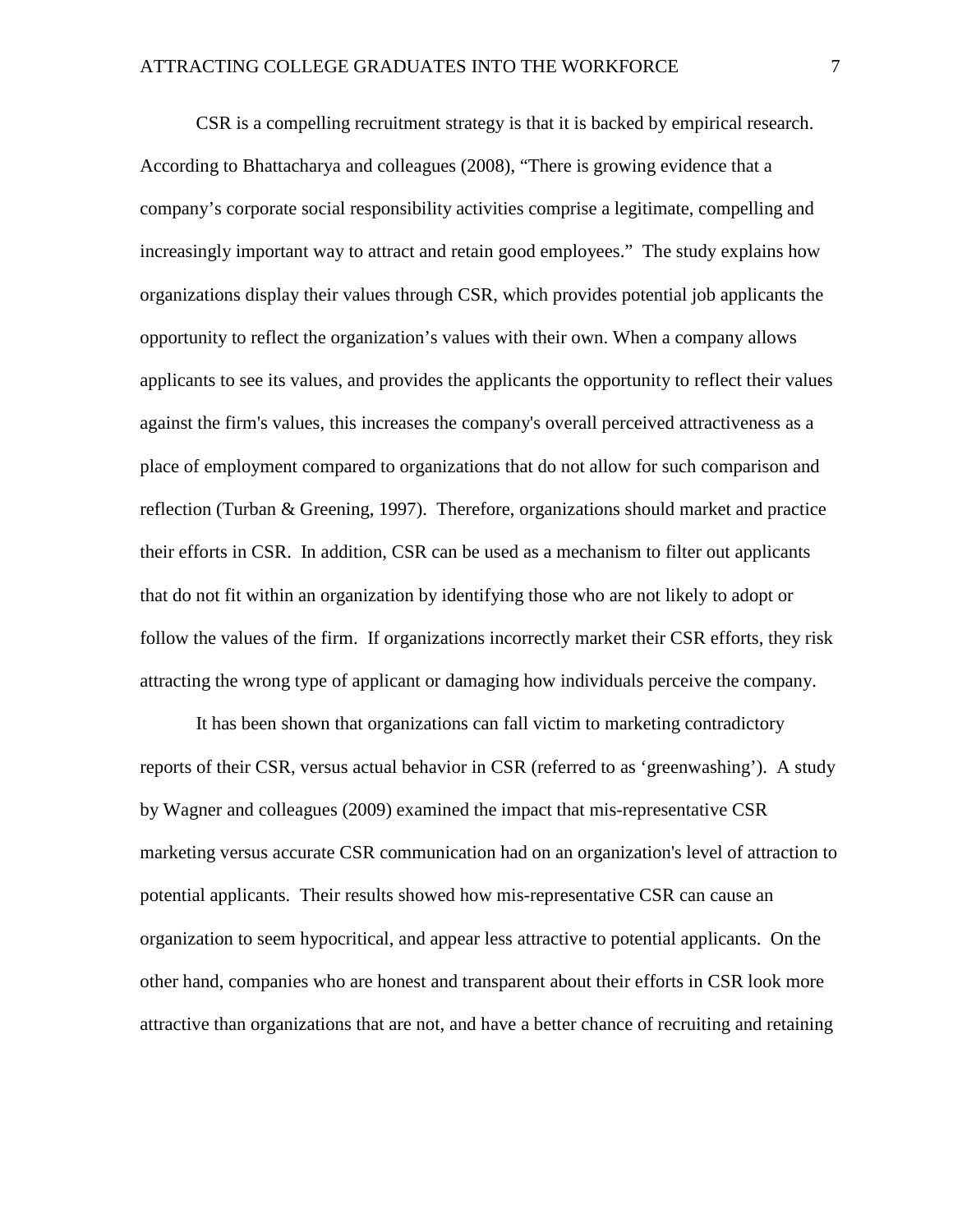top work talent. This is particularly important as CSR information on an organization today is easily accessible to the public, through the transparency provided by the internet.

Most current CSR marketing in the United States is found online, and according to Basil and Erlandson (2008), websites can target a vast array of applicants, therefore making it logical for organizations to use websites as a medium to display their efforts in CSR within countries of high internet use. Also, in high internet use countries, information displayed online is easily accessible to the public (Basil & Erlandson, 2008), and is found in pictures or texts. Therefore, CSR information when displayed online is more likely to be consumed by the public in high usage internet countries such as the United States. This allows more applicants to reflect their values onto an organization through online mediums displaying CSR, which provides a potential to attract more applicants.

Overall, the definition of CSR acts as an umbrella term that encompasses many variations in activities, policies and behaviors an organization utilizes to seem socially responsible. It is important to recognize how these socially responsible behaviors affect an organization's overall image, and what drive perceptions of an organization being socially responsible. Literature on CSR provides guidance on how companies can appear to be socially responsible.

#### **CSR (Four Types)**

CSR is an organization's initiative to assess and take responsibility for context specific obligations it holds towards its internal and external stakeholders that take the form of practices or policies an organization implements in order to provide a beneficial impact to its communities. Based on the literature, overall perceptions of CSR are driven by four main types, each impacting a different area of society: environmental, legal, philanthropic and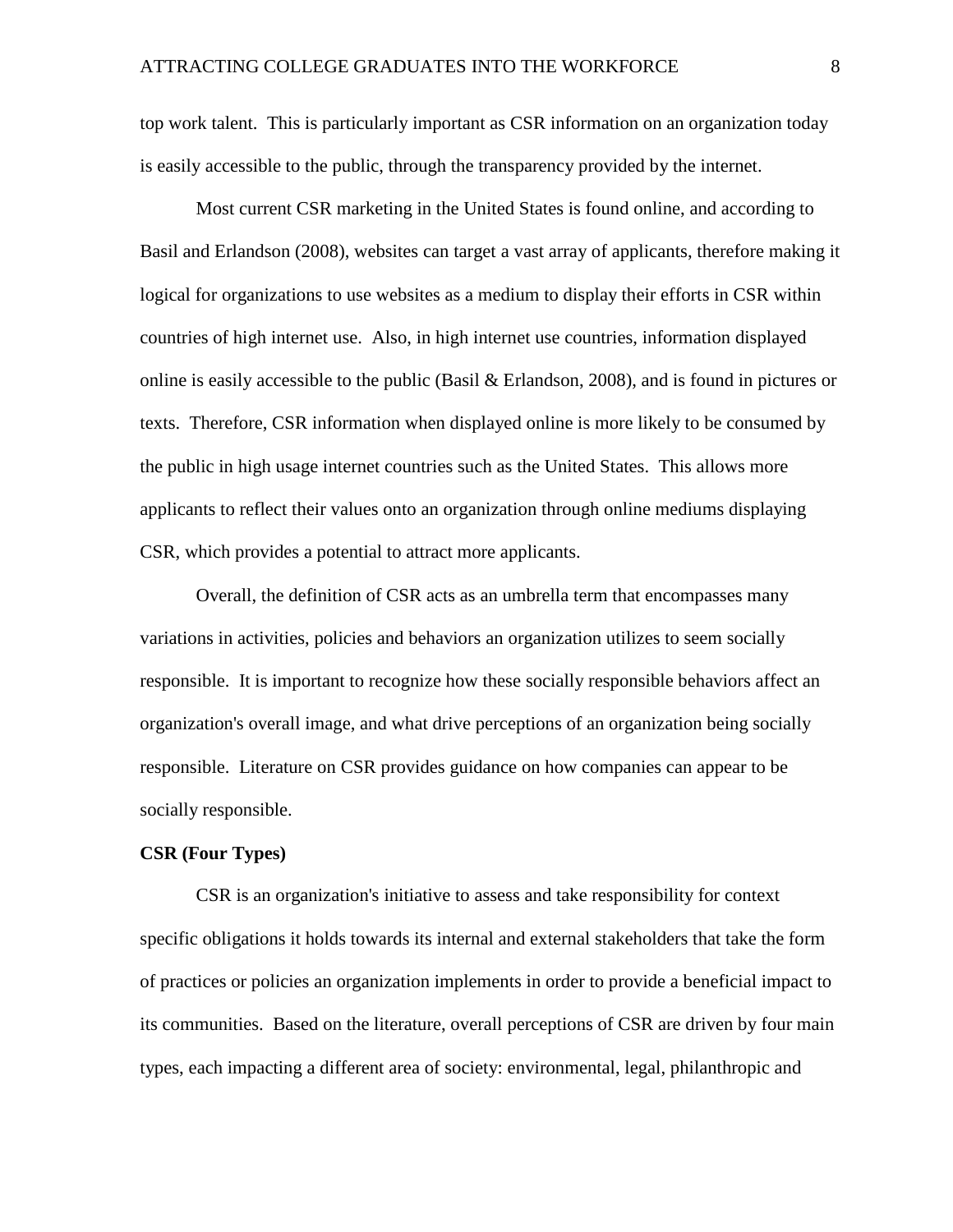economic (Albinger & Freeman, 2000; Carroll, 1991; Belinda, Westerman & Bergman, 2017; Lantos, 2001; Waddock & Graves, 1997). These four types of CSR provide guidance in terms of organizational practices and policies that meet and establish public expectations for organizations to be considered socially responsible (Aguinis, 2011).

Based on Carroll's (1979, 1991, & 2010) research, both environmental and philanthropic CSR types are considered significant factors in the public's expectation of social responsibility, as failing to enact in these two types of CSR can disqualify an organization from being considered as socially responsible. Therefore, applicants who are interested in socially responsible organizations may be more search selective towards environmental and philanthropic CSR (Carroll  $&$  Shabana, 2010), and the presence of these two CSR forms can enhance perceived organizational attraction (Belinda, Westerman & Bergman, 2017).

Environmental CSR is an organization's obligation to create policy that is environmentally conscious. This form of CSR is required by a firm having goods or services that produce a positive impact on the environment spanning the life of the good or service, and/or by inventing initiatives that pursue environmental protection and conservation (Albinger & Freeman, 2000; Waddock & Graves 1997). Millennials are generally more aware of environmental CSR, as the public views it as a required expectation towards being socially responsible, and organizations have substantial discretion to complete this socially responsible behavior (Carroll, 1979, 1991; Carroll & Shabana, 2010).

Philanthropic CSR is an organization's obligation to give back to the community through philanthropic service, such as volunteer work, providing monetary or other types of donations, as well as supporting and organizing initiatives for the community like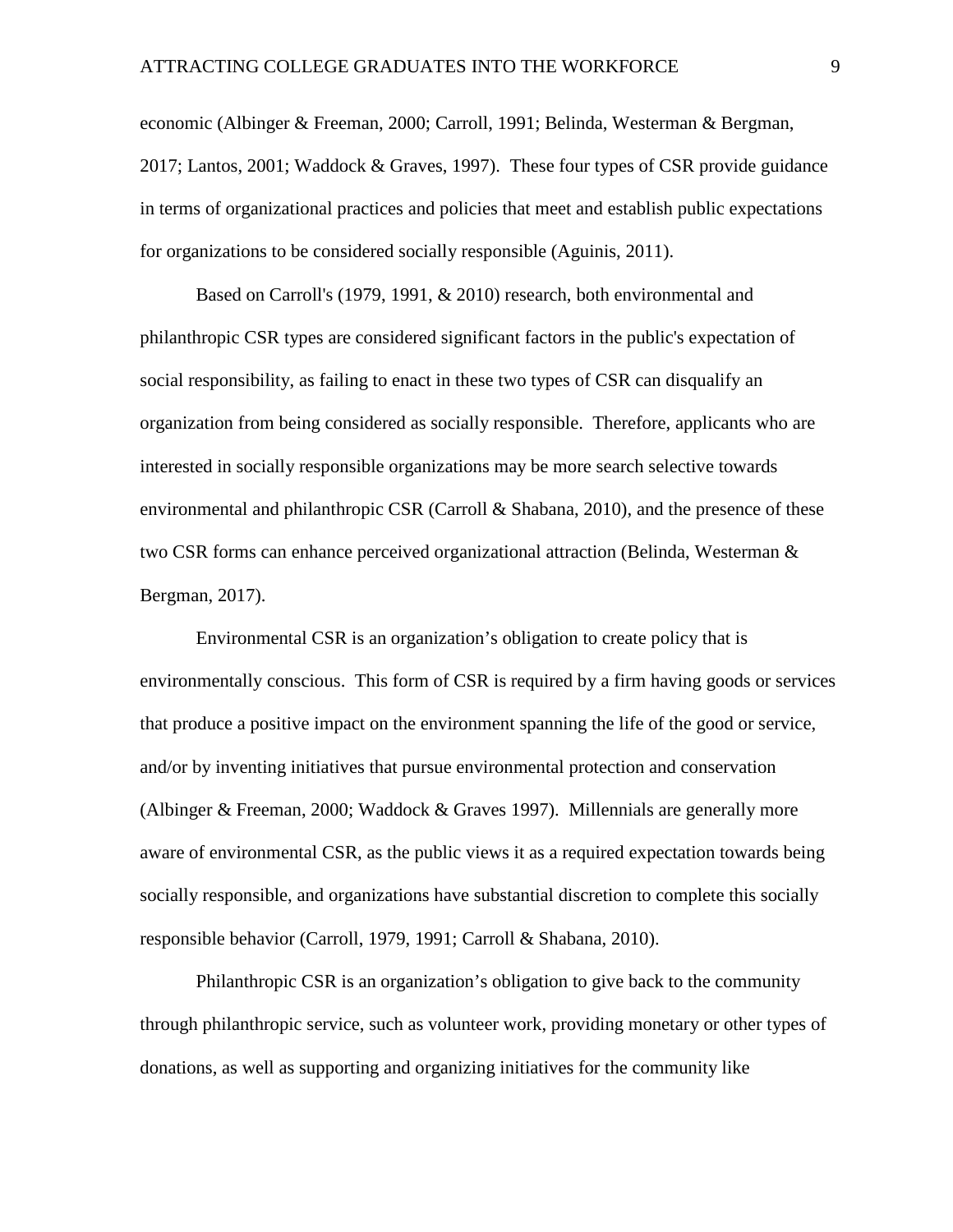educational scholarships, housing for disadvantaged and promotion of the arts. In addition, philanthropic CSR operates under the precondition that any products and/or services created by an organization cause no communal or societal harm (Albinger & Freeman, 2000; Waddock & Graves 1997). Applicants are also more aware of this CSR type as it can enhance an organization's image, or prevent an organization from being socially responsible if absent.

Economic and legal CSR do not receive the same attention and do not improve an organization image as compared with environmental and philanthropic CSR (Belinda, Westerman & Bergman, 2017). However, they seem to play key foundational roles in allowing an organization to be socially responsible, as they provide a baseline of credibility that meets the public's expectation for a company to be socially responsible.

Economic CSR is an organization's efforts to maximize its profitability, while delivering quality products and/or services to consumers at a high level of operational efficiency. The organization is also responsible for growing, establishing and maintaining new jobs to support its efforts in preserving a competitive advantage (Carroll, 1991; Lantos 2001). Economic CSR is important to the rest of the CSR types, as it provides the financial resources to allow an organization to support and participate in socially responsible behavior.

Legal CSR is an organization's commitment to stay within its legal limits, as well as provide goods and services that meet legal requirements and guidelines, while providing equal opportunity to all applicants within the hiring process and decision making and ensuring fairness towards employee treatment (Carroll, 1991; Lantos 2001). It is unlikely an organization will be considered socially responsible if it does not uphold the law. Therefore, legal CSR is another essential foundation towards an organization being perceived as socially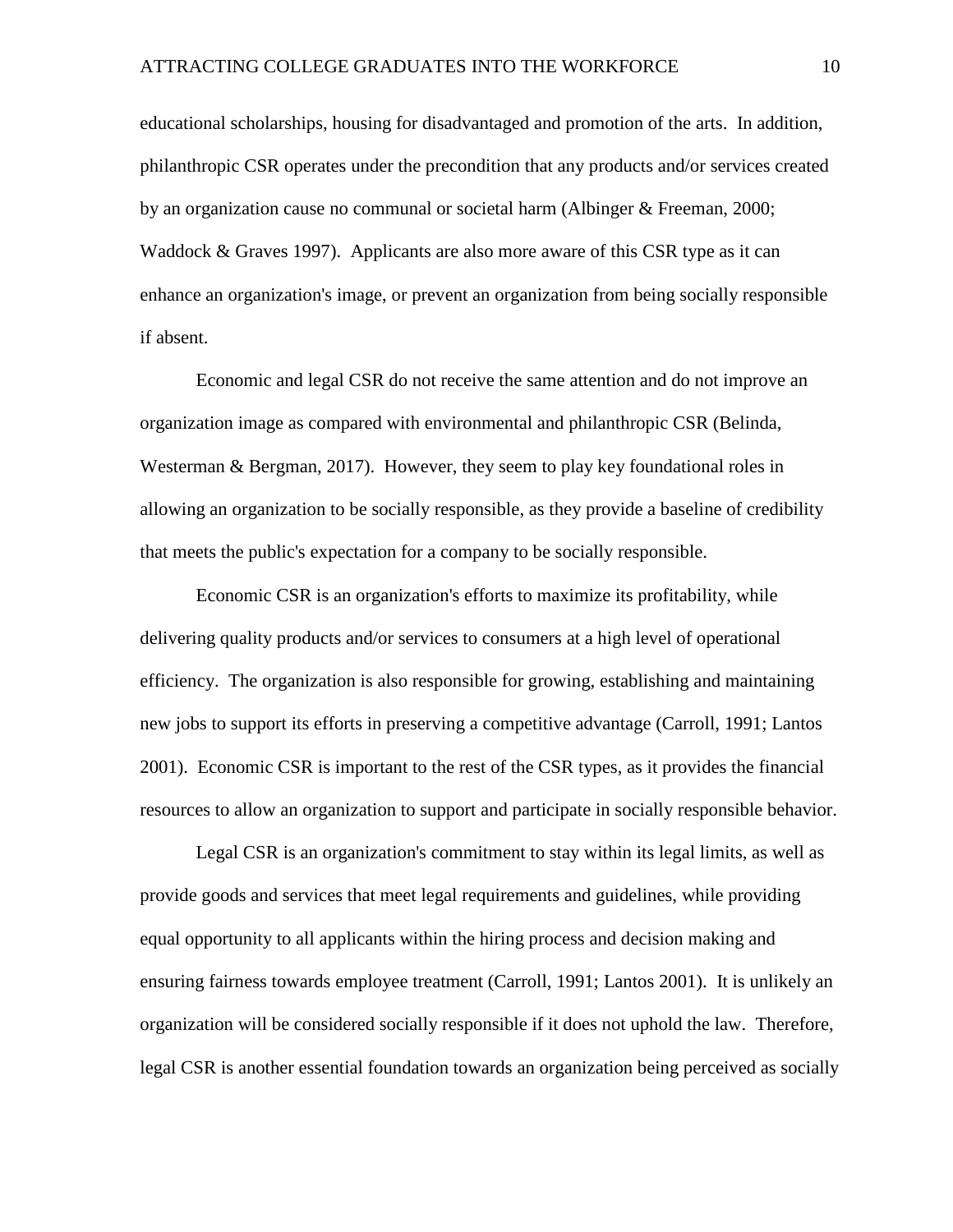responsible.

While both economic and legal CSR do not increase an organization's level of attractiveness as much as environmental and philanthropic CSR, they are required fields that an organization must fulfill in order to display overall socially responsible behavior (Carroll, 1979, 1991; Carroll & Shabana, 2010; Belinda, Westerman & Bergman, 2017; Lantos, 2001) and serve as a foundation for other forms of socially responsible behavior to significantly improve an organization's image. For example, if an organization is lacking in funds, it may be unable to support environmental initiatives. Limited monetary resources reduce a company's ability to enact and display socially responsible behavior. If a firm is convicted of environmental crimes, it is unlikely to be viewed as being socially responsible from a CSR perspective. Organizations are expected to uphold the law if they desire to be socially responsible (Carroll, 1979, 1991; Carroll & Shabana, 2010). Therefore, an organization desiring to use CSR most effectively as a recruitment strategy should practice and display each of the four CSR types in some capacity.

So far it has been argued that organizations need to engage in and report on their efforts regarding CSR, but companies should also be mindful of the type of CSR information they display. Due to applicants being more sensitive to certain types of CSR, it makes sense that each CSR type may influence applicants differently. A study by Belinda and colleagues (2016), examined how online CSR information of one of the four types of CSR (i.e. environmental, philanthropic, legal and economic) or a control affected an applicant's perceived level of attraction towards an organization. The results indicated a mediation effect. When an organization reported on its social responsibilities, its perceived level of CSR increased, and the organization's perceived level of attractiveness increased. This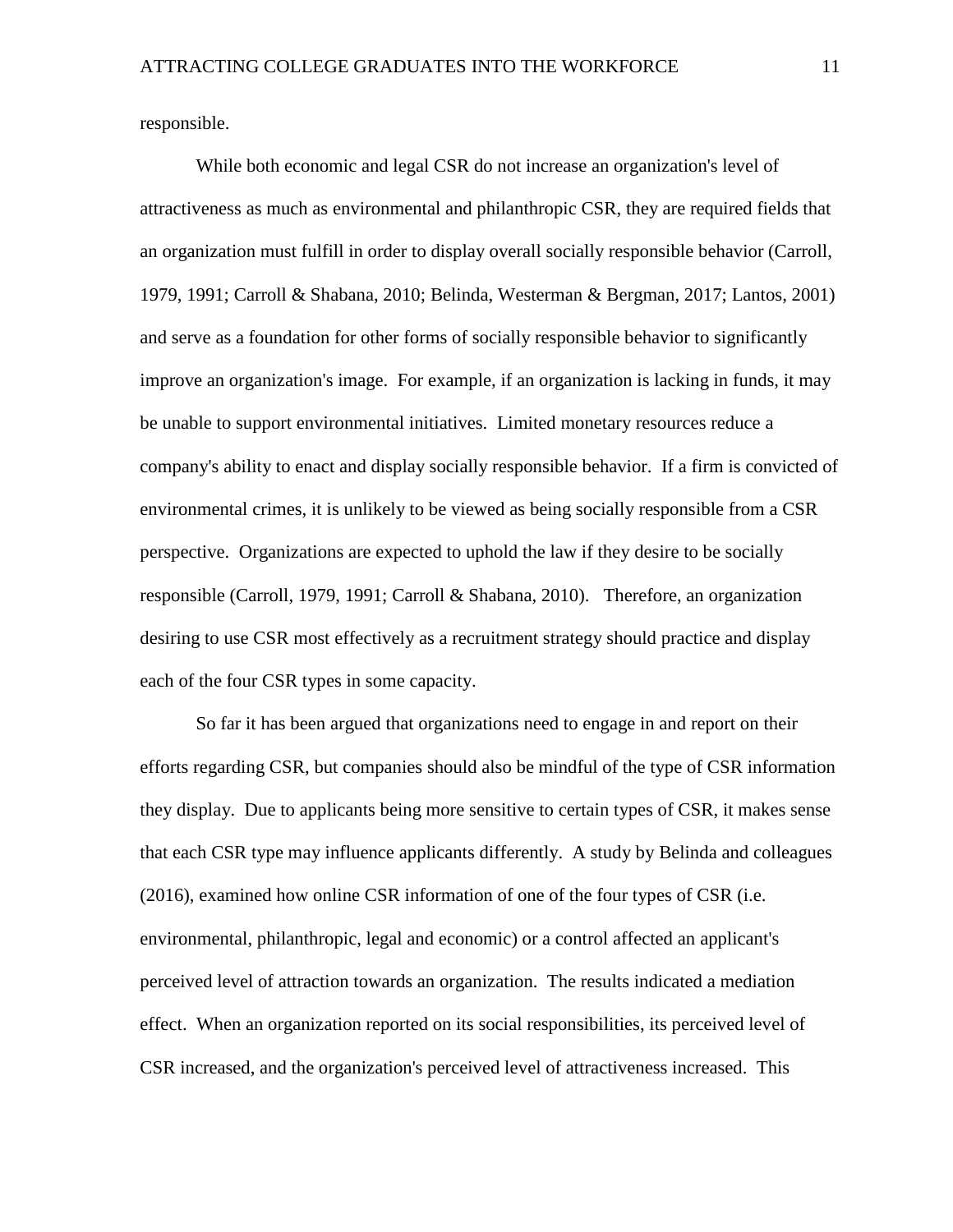mediation effect was true for environmental, philanthropic and legal types of CSR. However, economic information was not related to an organization's perceived level of attraction. Therefore, each CSR type used within online recruitment messaging can affect an applicant's level of attraction towards an organization differently.

The study also suggests that CSR messaging is more complex than just promoting an organization's CSR efforts online as messages frequently vary and CSR types will resonate differently with individual applicants. Even though environmental and philanthropic CSR types are shown to be most effective in improving an organization's perceived attraction (Belinda, Lesniak & Bergman, 2016), individuals who value following the rules may be more likely to be affected by messages of legal CSR versus other CSR types. This suggests that in certain circumstances the significance of each CSR type may change.

Previous research involving applicants, CSR, and organizational attractiveness have primarily used samples with more mature workforce members and Millennials that have higher levels of job choice and greater work experience. It has been shown that these factors can influence how an applicant values an organization's displayed CSR information (Albinger & Freeman, 2000). Therefore, it is important that literature on the preference of workforce populations different from the average labor pool member (such as college students entering the workforce) be studied.

## **CSR and Millennials**

The overall definition of CSR is an umbrella term that encompasses the different avenues, such as activities, policies and actions, by which organizations can engage in to be socially responsible. The four CSR types allow an organization to display its values through different socially responsible avenues. However, as stated earlier, for an organization to be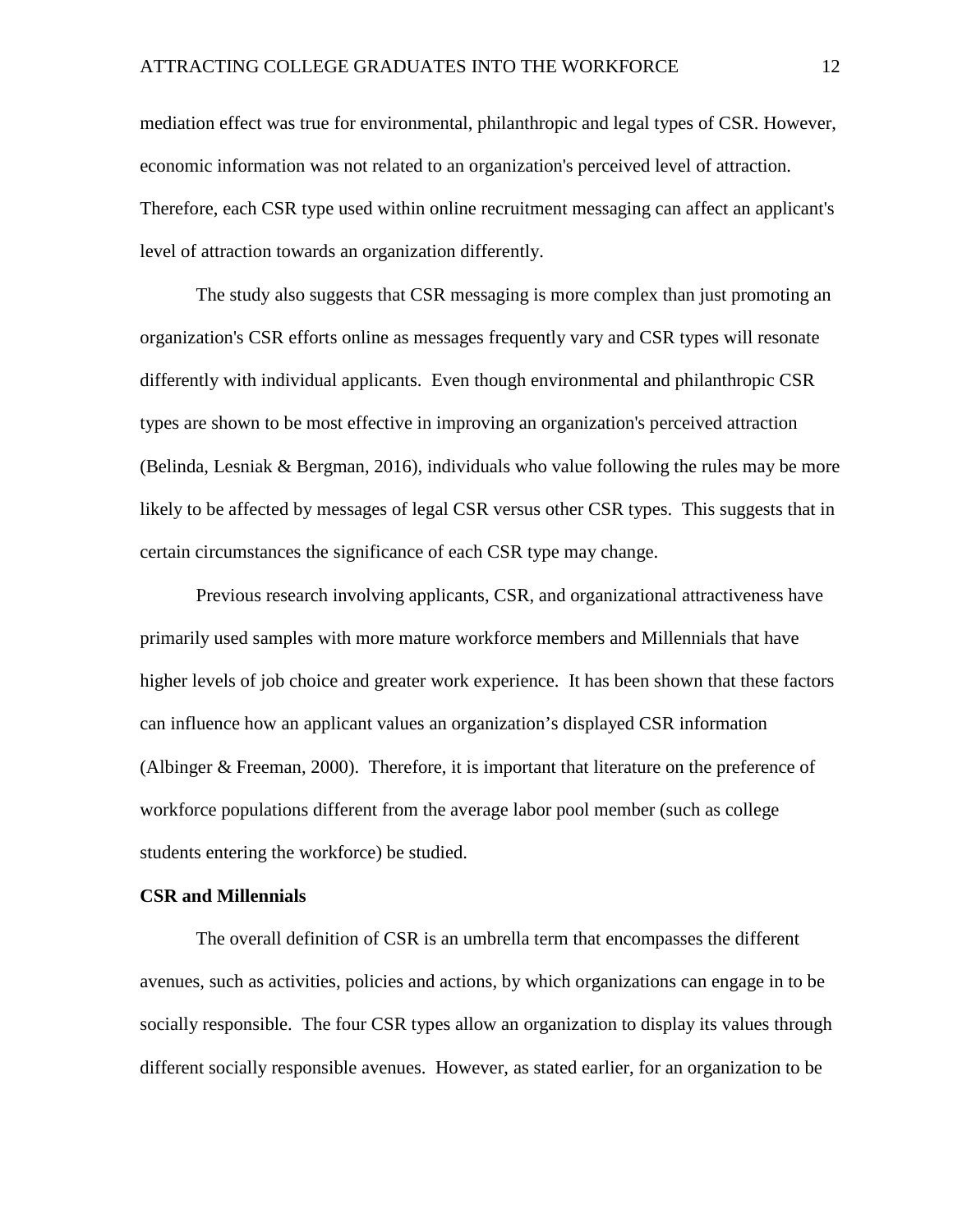perceived by the public as socially responsible, it needs to uphold each type (Carroll, 1979, 1991; Carroll & Shabana, 2010 Belinda, Lesniak & Bergman 2016; Lantos 2001). If an organization is perceived as being socially responsible it will attract more applicants from the workforce as compared to organizations that are not (Turban & Greening, 1997).

CSR has been shown to be an effective strategy in recruiting from the general workforce, and also a significant variable to which Millennials are attracted. A study by Mcglone and colleagues (2011), examined if Millennials were more attracted to organizations that practice and market volunteerism within their CSR efforts, and if these volunteerism practices attracted a larger pool of Millennials. Their results indicated that organizations who practiced and marketed volunteerism within their CSR were more attractive to Millennials, and more likely to attract greater numbers of Millennials. When an organization is able to attract more applicants than its competitors, it has a better chance at success (Pfeffer, 1994), because it is more likely to attract higher quality applicants based on the overall quantity of attracted people.

Most research regarding CSR performed thus far has used samples that can be generalized to the current workforce. On average these samples have applicants who hold a higher level of job choice and work experience, which makes these applicants more attracted to value added environmental, philanthropic or legal CSR messages as opposed to economic messages (Albinger & Freeman, 2000; Belinda, Lesniak & Bergman, 2016). However, not every labor pool member fits into the category of workers who hold a high level of job choice and work experience. If CSR information is becoming more prevalent to the public due to online use (Basil & Erlandson, 2008), then it is fair to assume that certain workforce populations who possess different levels of work experience and job choice could display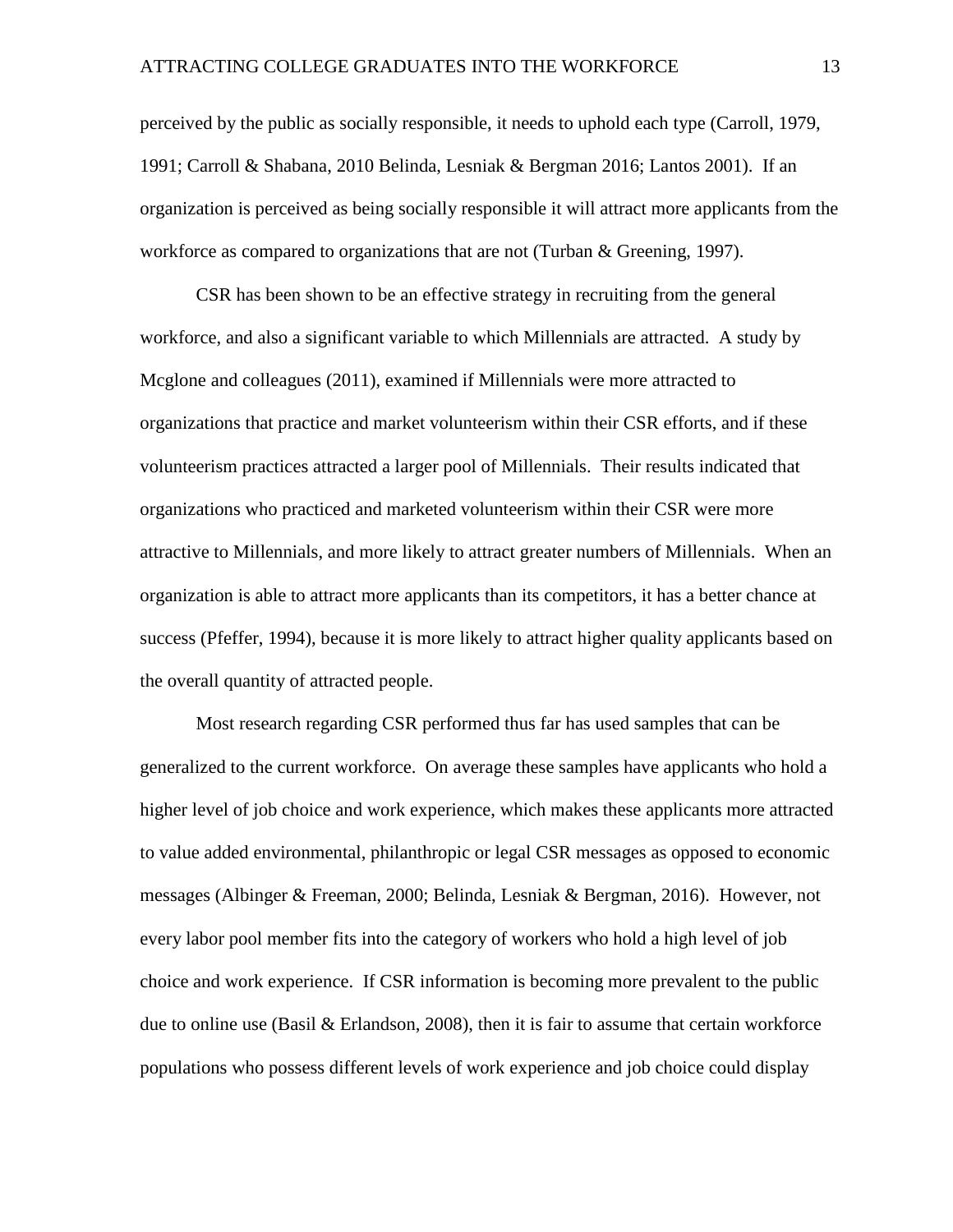levels of attraction towards the four CSR types that may be contrary to the average workforce member utilized in prior samples and research.

Further evidence supports this claim by showing added contingencies to the potential effectiveness of CSR. A study by Albinger and Freeman (2000) examined different worker populations that held various levels of job choice and how the factor of job choice level amongst workers affected their level of attraction towards CSR information when making an employment choice. Their results suggested CSR and organizational attractiveness is moderated by an individual's level of job choice, and is most effective when the applicant's level of job choice is high, but that CSR is not related to organizational attractiveness for applicants with a low level of job choice (Albinger  $&$  Freeman, 2000). This study indicates how lower levels of job choice may influence workers to respond differently towards CSR information.

Belinda and colleagues (2017) also used a generalizable sample. Their study found that applicants held positive levels of attraction towards three of the four CSR types, when displayed through an online medium using an Amazon Mechanical Turk sample. Their study surveyed job seekers from multiple generations, and was comprised of subjects with a higher level of work experience than recent college graduates, and likely to have higher levels of job choice. As a result, the researchers were unable to discuss how recent college graduates with lower levels of job choice were attracted to the four different types of CSR when displayed in an organization's recruitment message.

Previously mentioned studies (Turban & Greening, 1997; Albinger & Freeman, 2000) also noted limitations suggesting that certain groups of individuals having considerably lower work experience and job choice could view CSR messages differently (or not consider them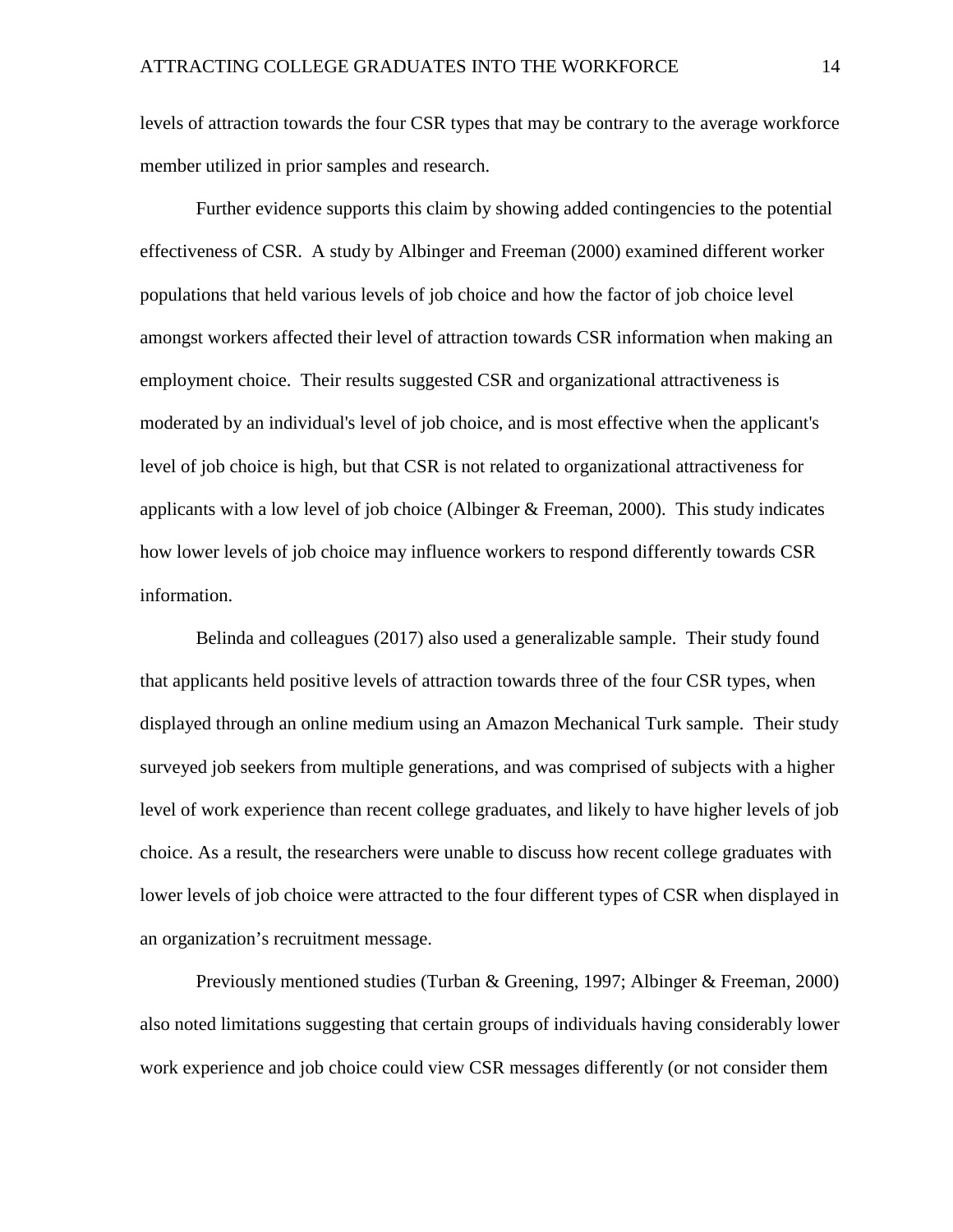at all). Therefore, it is fair to assume that different populations within the workforce (i.e. recently graduated college students) do not share the same characteristics of having higher levels of job choice and more work experience, and may view CSR in a different manner.

Past CSR research has used samples with higher levels of job choice and experience, arguably more generalizable to a majority of the U.S. workforce, which possess higher levels of job choice and experience. Obviously, not all of the workforce can be characterized by higher levels of job choice and substantial work experience, particularly, workers on the lower tier or entry-level portion of workforce populations including recently graduated college students seeking employment. According to Albinger and Freeman (2000), students are assumed to have a lower level of job choice compared to that of an average member of the workforce because they have given most of their time to completing an undergraduate degree, and are sacrificing a current job and potential work experience for education. Also, there exists some evidence that when groups of job seekers have a lower level of experience they may be less likely to consider an organization's CSR recruitment messaging (Turban & Greening, 2000). Given that recent college graduates might have lower levels of job choice compared with more experienced applicants (Albinger & Freeman, 2000), it is reasonable to suspect college students might favor different CSR recruiting messages compared with the broader talent pool including working Millennials.

### **Attracting Millennials/ Attracting College Graduates (Students)**

CSR has become a key online recruitment strategy towards attracting and retaining top employees when an organization is perceived to be socially responsible (Bhattacharay, Sen, & Korshun, 2008; Basil, & Erlandson, 2008). Again, it has been shown that perceptions of CSR are driven by four different types of impact, each type possessing its own effect on an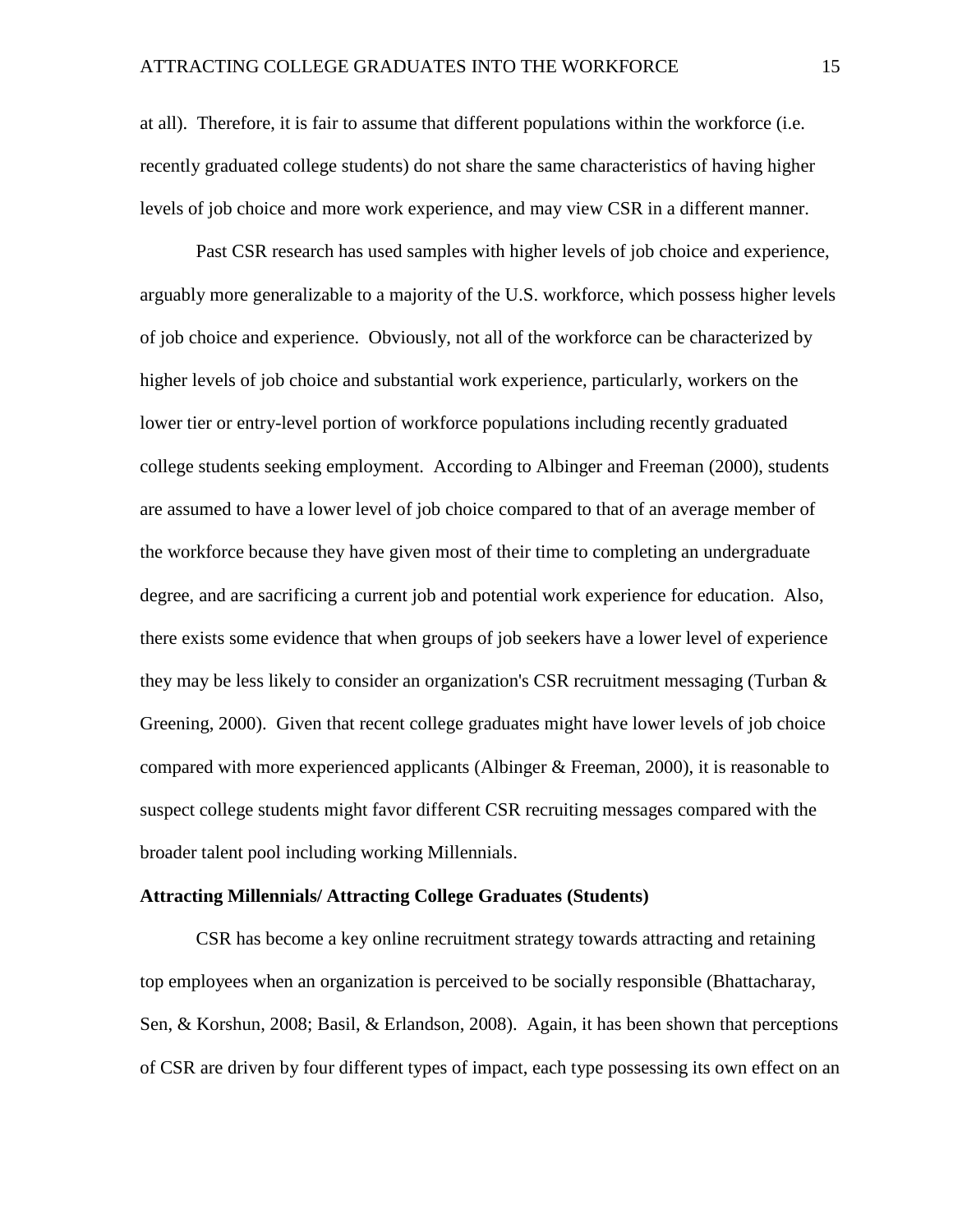applicant's level of attraction towards an organization (Albinger & Freeman, 2000; Carroll, 1991; Lantos, 2001; Waddock & Graves, 1997), including when presented through an online medium (Belinda, Westerman & Bergman, 2017).

Previous research regarding how Millennials view an organization's obligations to agendas other than turning a profit, indicate that Millennials are more aware of the societal impact that organizations have and believe organizations should be held responsible for their impact. Therefore, Millennials expect organizations to uphold a certain standard of corporate citizenship or social responsibility (Deloitte, 2016) that ought to be presented or accessible to the public. This creates an incentive for organizations to practice CSR, as the largest portion of the American workforce expects it.

An organization needs to pay attention to the type of CSR they display, because applicants seem to respond differently to each CSR type. Again, a study that utilized a generalizable workforce found when organizations presented information on environmental, philanthropic, and legal CSR types it increased their perceived level of CSR, which increased the attractiveness of the organization. However, economic CSR was not significantly related to an organization's level of attraction (Belinda, Lesniak, & Bergman, 2016). This represents how the average workforce member including working Millennials views, is aware of, and affected by the different types of CSR.

When an organization fulfills its social obligation and reports their efforts to the public it is more likely to be recognized as being socially responsible (Aguinis, 2011), and more likely to attract Millennials. This is especially true when the presented CSR information includes volunteerism within the organizations CSR efforts (McGlone, Spain,  $\&$ McGlone, 2011). Millennials increased awareness and attraction towards CSR is primarily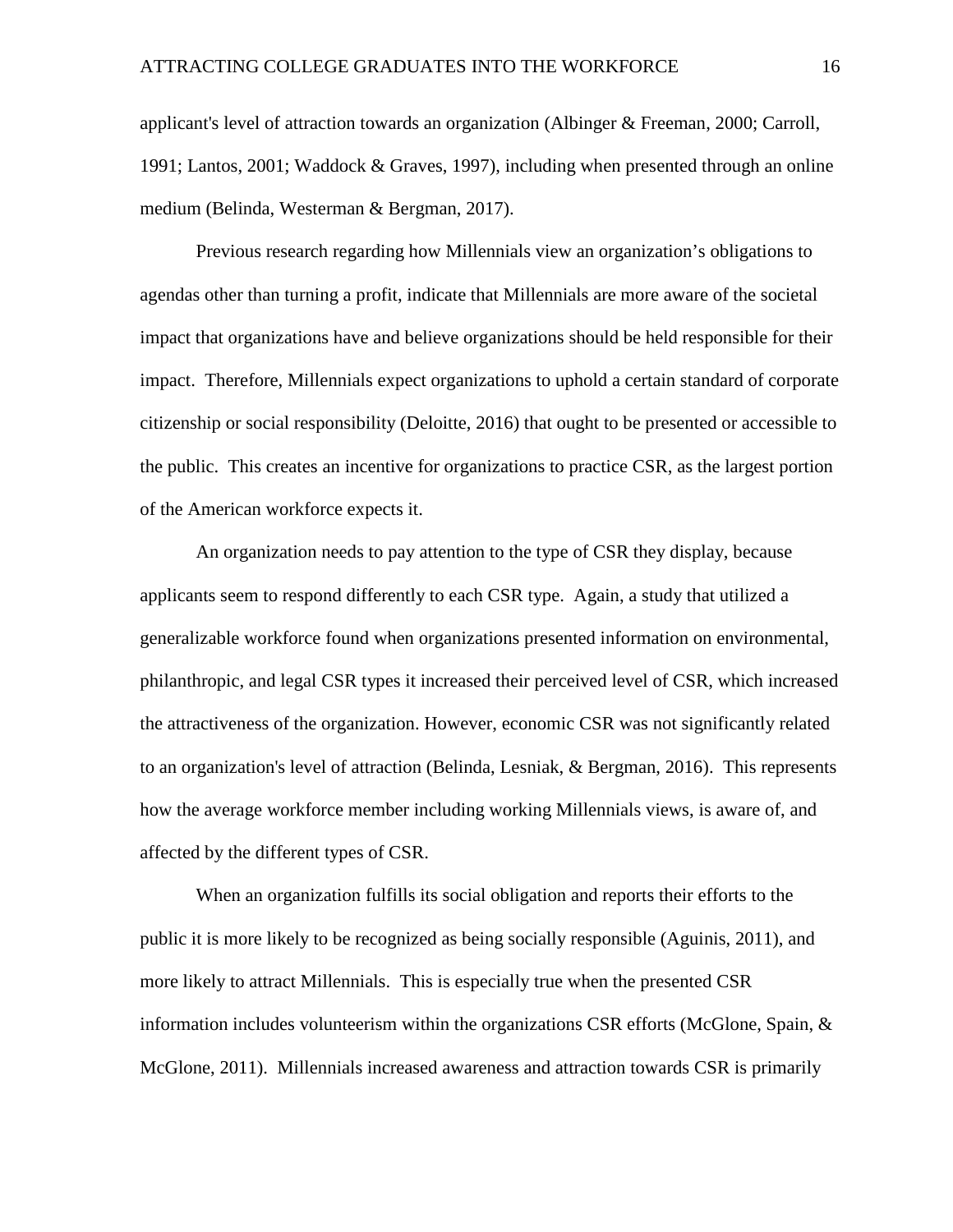due to their desire to positively affect society, and CSR serves as an outlet for Millennials to fulfill this desire (McGlone, Spain & McGlone, 2011). However, research supports the notion that recently graduated college Millennials or Millennials that are relatively new to the workforce could view CSR differently, as opportunities for relatively quick career progression, as well as competitive benefits are also top factors that attract a Millennial to an organization (Maurer, 2015; PwC, 2011). This may be due to Millennials having considerably higher expectations of compensation and advancement out of college compared to colleagues with more experience in the workforce (Maurer, 2015). Therefore, it is reasonable to assume that today's college students might be more attracted to economic factors, such as growth, and establishing and maintaining new jobs, reflecting Millennials' desirability to grow and quickly advance in an organization.

Besides showing an affinity towards economic factors, Millennials have a desire to favorably impact society through work or another outlet. This desire to affect society seems to become more prevalent as Millennials grow in work experience and gain a higher level of job choice (Albinger & Freeman, 2000). Due to market factors and the need for a job, recently graduated college Millennials with less work experience and lower levels of job choice may not be as inclined to initially fulfill their desire to favorably impact society, until they are further along in their careers or in a more stable job position (Turban & Greening, 1997). Therefore, Millennials new to the workforce are often found prioritizing their need to find a job with economic benefits over one that affects society, for personal financial reasons (Deloitte, 2017; PwC, 2011).

This combination of research findings suggests that Millennials, particularly college graduates who have lower levels of job choice, may favor an employment situation that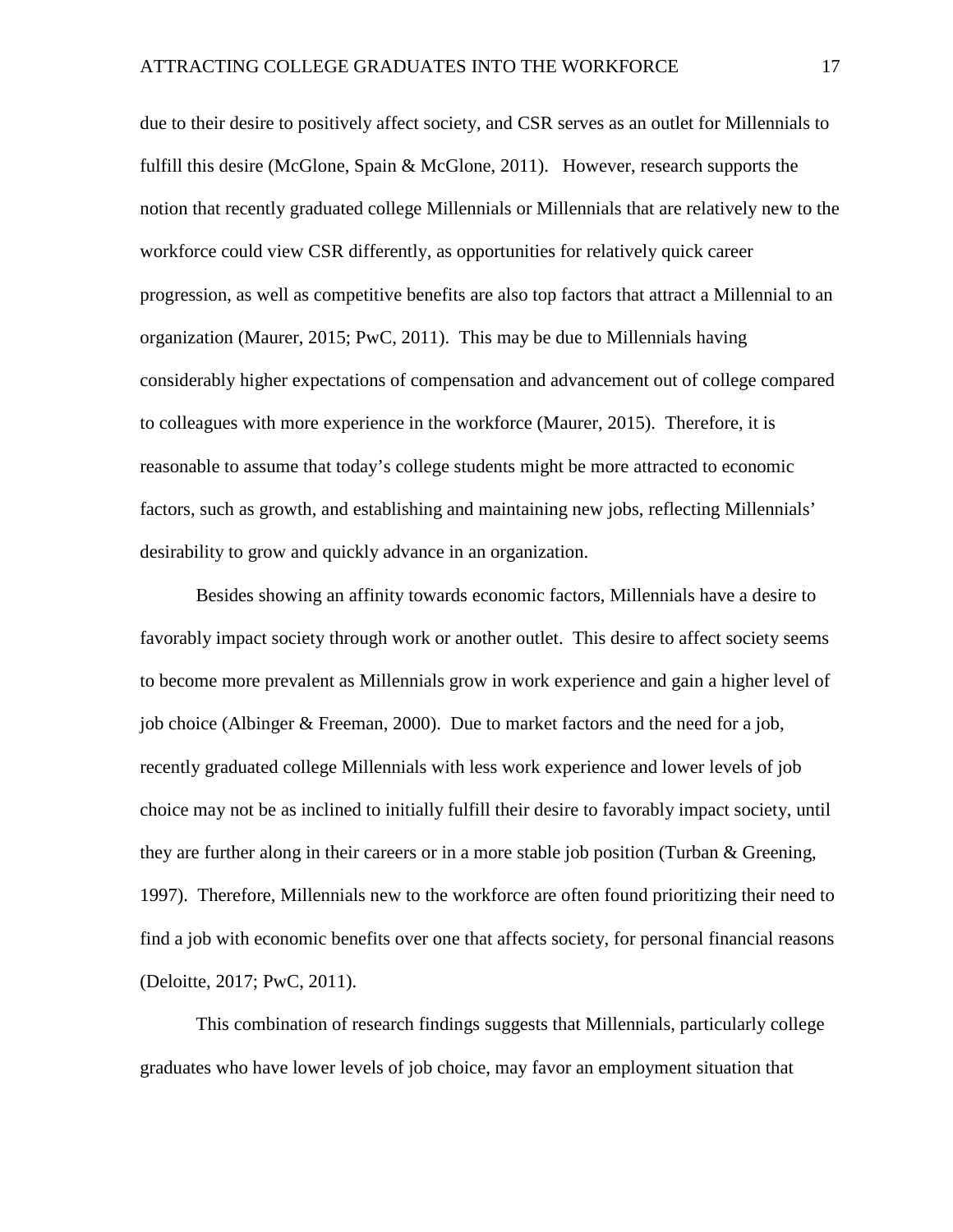offers greater economic CSR benefits as compared with the other CSR types (environmental, legal, philanthropic) shown in research using the general labor market (Bhattacharay et al., 2008). This review of the literature leads us to propose a mediation effect, after Belinda, Westerman and Bergman (2017), that economic CSR is more strongly related to a college students perception of CSR and increases an organization's level of attractiveness. We propose three hypotheses.

*Hypothesis 1. College seniors about to graduate who are immediately looking to enter the workforce will hold a higher level of importance towards economic CSR, when looking for an employment opportunity.* 

*Hypothesis 2. An organization's economic CSR recruitment message will increase college students' perception of the CSR of the organization, and increase the organization's overall perceived attractiveness.*

*Hypothesis 3. College student's overall perceptions of CSR will mediate the relationship between an economic recruitment message and overall perceived attractiveness of the organization.*

#### **Method**

## **Participants**

The current study sampled 122 undergraduate seniors from a midsized university in the southeast (See IRB approval in Appendix A and consent form in Appendix B). The size of the sample is based on a statistical power analysis (Faul, Erdfelder, Buchner, & Lang, 2009), which was performed using effect sizes from previous research (e.g.,  $\eta_p^2 = 0.15$ ; Jones et al., 2014). This analysis showed that 400 respondents are needed to detect the current study's hypothesis (i.e.,  $f = 17$ ,  $\alpha = .05$ ,  $\beta = .10$ ). The sample demographics were 77.9%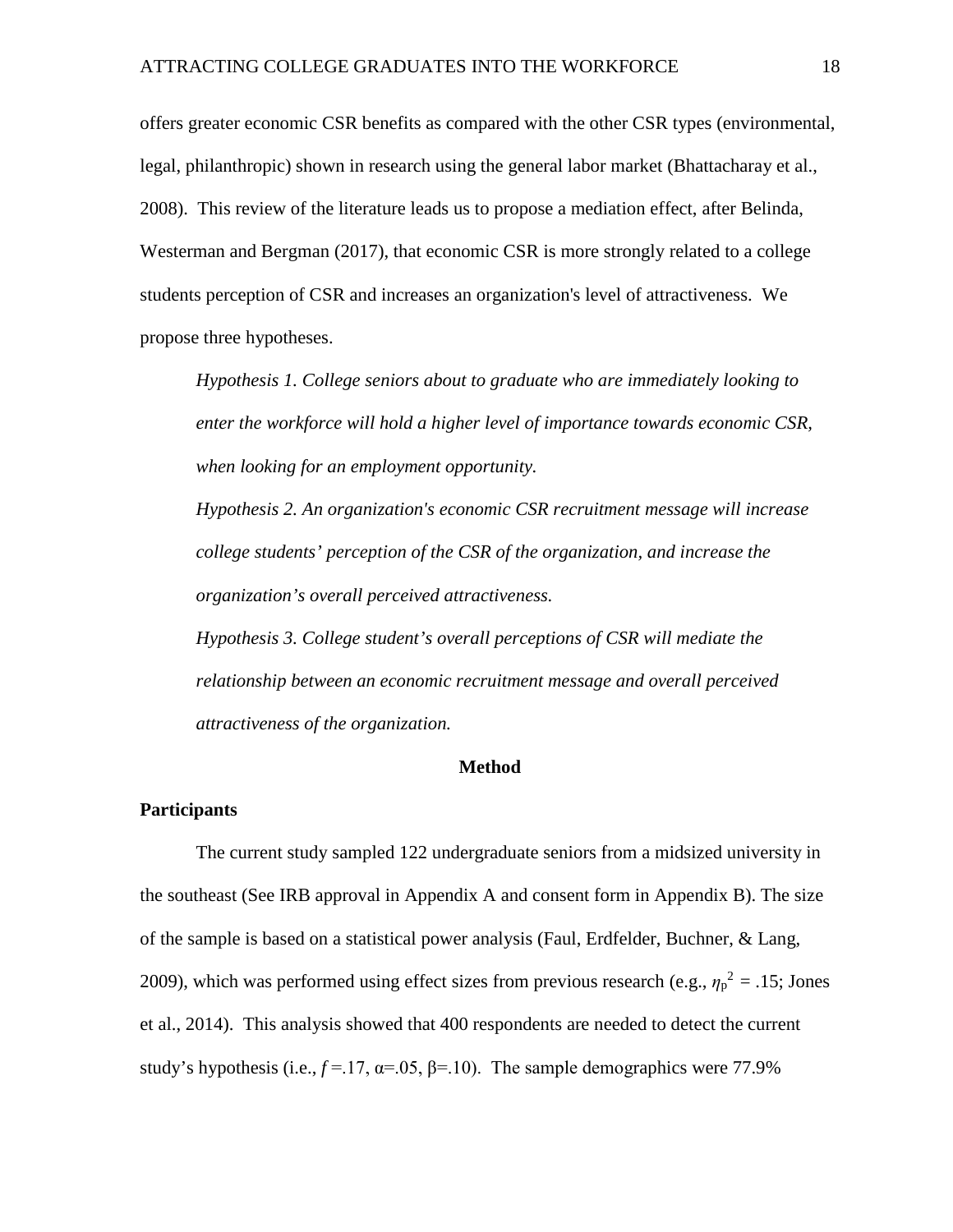female, 20.5% male and 1.6% non-conforming, with race and ethnicity being 92.6% white. Participants' average age was  $(22 (M = 22.07))$ , and 79.5% of participants were actively seeking employment, while 22 participants indicated having a job after college. On average, participants were more liberal ( $M = 3.52$ ) than conservative ( $M = 2.64$ ). The majority of participants (76.2%) reported being members of two to five social networking sites (SNS) and indicated being active on their SNSs either once (33.6%) or multiple times (46.7%) per day.

This study looked at a specific sample of people, which were college seniors looking to enter the workforce. To ensure the used sample was college seniors, the data was cleaned for individuals that were graduating in May or August of 2018. To ensure this sample was attempting to enter into the workforce participants answered three forced choice (yes or no) questions asking if they already have a job after college, if they were currently searching for a job after college or were planning to search for a job after college. If a participant responded "no" to all three questions they were not used in the data set.

## **Design**

The current study is an extension of the Belinda, Westerman, Bergman, 2017 study and used a similar methodology. More specifically, five mock corporate websites were created for a pseudo security company (i.e., Guardsend Security). Each website was live and interactive, contained text and images, had its own domain name, and was comprised of "home," "about," "products and services," and "contact pages." The information presented on each webpage was the same across websites except for the about page, which contained the study's five manipulations. Specifically, each about page contained the same 'Our Story' and 'Our Mission' sections, and different conditions were created by including additional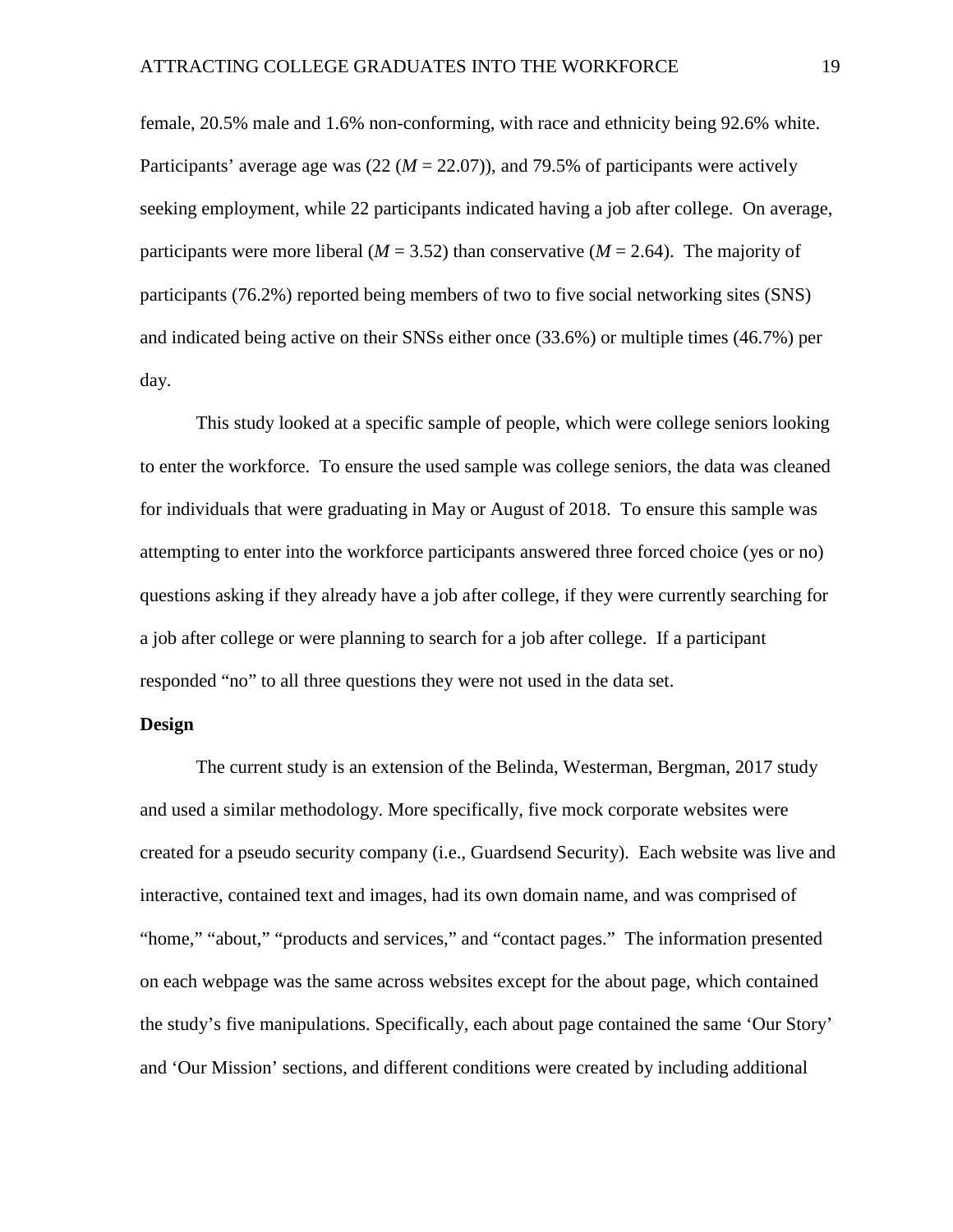information on each about page regarding the company's CSR initiatives. The CSR information being manipulated on the "about" page for the experimental conditions varied by type (i.e., economic, legal, environmental, philanthropic), and was the only CSR information presented on any of the websites. The fifth experimental condition was a control condition that presented no CSR information. The CSR information presented on each website was modeled after several real corporations' representations of their CSR initiatives (Appendix C contains a screenshot of the about page with no CSR content; Appendix D contains a screenshot of the about page depicting philanthropic CSR; Appendix D contains all about page text manipulations).

Five corresponding mock corporate Facebook profiles were also created, and were designed to mirror the CSR information presented on the mock corporate websites. Specifically, each Facebook profile was populated with posts showing the pseudo security company engaging in a variety of CSR-related activities (e.g., charity fund-raising efforts, employees volunteering in the community) that matched the type of CSR depicted on one of the mock corporate websites. These posts were modeled after Facebook posts from real corporations. The finalized Facebook profiles were saved as rolling screenshots that captured all of the information presented on each profile, and were presented to participants in five of the ten conditions created for the current study (Appendix E contains partial screenshots of the Facebook profile with no CSR and the Facebook profile depicting philanthropic, legal, environmental and economic CSR). Participants were randomly assigned to view one five conditions.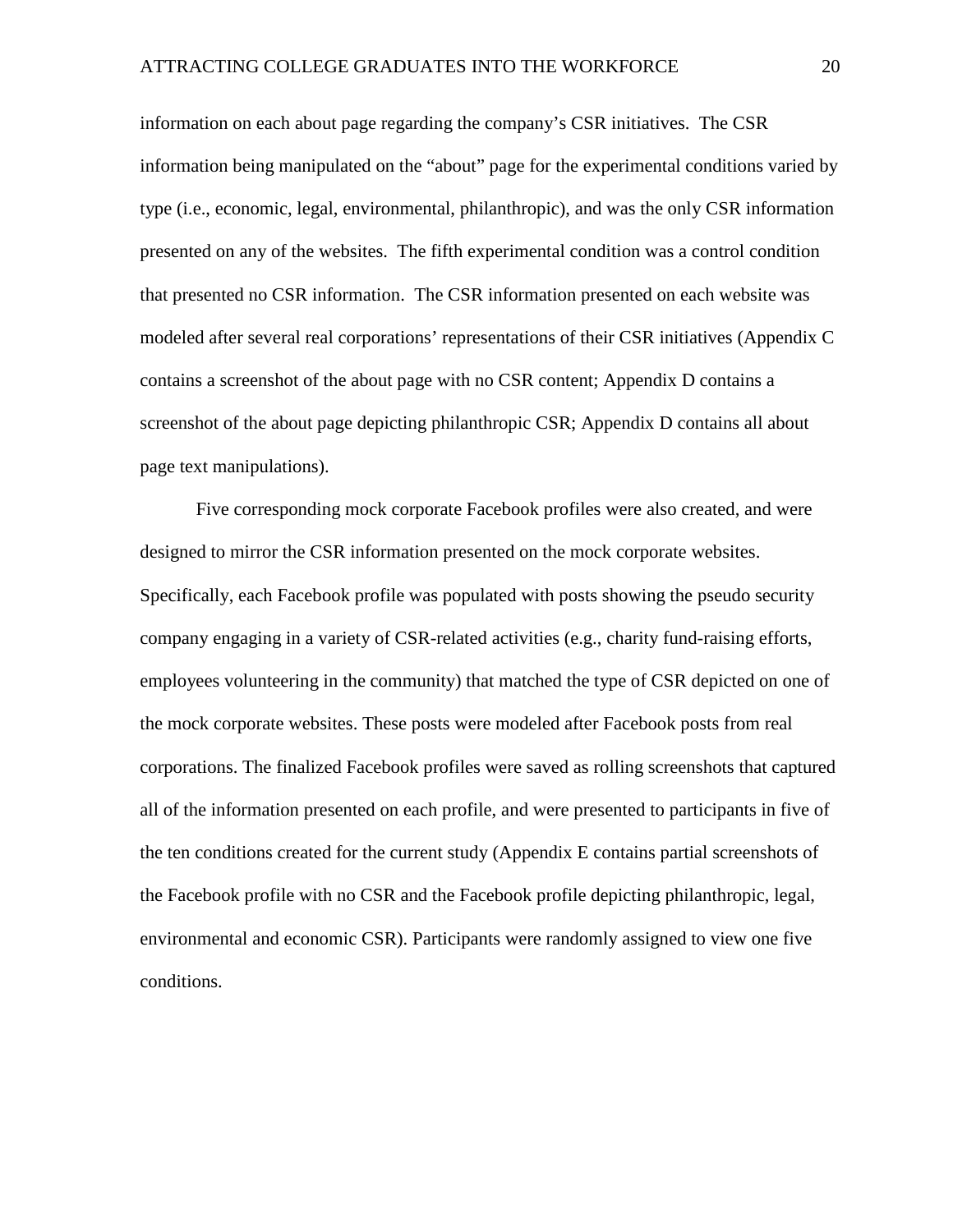## **Procedure**

Participants were provided with a link to a voluntary online survey containing three parts (See Appendix F for a complete list of the survey questions). The first part required all participants to complete a survey examining the importance they place on the four CSR types (i.e. economic, environmental, philanthropic and legal) as if they were considering a real employment opportunity immediately out of college.

The second part of the survey had participants look at information from a mock corporate website and were asked to treat the mock organization as a real potential employment option. Participants were then randomly assigned to one of five experimental conditions that manipulated content on a mock corporate website and corresponding Facebook page. The random assignment provided participants with a link to the "about" page of the website, and participants were instructed to read all information thereon. Participants were also assigned a corresponding Facebook profile, and were asked to read all information captured in that profile. Participants used this information to answer survey questions regarding the organization's economic, philanthropic, environmental, and legal CSR level, as well as the organization's perceived level of CSR. Once participants completed this task, they were taken to the third portion of the online survey, which pertained to the participants personality, level of attraction towards the organization, social networking site (SNS) membership and usage, and demographic information.

### **Measures**

**Initial CSR Importance Value.** The Highhouse, Lievens, and Sinar's (2003) Organizational Attractiveness Scale was adapted to measure the value participants initially placed on the four CSR types. The original and adapted scales each consist of three, five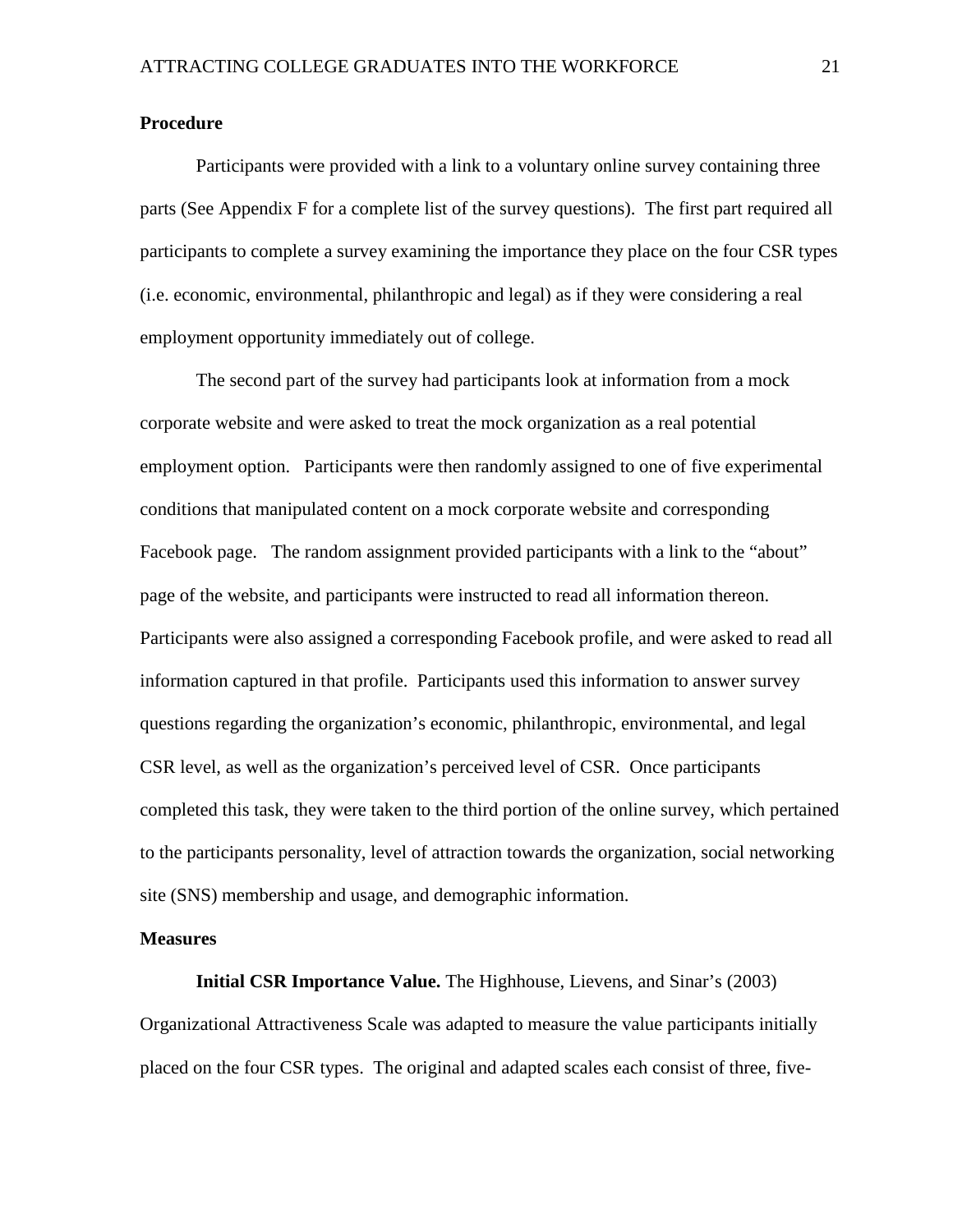item subscales that assess the extent to which individuals are generally attracted to an organization, perceive an organization to be prestigious, and intend to pursue employment at an organization. The adapted items were rated on a 1 to 5-point Likert scale ranging from strongly disagree to strongly agree. The items were written as follows, "It is valuable to me to work for a company that maintains a financially competitive advantage;" "I value working for an organization that provides equal employment opportunity;" "I value working for an organization that supports charities;" "I value working for an organization that prioritizes protecting the environment;" or illustrated in Appendix F. Cronbach's alpha was calculated for each CSR types importance; economic importance .701, legal importance .759, philanthropic importance .905, and environmental importance .916.

**Overall CSR Perceptions.** This study adapted the four-item measure of CSR image from Alcañiz, Cáceres, and Pérez' (2010), in order to assess the level of CSR that participants associated with the pseudo-organization depicted in the current study's manipulation. The items, rated on a five-point Likert scale, read as follows: "Guardsend fulfills its social responsibilities;" "Guardsend puts something back into society;" "Guardsend acts in a socially responsible way;" "Guardsend acts with society's interest in mind." Cronbach's alpha for the scale was calculated at .909.

# **Organizational Attractiveness.** Highhouse, Lievens, and Sinar's (2003)

Organizational Attractiveness Scale was adapted to assess organizational attractiveness in the current study. A sample item from the adapted General Attractiveness subscale is, "Guardsend is attractive to me as a place for employment;" a sample item from the adapted Intentions to Pursue subscale is, "I would exert a great deal of effort to work for Guardsend;" a sample item from the adapted Prestige subscale is, "Guardsend is a reputable company to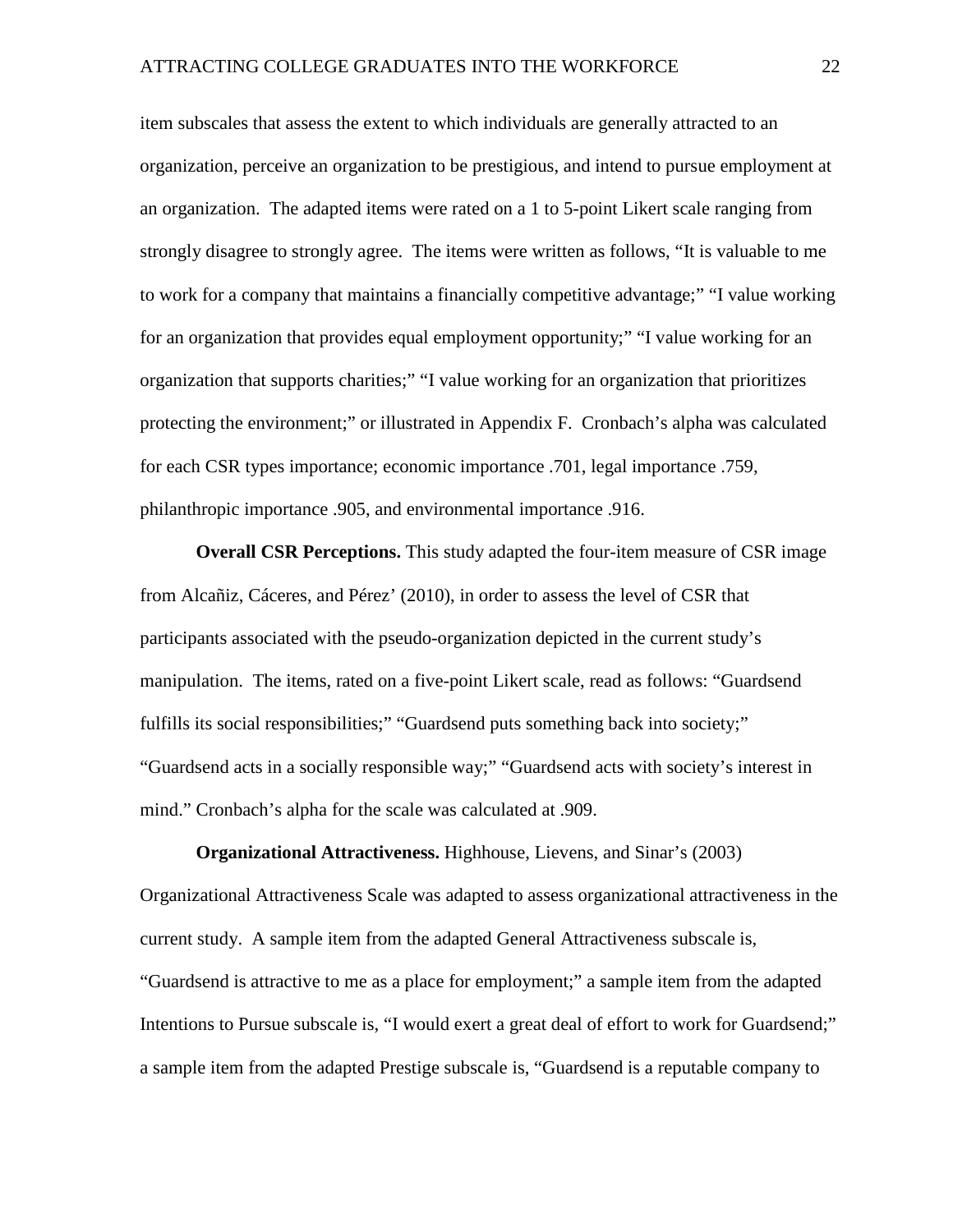work for." All items were rated on a five-point Likert scale. Cronbach's alpha for the scale was calculated at .93.

**Control variables.** Gender (male—female), race (Caucasian—other), and employment status (has employment—seeking employment—not seeking employment) were coded as binary variables and used as control variables in the current study. Age, GPA, political affiliation (i.e., liberal, conservative), participant's level of education, mother and father's highest level of education (some high school—PhD), total home income (selfreported), the number of SNSs participants were members of, and the frequency with which participants reported using their SNSs (all of which were treated as continuous variables) were also used as control variables. SNS membership was coded such that participants could be a member of 0-5, or more than 5 SNSs. SNS usage was coded as follows:  $1 = 1$  a week;  $2 =$  once a week;  $3 =$  multiple times weekly;  $4 =$  every day;  $5 =$  multiple times daily.

#### **Results**

Descriptive statistics on the means, standard deviations and correlations between the demographic data and the outcome variables are provided in Appendix G, table G1.

## **Hypothesis 1**

Hypothesis 1 sought to determine if college seniors about to enter the workforce or looking to enter the workforce would uphold a higher level of importance to economic CSR. Hypothesis 1 did not include an experimental manipulation; therefore, every participant reported their judgement of importance on each CSR type. This was recorded in table H1, along with the descriptive statistics for the number of participants, means, standard deviations, standard errors and confidence intervals for each CSR types importance. Each CSR importance was measured on a 1 to 5 scale as represented by Appendix F (Q76), and the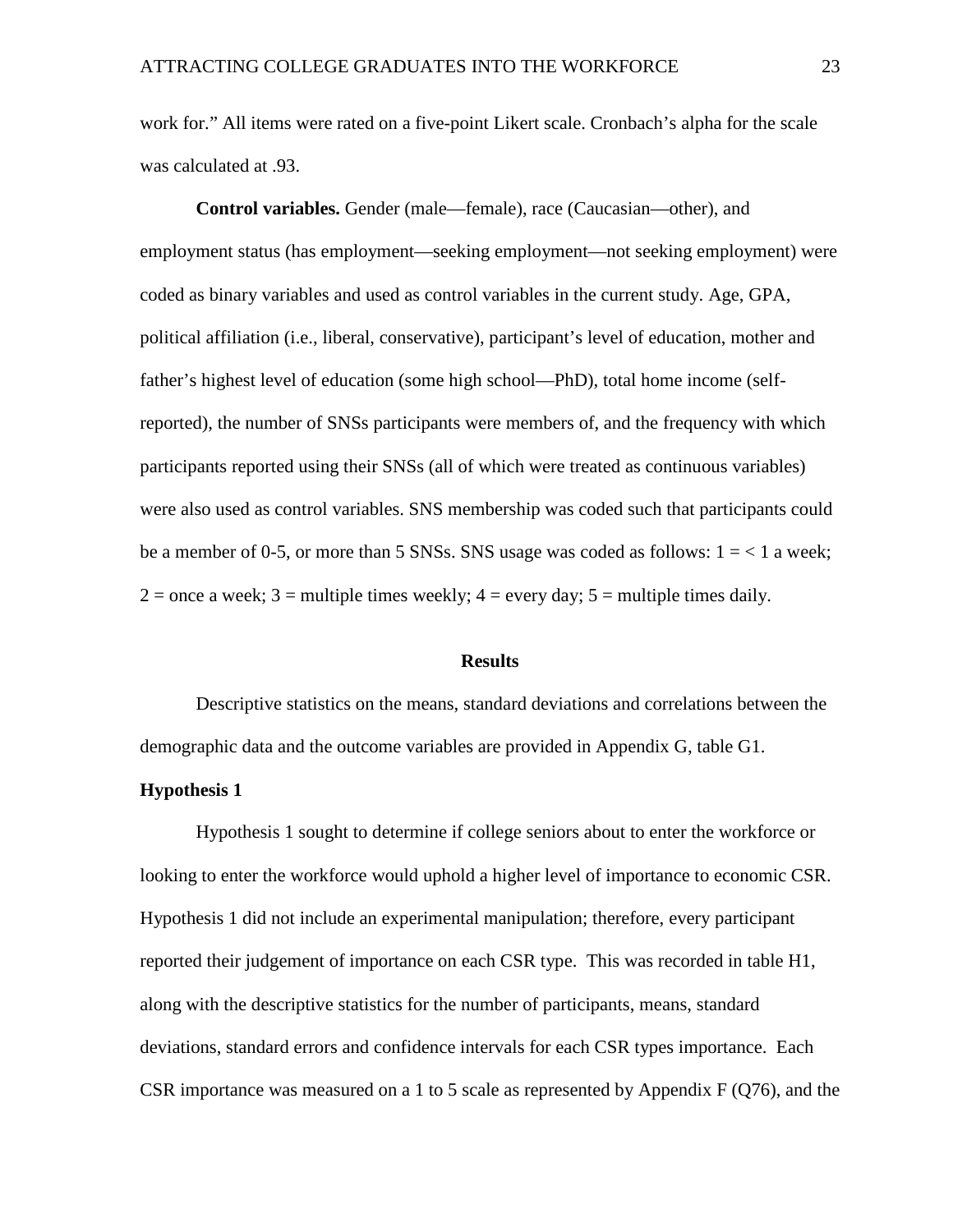means of each importance are displayed in table H1. A repeated measures ANOVA displaying the difference in means for each CSR condition and the significance of each means difference is provided in Table H2.

Results showed that economic CSR importance  $(M = 3.82, SD = .64)$  was rated significantly lower than philanthropic CSR importance  $(M = 4.48, SD = .67)$ , environmental CSR importance ( $M = 4.47$ ,  $SD = .71$ ), and legal CSR importance ( $M = 4.65$ ,  $SD = .51$ ). Legal CSR was rated higher than all the other CSR types. This illustrates that the legal social standing of the firm is a top important aspect of the organization's CSR when viewed by a recently graduated undergraduate looking for employment. These findings do not support hypothesis 1.

## **Hypothesis 2**

Descriptive statistics for the number of participants in each of the five experimental conditions are displayed in Appendix I, Table I1. Hypothesis 2 tested whether an organization's economic CSR recruitment messaging would increase college senior's perceptions of the organization's CSR, and would increase the organization's attractiveness. The means and standard deviations for each condition regarding Overall CSR Perceptions and General Attractiveness are shown in Table I2.

In order to test hypothesis 2, the means of the experimental conditions were tested to see if they were significantly different by outcome (i.e. Overall CSR Perceptions and General Attractiveness). Therefore, a one-way ANOVA for Overall CSR Perceptions was constructed, and showed at least one significant difference between the conditions, see Table I3. However, this model comprised a small portion of the variance  $(\eta_p^2 = .13)$ . Only legal  $(M = 4.33, SD = .70)$ , and philanthropic  $(M = 4.44, SD = .64)$  CSR were shown to be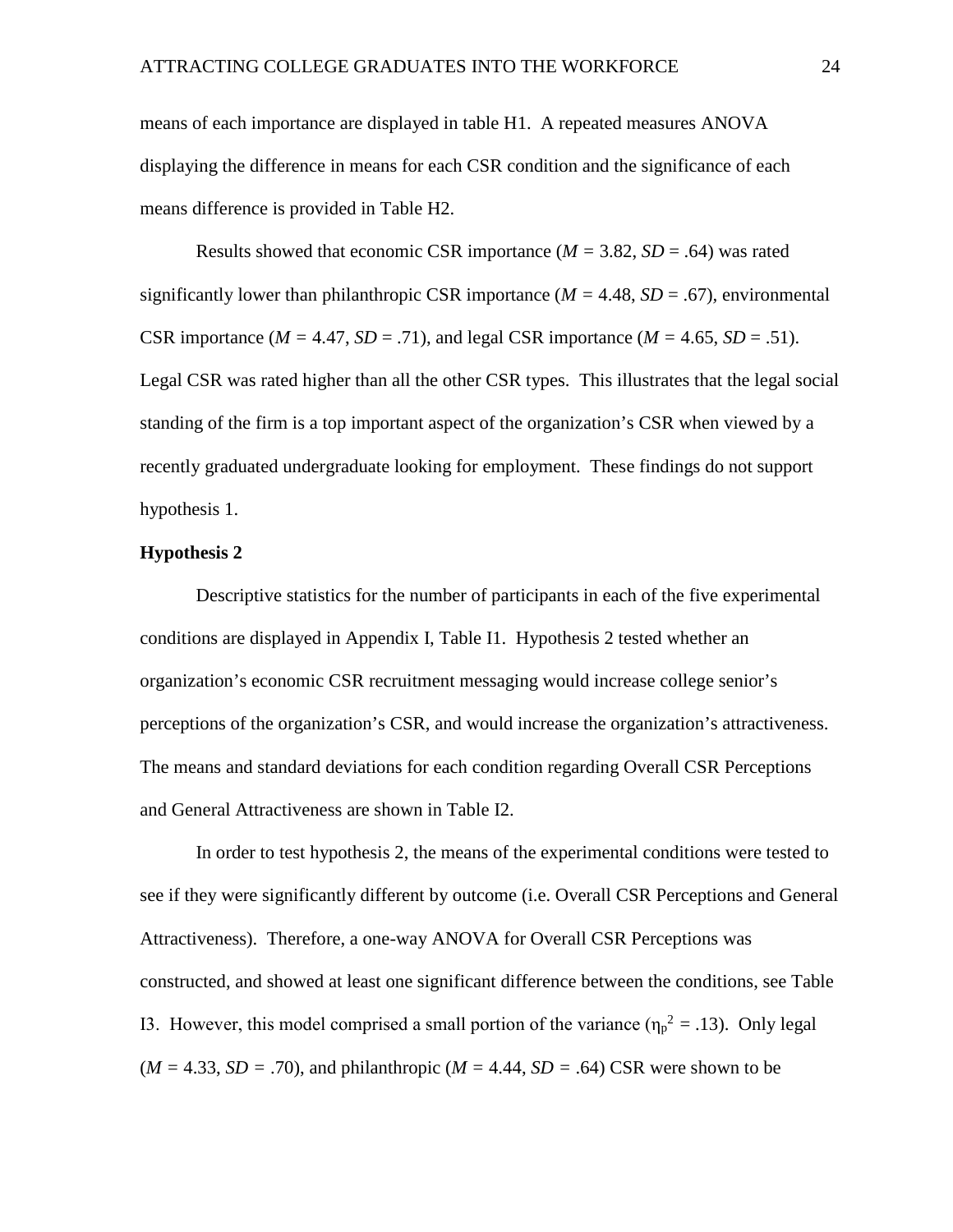significantly higher than the control condition ( $M = 3.67$ ,  $SD = .56$ ), see Table I4. Economic CSR ( $M = 3.90$ ,  $SD = 1.05$ ) and environmental CSR ( $M = 4.04$ ,  $SD = .59$ ) were not statistically different than the control.Therefore, legal and philanthropic will increase Overall CSR Perceptions significantly more than the control condition, while economic and environmental CSR will not.

A second one-way ANOVA was constructed for General Attractiveness, and the experimental conditions. This model was shown to be marginally significant and only accounted for a small portion of the variance  $(\eta_p^2 = .08)$ , as represented in Table I5. The results indicated only environmental CSR  $(M = 3.77, SD = .70)$  was significantly higher than the control, while economic CSR  $(M = 3.09, SD = 1.03)$  was again, not statistically different than the control, see Table I6. Environmental CSR can increase an organization's General Attractiveness significantly more than the control. Economic CSR did not affect General Attractiveness differently than the control.

Together these results indicate that an economic CSR recruitment message does not influence Overall CSR Perceptions or General Attractiveness differently than a non-CSR message (i.e., the control condition). Additionally, results indicate that several other CSR messages (i.e., legal and philanthropic) had a more positive influence on Overall CSR Perceptions and the environmental CSR message had a more positive influence on General Attractiveness. These results do not support hypothesis 2.

## **Hypothesis 3**

Hypothesis 3 predicts that Overall CSR Perceptions would mediate the relationship between an economic CSR recruitment message and the General Attractiveness of the organization. To test hypothesis 3, the study used a mediated model to examine the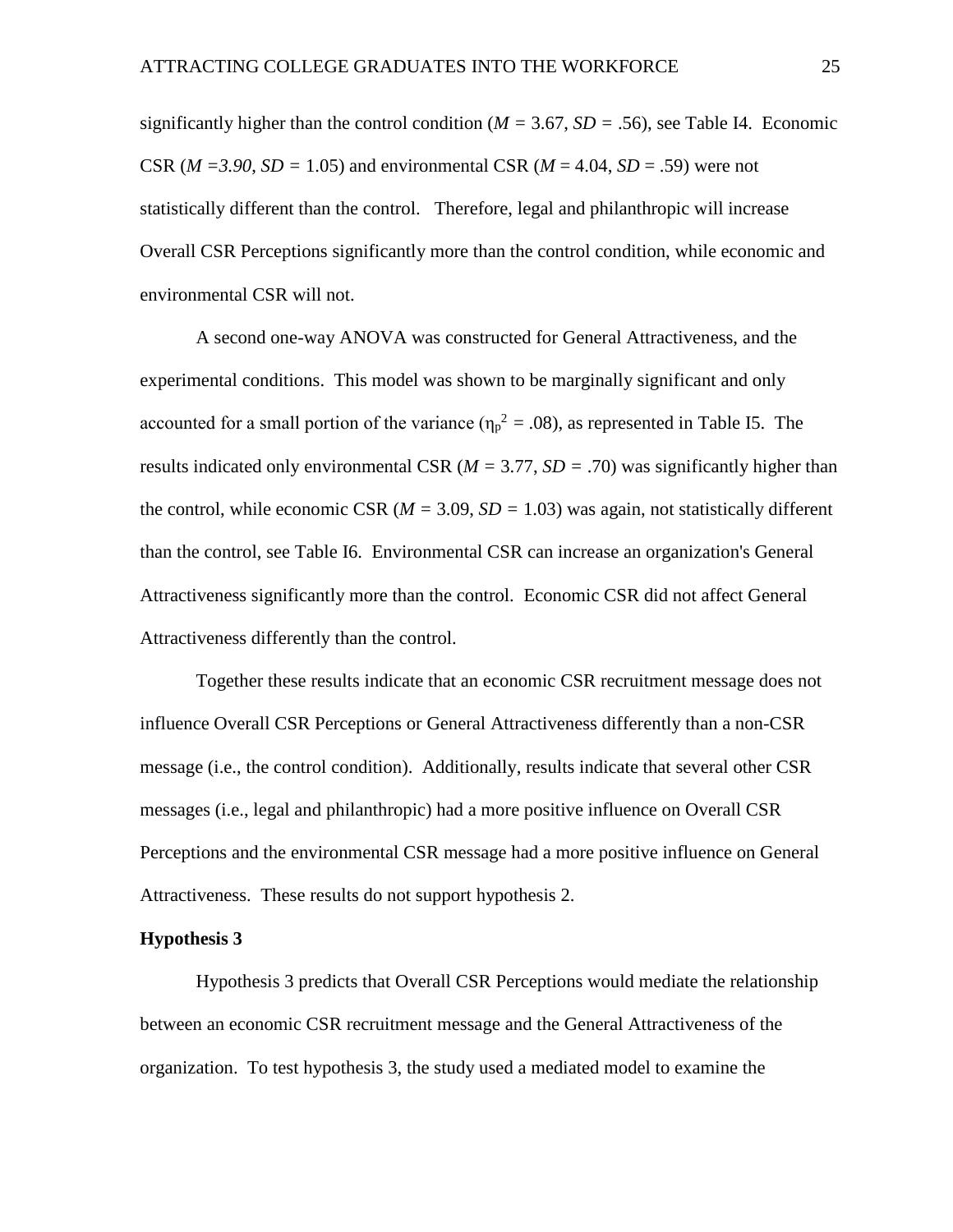relationship between the experimental conditions (*X*) and General Attractiveness (*Y*) when mediated by Overall CSR Perceptions (*Mi*) as shown by the conceptual and statistical diagram, model J1. The correlations between each variable in the mediation model is displayed in the correlation Table J2. The hypothesized model suggests that Overall CSR Perceptions mediates the relationship between the CSR conditions and General Attractiveness.

More specifically, using the control condition as the indicator variable, results showed that the legal (indirect effect  $=$  31, BCA 95% CI [.12, .56]), philanthropic (indirect effect =.36, BCA 95% CI [.16, .64]), and environmental (indirect effect =.17, BCA 95% CI [.03, .38]) CSR had significant indirect effects over the control condition. However, economic CSR failed to have a significant indirect effect (indirect effect =.11, BCA 95% CI [-.11, .39]), see Table J3.

When using economic CSR as the indicator variable the results illustrated that only philanthropic (indirect effect =.26, BCA 95% CI [.16, .64]) CSR had significant indirect effects as compared to the economic condition. The control (indirect effect  $= -11$ , BCA 95% CI  $[-.39, .10]$ , legal (indirect effect  $= 21$ , BCA 95% CI  $[-.01, .51]$ ), and environmental (indirect effect =.07, BCA 95% CI [-.39, .10]) conditions did not have a significant indirect, as shown in Table J4.

Both findings show that Overall CSR Perceptions did mediate the relationship between CSR messaging and General Attractiveness. However, the results show that this mediation effect did not go through the economic CSR condition as it was found not to be different than the control condition, and the only philanthropic CSR messaging was found to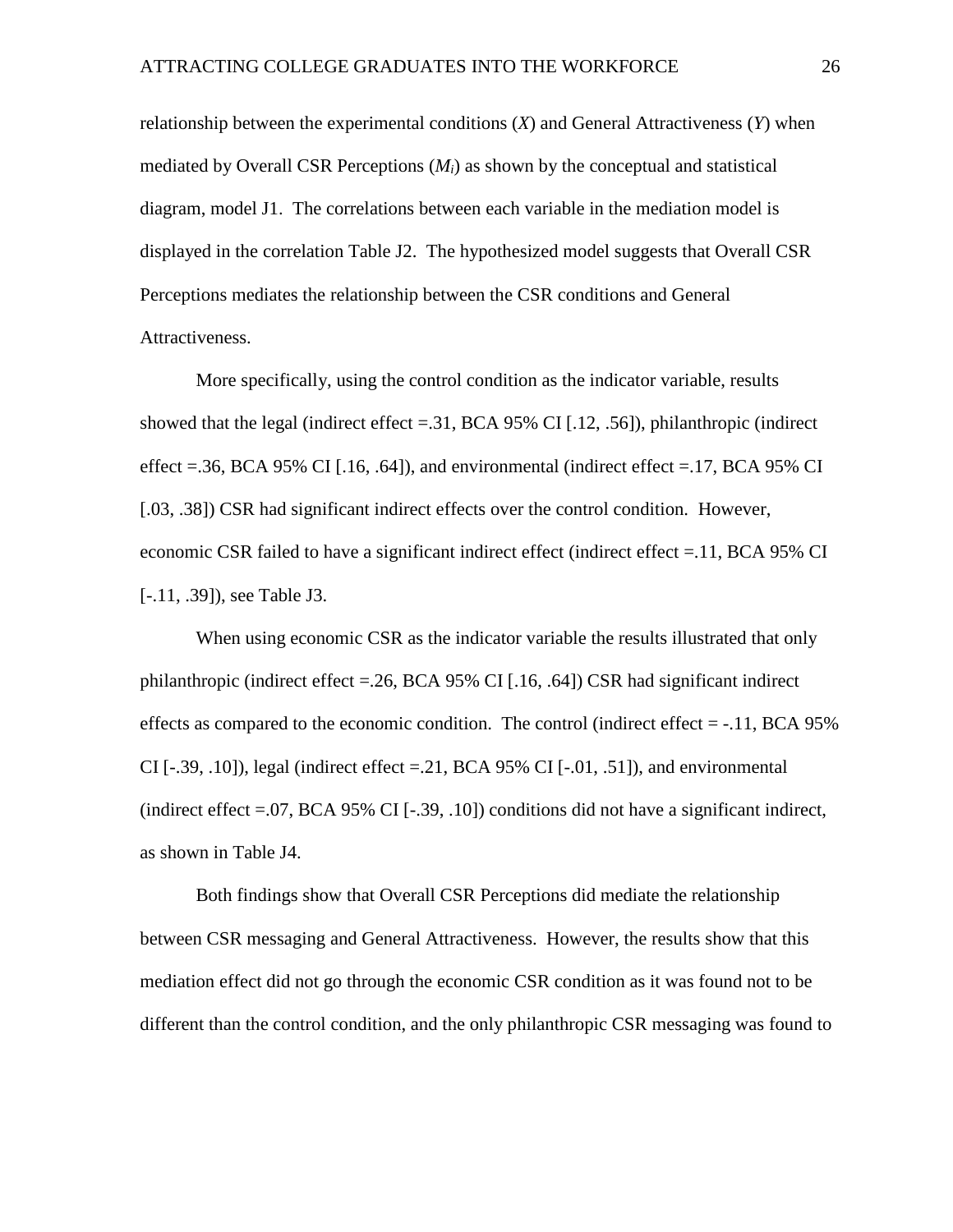have a significantly stronger indirect effect compared with economic CSR. The overall findings do not support hypothesis 3.

### **Discussion**

The overall purpose of this study was to determine which type of CSR, when presented by an organization, would be valued as the most important and most attractive variable to recently graduated undergraduates looking to enter the workforce. This information may help in determining if recently graduated undergraduates have needs, demands and expectations that differ from an average member of the workforce. If so, recruiters should shift their attention towards, and tailor their efforts towards this population of individuals entering the workforce if they desire to bring top talent to their organization. This is particularly important, as graduating college students (Fry, 2015), are the educated portion of the largest share of the American workforce (i.e. Millennials). This study also tested whether economic CSR messages would influence a college student's Overall CSR Perception of an organization, which could influence the organization's General Attractiveness to applicants from this generation.

Hypothesis 1 used survey data from college seniors to measure the value of importance that seniors place on each CSR type, and whether economic CSR would be held to a higher importance. The results indicated that participants did not hold economic CSR to the same degree of importance as the other CSR types, and therefore hypothesis 1 was not supported. The mean for economic CSR importance was actually lower than the means for philanthropic, environmental, and legal CSR. Legal CSR held the highest mean of importance. This does not indicate that economic CSR is unimportant. The relatively high mean of economic CSR ( $M = 3.82$ ,  $SD = .64$ ) demonstrates that college students do hold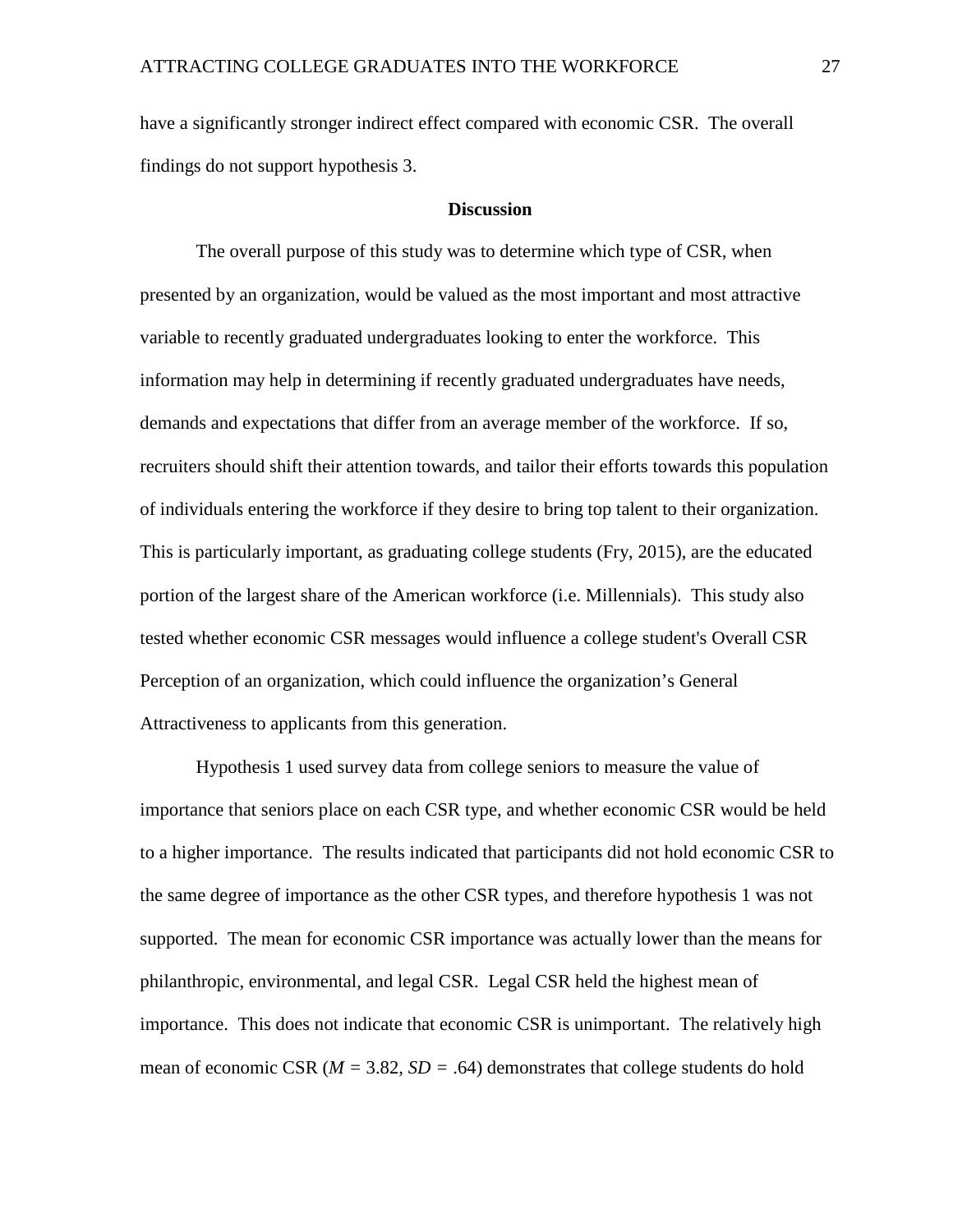some degree of importance towards economic CSR when looking for employment. However, recruitment messages regarding philanthropic, environmental, and legal CSR seem to hold a higher degree of prominence for potential applicants.

Hypothesis 2 utilized the experimental manipulation within the survey to determine whether economic CSR would increase the applicant's perception of the organization's CSR, and increase the organization's General Attractiveness. In other words, hypothesis 2 examined whether displaying each CSR to college seniors would increase the organizations perceptions of being socially responsible, and make the organization appear as a more attractive place of employment.

For the outcome of Overall CSR Perceptions, legal, philanthropic, and environmental CSR were shown to be significantly higher than the control condition, with legal CSR being statistically the highest. Economic CSR was shown not to be statistically different than the control condition. These results illustrate that legal, philanthropic, and environmental CSR messages will increase Overall CSR Perceptions, with legal CSR increasing this outcome the most. Further, this increase in Overall CSR Perceptions will enhance the organization's General Attractiveness. However, contrary to our hypothesis 2, economic CSR message will affect the organizations Overall CSR Perceptions and General Attractiveness no differently than a non-CSR recruitment message (i.e., control condition).

For the outcome of General Attractiveness, the only CSR variable shown to be statistically higher than the control condition was environmental CSR. Philanthropic, legal and economic CSR were shown to be no different than the control condition. This indicates that environmental CSR can increase the General Attractiveness of an organization by increasing the organization's Overall CSR Perceptions. Philanthropic, legal, and economic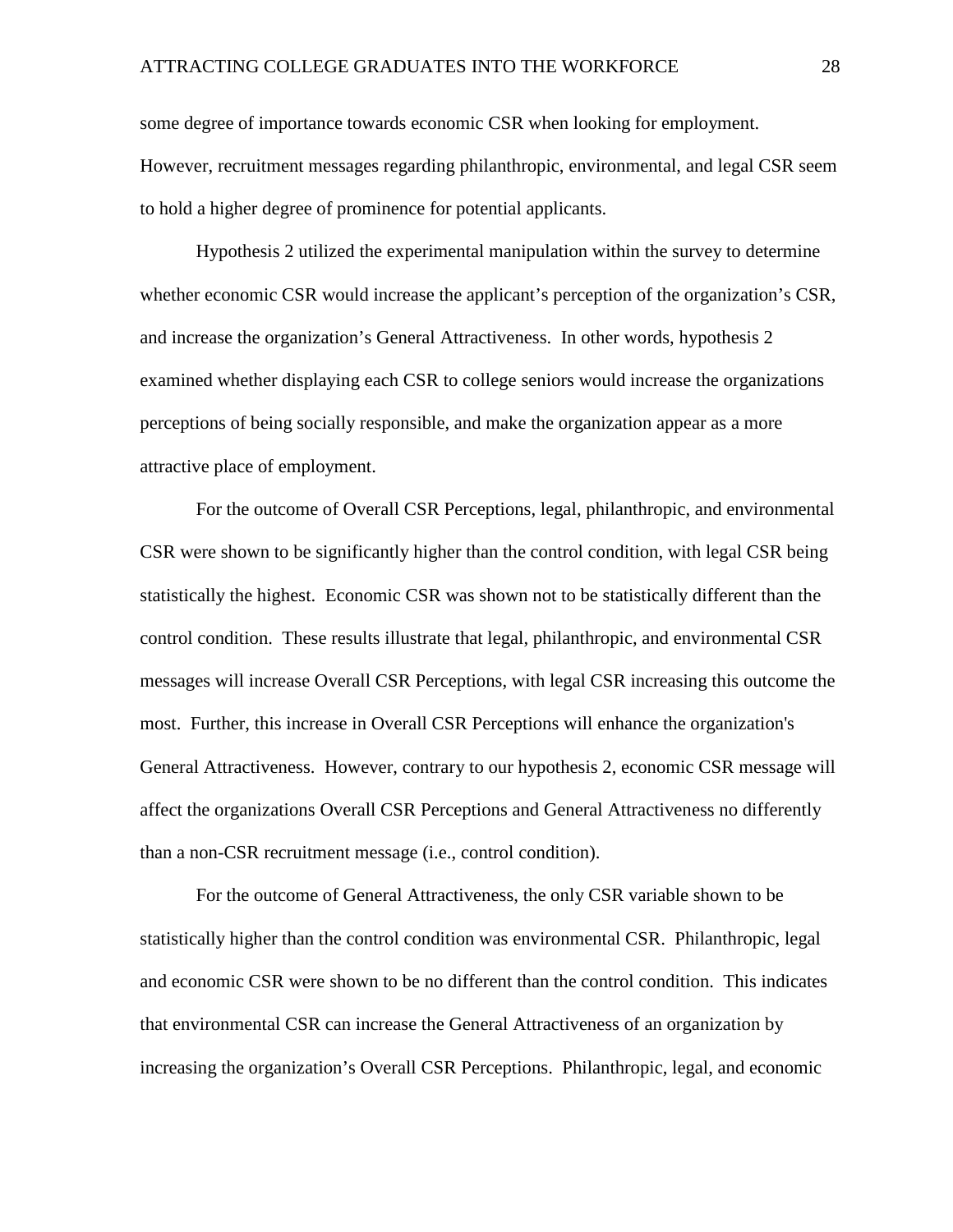CSR will affect the organization Overall CSR Perceptions and General Attractiveness no differently than a non-CSR message (i.e. control condition).

Thus, one-way ANOVAs for the outcome of Overall CSR Perceptions and General Attractiveness do not support hypothesis 2. Economic CSR recruitment messages seem to attract recently graduated college Millennials no more effectively than a non-CSR recruitment message. However, legal, philanthropic, and environmental CSR were shown to be significantly more effective at increasing the organization's General Attractiveness through the increase of the organization's Overall CSR Perceptions.

Hypothesis 3 developed a mediation model that proposed Overall CSR Perceptions would mediate between CSR recruitment messages and General Attractiveness as represented by model J1. This model demonstrates how a CSR recruitment message, when applied to college seniors using the appropriate CSR information, can positively influence the organization's attractiveness as a place of employment for recently graduated undergraduate college students. Results showed the experimental conditions had significant relationships with Overall CSR Perceptions, and that Overall CSR Perceptions had a significant relationship with General Attractiveness. This demonstrates mediation with these variables can be achieved.

The results from the mediation analysis showed the Overall CSR Perceptions did mediate the relationship the relationship between CSR messages and General Attractiveness. However, economic CSR did not pose a significant indirect relationship. Instead, the results showed that legal, philanthropic, and environmental CSR recruitment messages can significantly and positively influence an organization's General Attractiveness through the organization's Overall CSR Perceptions. However, economic CSR did not influence General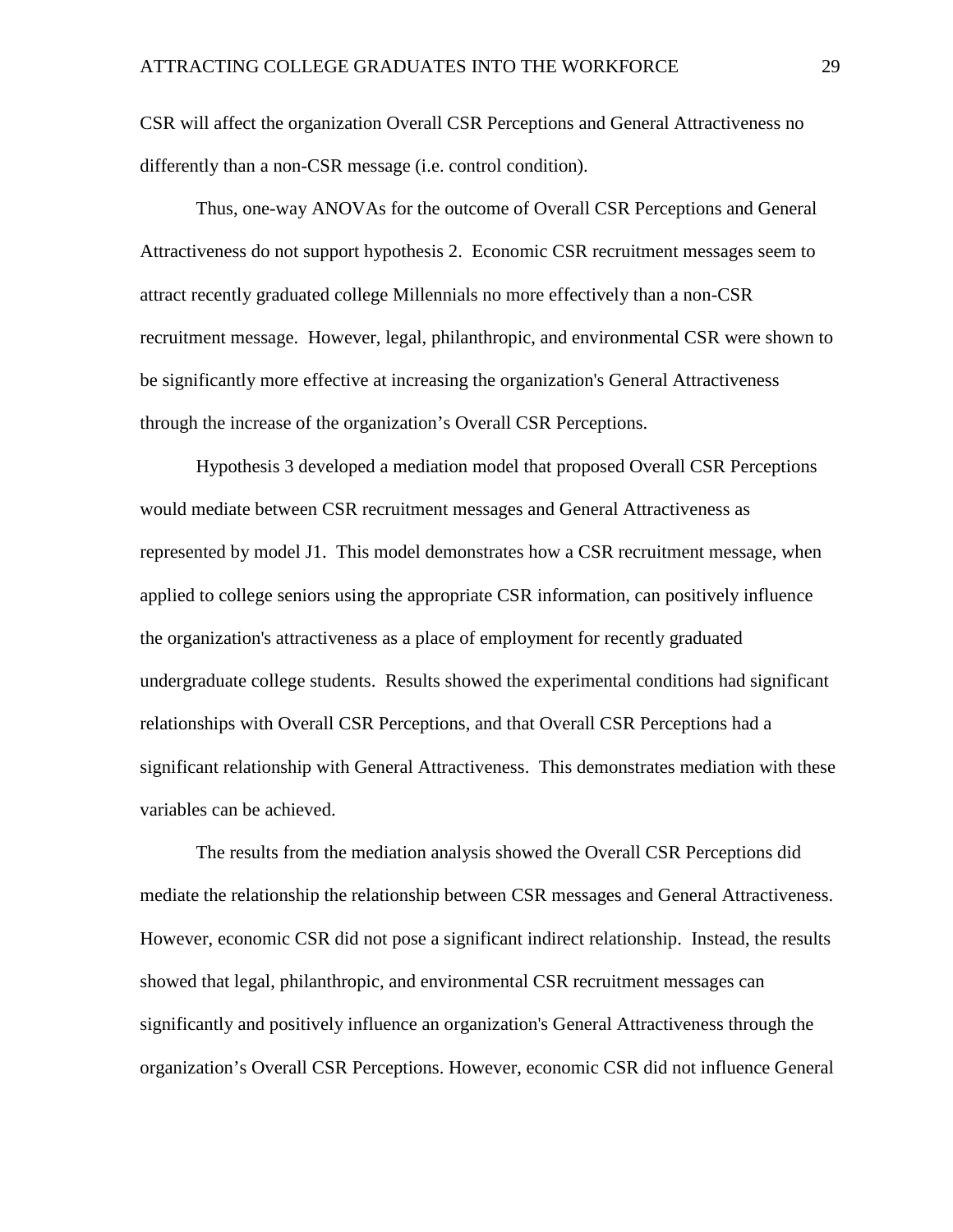Attractiveness through the mediation model. Therefore, its influence on General Attractiveness is no different than the control condition.

Another mediation model tested economic CSR as the indicator to whether it was significantly different than the other conditions. The results demonstrated that the indirect relationship between a philanthropic CSR recruitment message and General Attractiveness were significantly higher than the indirect relationship between economic CSR and General Attractiveness. While legal and environmental CSR, and the control condition were shown to be insignificantly different than economic CSR. The sum of both mediation results suggest that recently graduated college students will not see an organization as more attractive if shown an economic CSR recruitment message because it will not increase the Overall CSR Perceptions of the organization any differently than a non-CSR recruitment message. However, a legal, philanthropic or environmental CSR recruitment messages will. Therefore, recruiters ought to use legal, philanthropic and environmental CSR to positively affect the organizational attractiveness to potential talent through affecting Overall CSR Perceptions.

#### **Practical Implications**

Based on the study's findings and previous research, the influence of job choice and work experience towards college student's perceptions of CSR may not be as impactful towards this specific generation of employees. This study examined whether college seniors hold a higher view of importance towards economic CSR, as well as testing if economic CSR would significantly affect college senior's perceptions of the organization's CSR and attractiveness. The reported findings illustrate that legal, philanthropic, and environmental CSR are viewed as more important and have a significant positive effect on college student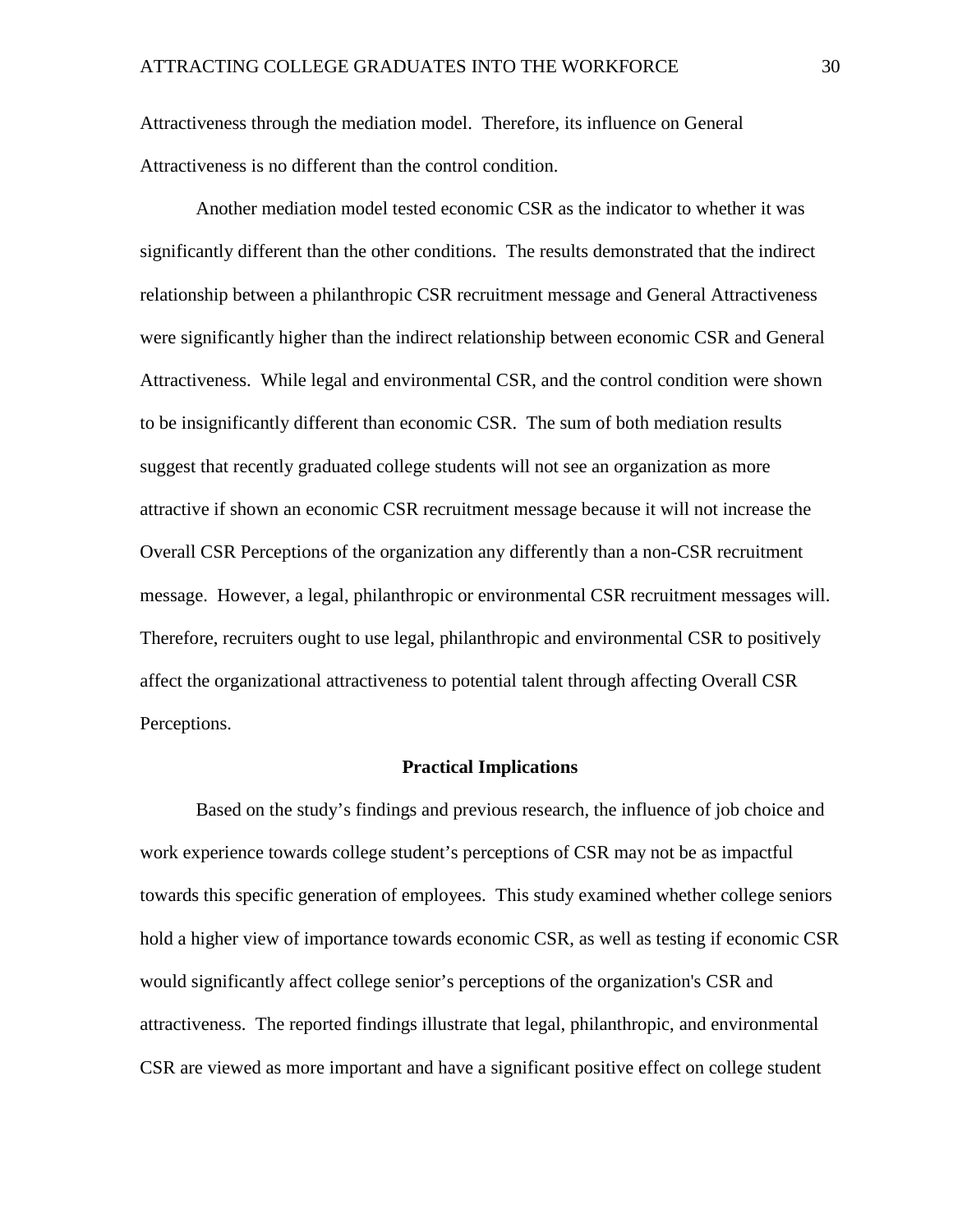perceptions of the organization's CSR and attractiveness when compared against a non-CSR recruitment message. This follows the trend of previous research on recruiting and attracting talent through CSR messaging (Belinda, Westerman, Bergman, 2017).

Though the findings suggest that college seniors and average working Millennials view and are affected by CSR in similar ways, it is still important for recruiters to attract college seniors, because they make up a significant portion of the largest population of the American workforce. For recruiters that are targeting college students as potential job applicants, these results suggest that recruiters use CSR recruitment messages as they enhance the appeal of the organization for college seniors. More specifically, the information provided should focus on the organization's legal, philanthropic or environmental CSR, as college senior's view these types of CSR as the most important. Additionally, college seniors will view organizations that display such information as more attractive due to the perceived higher levels of organizational CSR, as compared to an organization that does display any CSR information. By making an organization appear more attractive, more college seniors will likely pursue the organization as a place of employment. The more individuals who apply, the more likely the recruiter will be able source and recruit top talent which can provide an organization with a market advantage and in the war for talent.

### **Potential Limitations**

A potential limitation of this study is the lack of sample size which inhibited our statistical power. The power analysis suggested that a sample of 400 participants were needed for the model to achieve an effect. After the data was cleaned only 122 valid survey responses were rewarded. If the appropriate sample size for the study was achieved it would potentially change the outcome of the study's results. Based on the analysis of our outcomes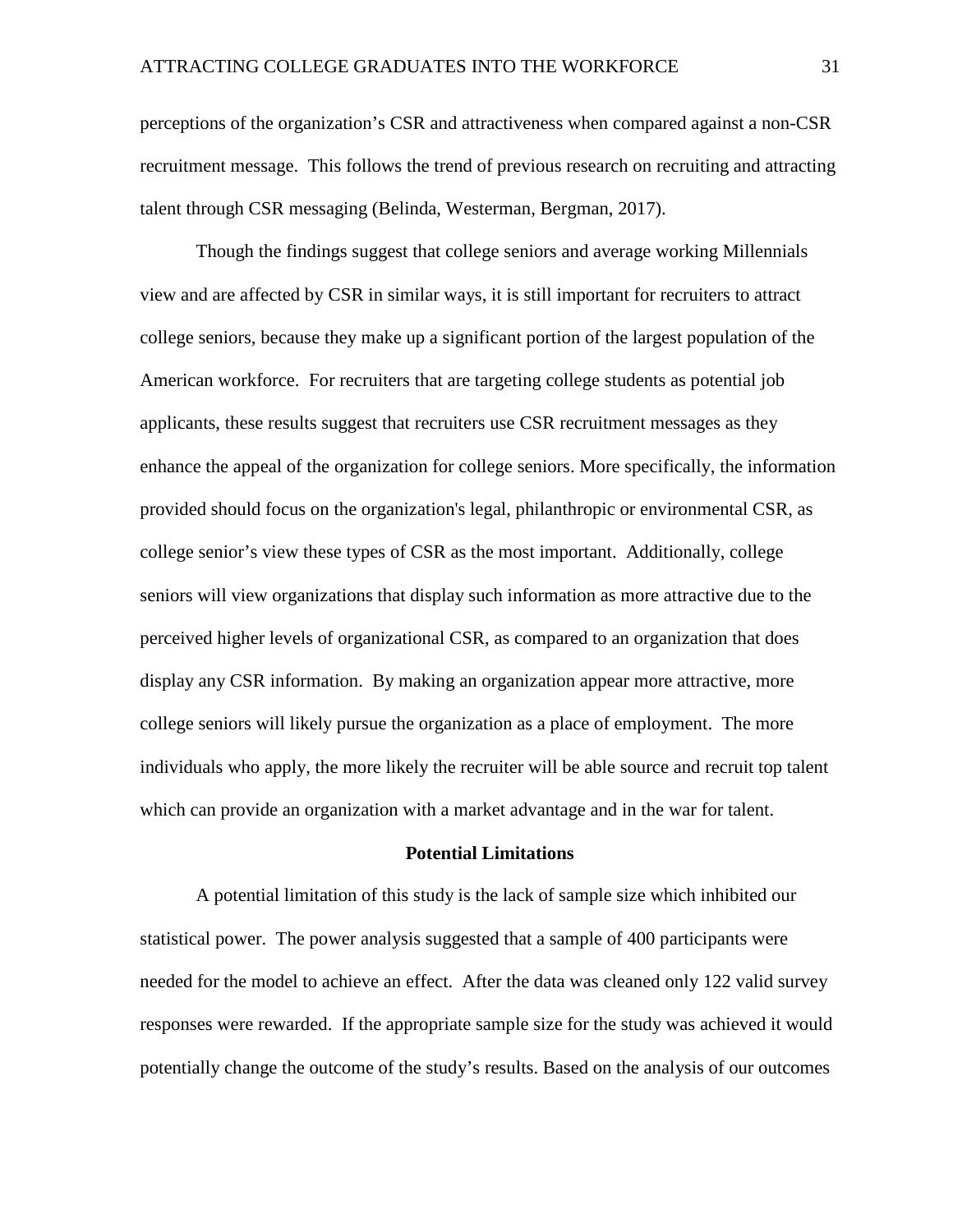the data seemed to be trending towards supporting the hypotheses. Therefore, if a larger sample size is achieved the results could end up supporting the hypotheses.

The small sample size may be due to a convenience error because the survey only sampled one university in the southeast. This selected sample diversity within our sample (e.g., lack of racial-ethnic diversity). Furthermore, the study only used a very specific type of individual within that university, soon to be or recently graduated millennial college seniors that are already in or planning to enter the workforce soon after graduation. Having a very specific population and sampling only one university contributed to the low number of valid participant response.

Another potential limitation of the study was the survey, which may have suffered from contamination within the survey questions related to environmental and philanthropic CSR importance. Two different manipulation checks were run by correlating the importance of each CSR type or the awareness of each CSR type and the experimental outcomes (i.e. Overall CSR Perceptions and General Attractiveness). The correlation for the variables of environmental and philanthropic CSR importance  $(r = .60, p < .01)$ , and environmental and philanthropic CSR awareness  $(r = .71, p < .01)$  were both shown to be significant. This suggests that when participants saw environmental CSR or philanthropic CSR, they expected to also see the other CSR type. This may be due to the how participants view and define the different CSR types.

For economic and legal CSR, their definitions tend to not overlap, as economic CSR pursues the advancement and sustenance of an organization through financial means, while legal CSR focuses on staying within the law. However, philanthropic, and environmental CSR can overlap in terms of activities, as philanthropic work can take the form of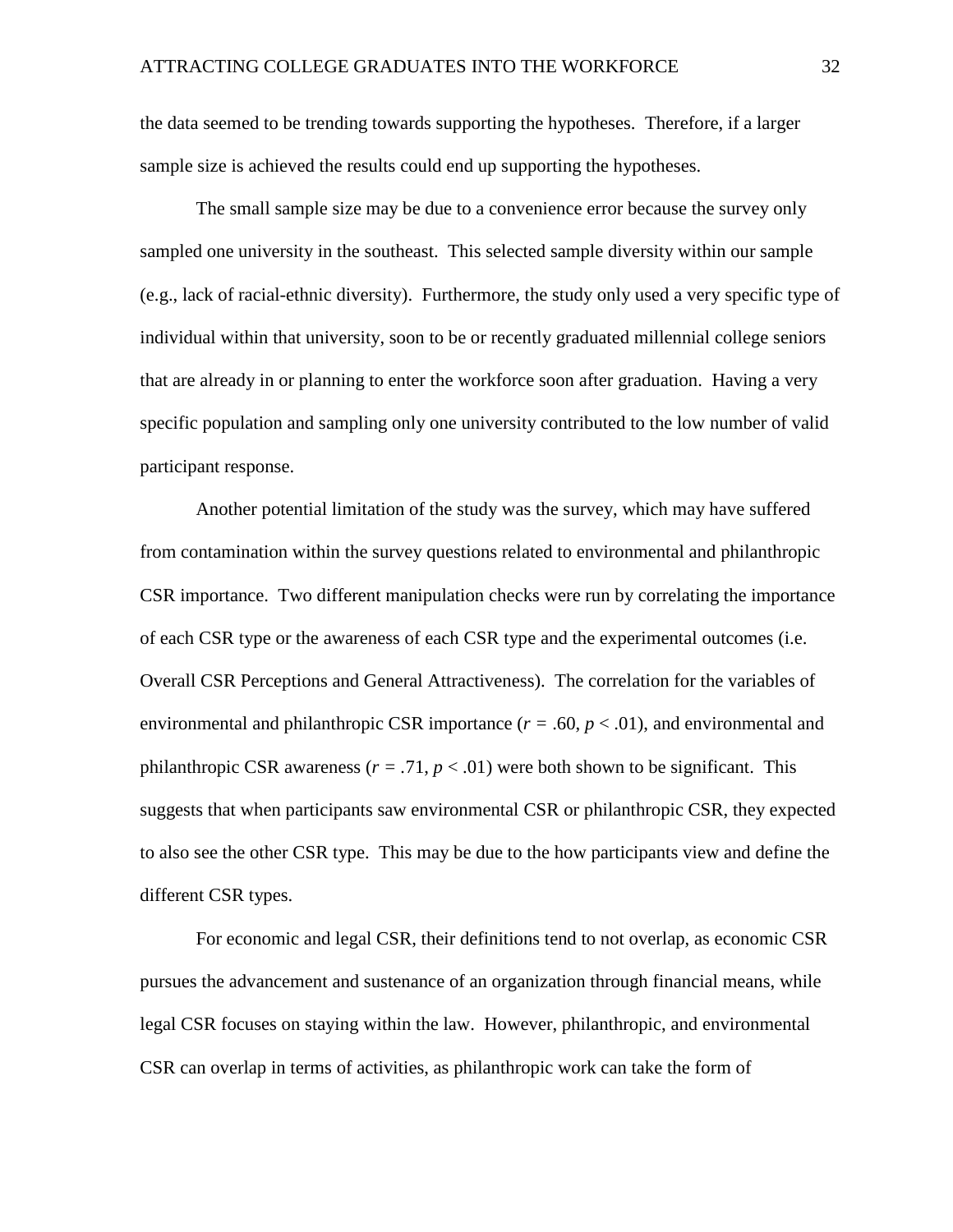environmental work as well as the opposite. Therefore, within the eyes of participants, it is fair to assume that philanthropic CSR and environmental CSR could have comprised similar parts of the variance. This could mean the effect of environmental CSR and philanthropic CSR are not separate effects when it comes to measuring CSR importance or how it affects Overall Perceived CSR and General Attractiveness.

To ensure these variables are measuring distinct parts of the study's variance, perceptions of differences between the constructs could be measured. This could be achieved through an initial survey testing the difference between the CSR conditions. This would assist in our understanding of the difference in how each variable accounts for the variance uniquely, and can show how environmental, philanthropic, legal, and economic CSR are independently important and affect the outcomes of perceived CSR and General Attractiveness.

Another potential limitation of the study may be could be participants understanding of economic CSR and how it applies to organizational CSR. It is fair to assume a socially responsible firm will take on environmental or philanthropic initiatives, while following and not breaking the law. A manipulation check run on the importance of each CSR type indicated economic CSR importance to be insignificantly correlated with environmental CSR  $(r = .03, p = .744)$  and philanthropic CSR  $(r = .04, p = .704)$ , but it did correlate with legal CSR  $(r = .34, p < .01)$ . The manipulation check suggests that participants may not consider economic parameters to be a significant part of an organization's social responsibility, or that economic CSR ties into legal CSR, which was seen by participants to be a significant part of the organization's social responsibility.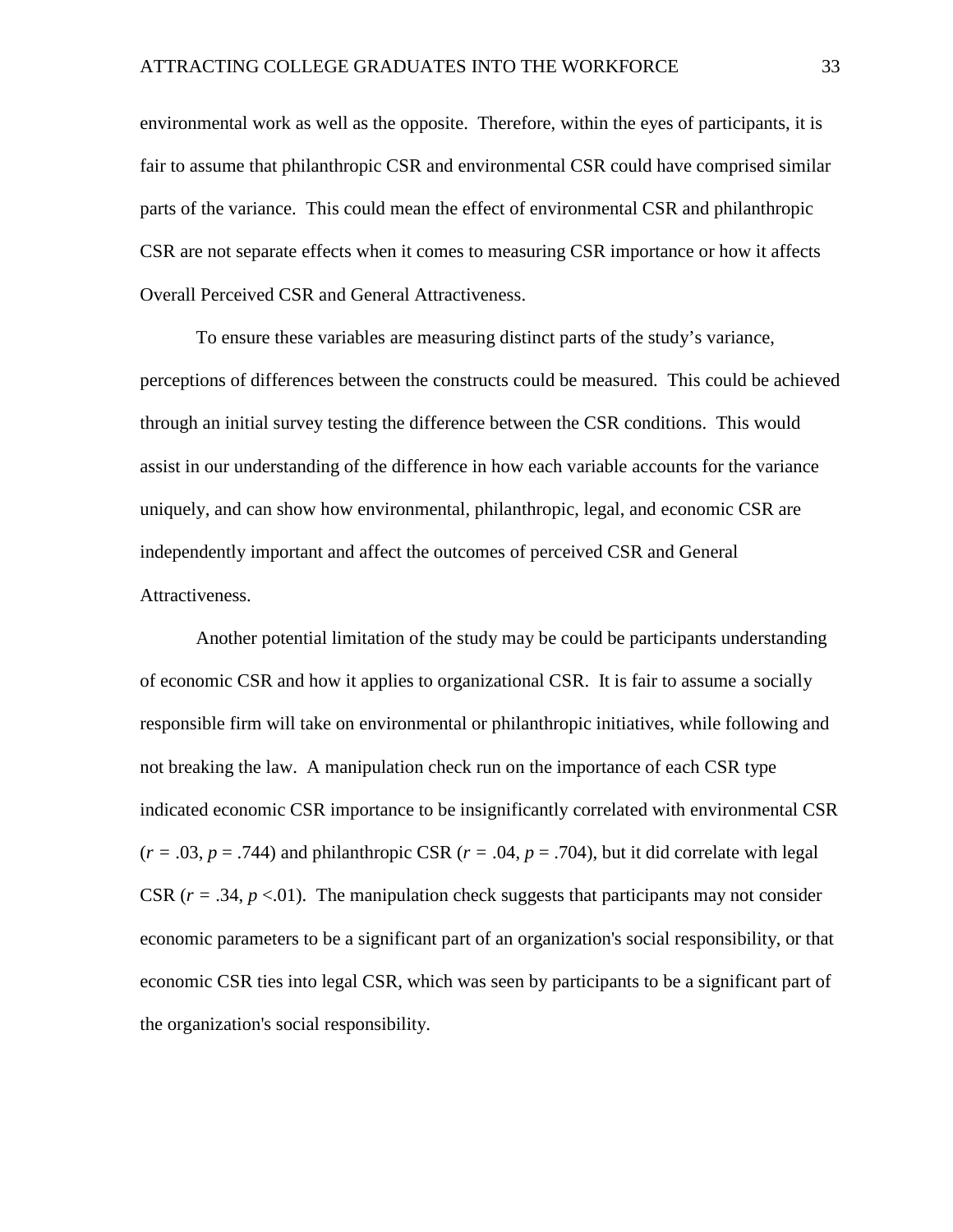When analyzing the manipulation check for CSR awareness, economic CSR correlated with legal CSR  $(r = .63, p < .01)$ , environmental CSR  $(r = .44, p < .01)$ , philanthropic CSR  $(r = .39, p < .01)$ , and Overall CSR Perceptions  $(r = .42, p < .01)$ . This suggests that participants understood and acknowledged the economic CSR information, but may not consider it significant enough to affect the organization's perceived CSR. Alternatively, economic CSR correlated highest with legal CSR ( $r = .63$ ,  $p < .01$ ) suggesting that economic and legal CSR could fall into the same amount of variance. Since legal CSR and not economic CSR was shown to significantly influence Overall CSR Perceptions and General Attractiveness, it could have overshadowed the effect of economic CSR in the eyes of participants.

If participants did not understand how economic factors uniquely contribute towards an organization's CSR messaging, this could have altered the degree of importance that participants place on economic CSR. Not considering economic CSR as part of an organization's social responsibility could deter economic CSR from significantly influencing Overall CSR Perceptions, and would suppress the effects of economic CSR on organization's General Attractiveness. The solution to this limitation is the need to educate participants on the importance and value of the different types of CSR and their impact.

#### **Future Research**

Many studies have focused on the needs and demands of average workforce members, but it is important to focus on the groups that feed the American workforce, such as graduated undergraduates looking to enter the workforce. Each new generation of graduates entering the workforce may possess different needs and traits (such as experience and job choice) that separates them from the dominant portion of the labor force. It is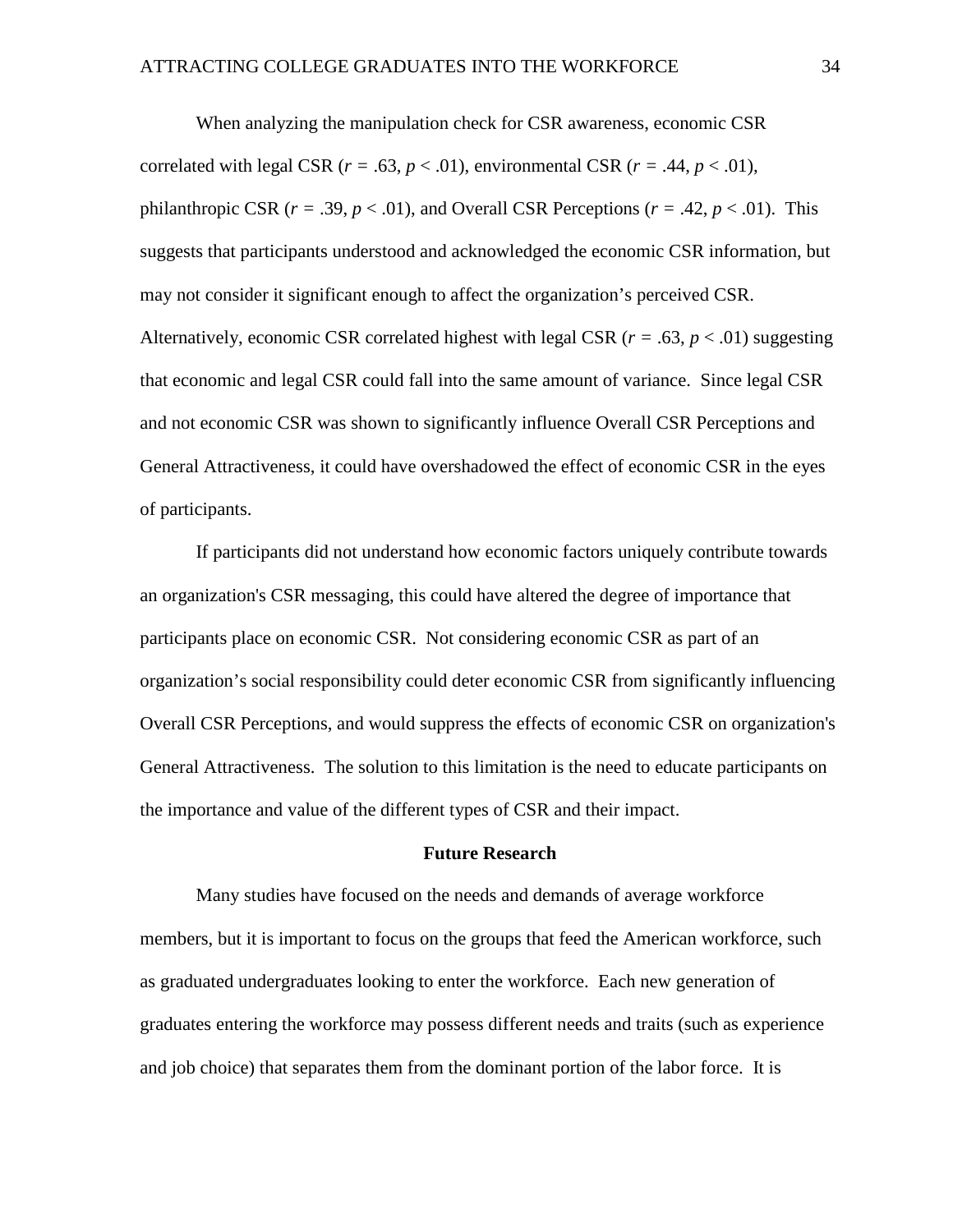imperative that future research intended to understand and attract soon to be graduated college students should understand the unique needs, demands and behaviors of each generation of college graduates. A needs analysis could determine if there is a certain need or set of needs that define each generation of graduating college students as they enter the workforce. This could provide better insight towards effectively recruiting and retaining young talent in order to gain an advantage in the war for talent.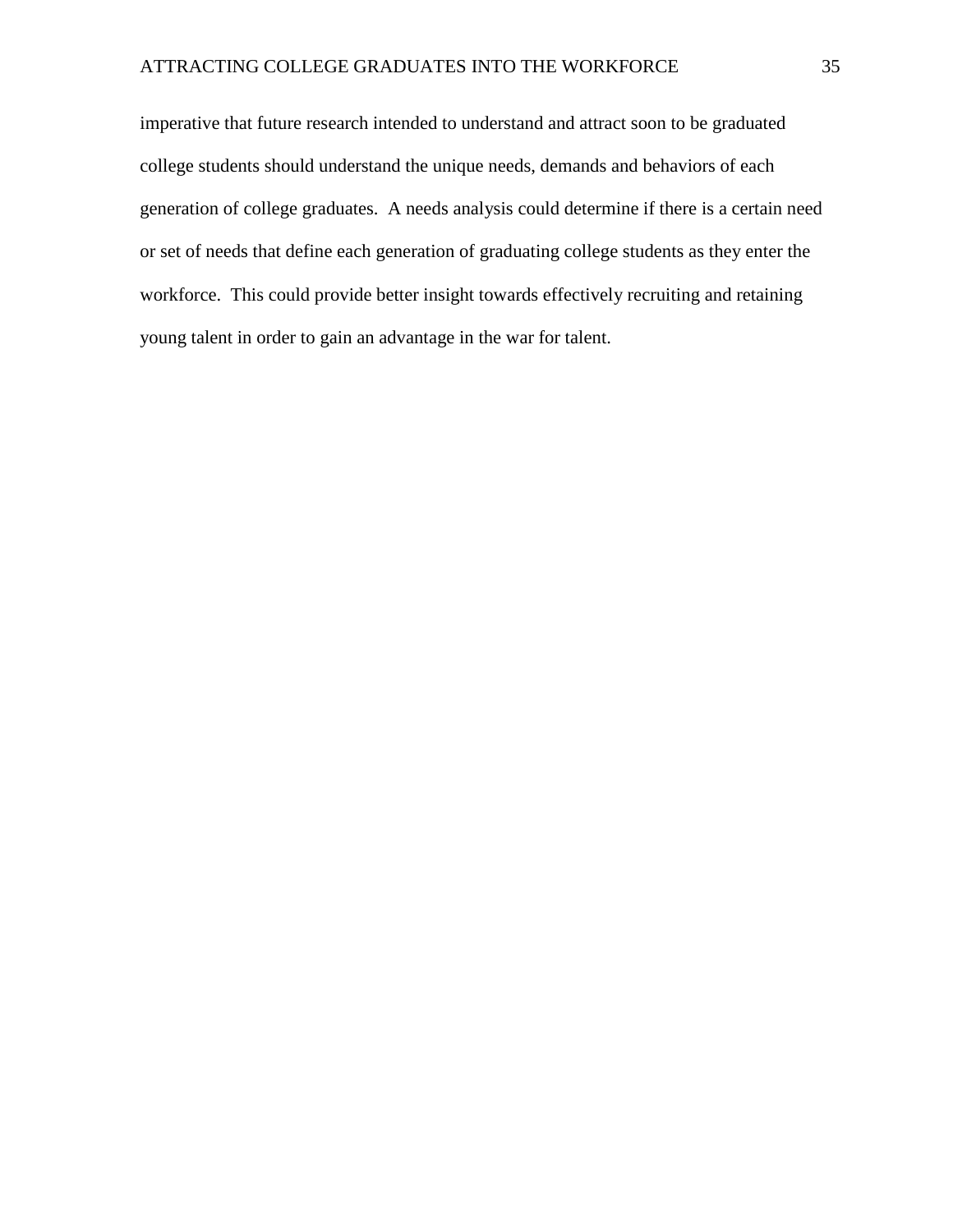### References

Albinger, H. S., & Freeman, S. J. (2000). Corporate social performance and attractiveness as an employer to different job seeking populations. *Journal of Business Ethics*, 28, 243-253.doi: 10.1023/A:1006289817941

- Aguinis, H. 2011. Organizational responsibility: Doing good and doing well. In S. Zedeck (Ed.), *APA handbook of industrial and organizational psychology*: 855-879. Washington, DC: American Psychological Association.
- Alcañiz, E. B., Cáceres, R. C., & Pérez, R. C. (2010). Alliances between brands and social causes: The influence of company credibility on social responsibility image. *Journal of Business Ethics*, *96*(2), 169-186. doi:10.1007/s10551-010-0461-x
- Basil, D. Z., & Erlandson, J. (2008). Corporate social responsibility website representations: A longitudinal study of internal and external self-presentations. *Journal of Marketing Communications, 14*, 125-137. doi:10.1080/13527260701858497
- Biddle, B. J. (1986). Recent developments in role theory. *Annual Review of Sociology*, *12*67- 92. doi:10.1146/annurev.so.12.080186.000435
- Biddle, B. J., & Thomas, E. J. (1966). *Role theory: Concepts and research*. Oxford, England: John Wiley & Sons.
- Beechler, S., & Woodward, I. C. (2009). The global "war for talent". *Journal Of International Management*, *15*, 273-285. doi:10.1016/j.intman.2009.01.002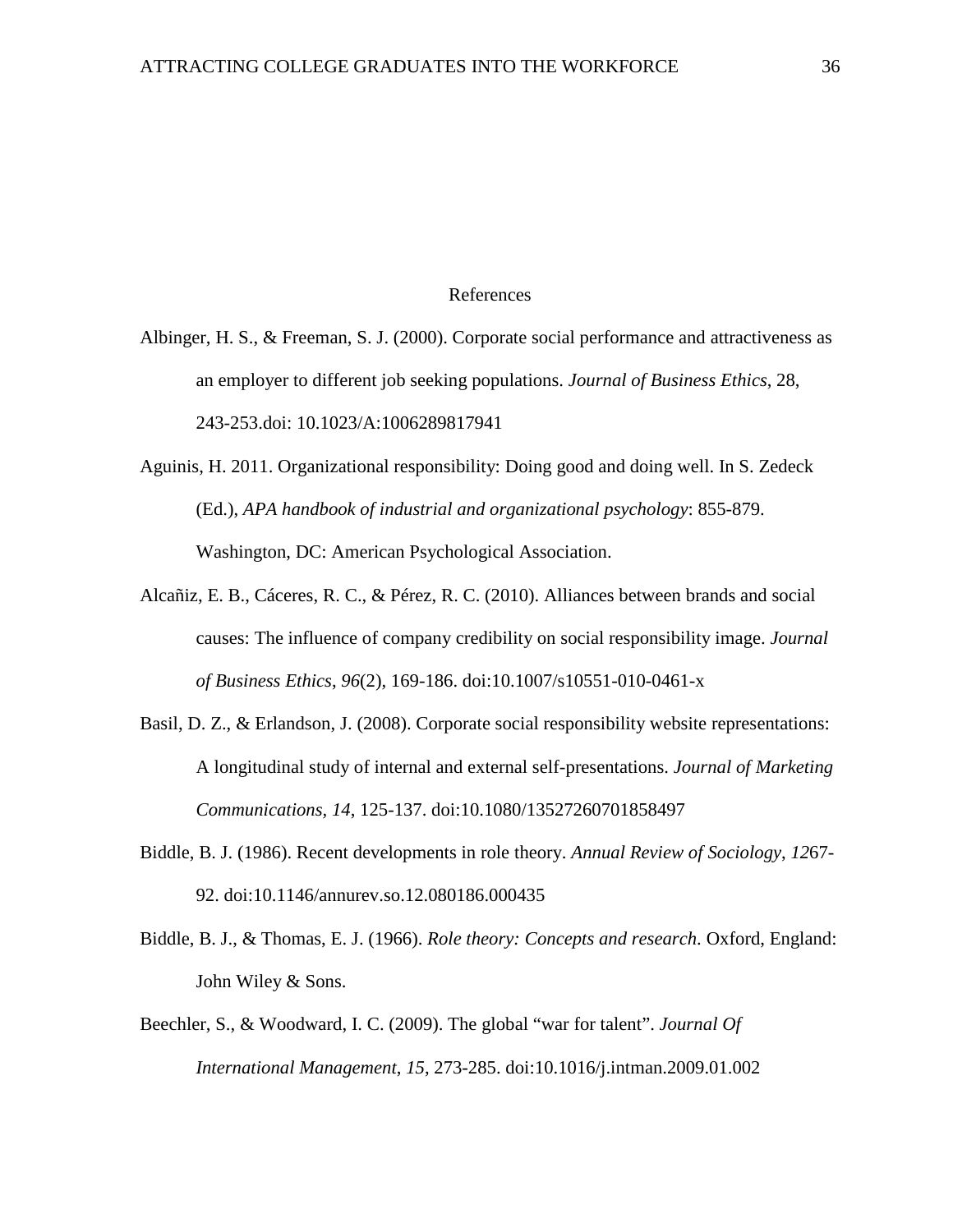- Belinda, C., Westerman, J. & Bergman, S.M. (2017) *Corporate Social Responsibility Online: When, Why, and to Whom is CSR Attractive?* Submitted for publication.
- Belinda, C., Lesniak, K., & Bergman, S.M. (2016, October). Online displays of corporate social responsibility: The impact of individual & website design factors on recruitment outcomes. In K. O'Connor (co-Chair) & G. Schmidt (co-Chair), *Social Media as a Technology for Connecting People to Each Other and Knowledge.* Symposium at an annual meeting of the Southern Management Association, Charlotte, NC.
- Bhattacharya, C., Sen, S., & Korschun, D. (2008). Using corporate social responsibility to win the war for talent. *MIT Sloan Management Review*, *49*(2), 37. Retrieved from: <https://ssrn.com/abstract=2333549>
- Carroll, A. B. (1979). A Three-Dimensional Conceptual Model of Corporate Performance. *The Academy of Management Review, 4*, 497-505. Retrieved from <http://www.jstor.org/stable/257850>
- Carroll, A. B. (1991). The pyramid of corporate social responsibility: toward the moral management of organizational stakeholders. *Business Horizons*, *34*, pp. 39–48. [doi.org/10.1016/0007-6813\(91\)90005-G](https://doi.org/10.1016/0007-6813(91)90005-G)
- Carroll, A. B., & Shabana, K. M. (2010). The business case for corporate social responsibility: A review of concepts, research and practice. *International Journal of Management Reviews*, *12*, 85-105. doi:10.1111/j.1468-2370.2009.00275.x

Deloitte. (2016). Winning over the next generation of leaders: The 2016 Deloitte Millennial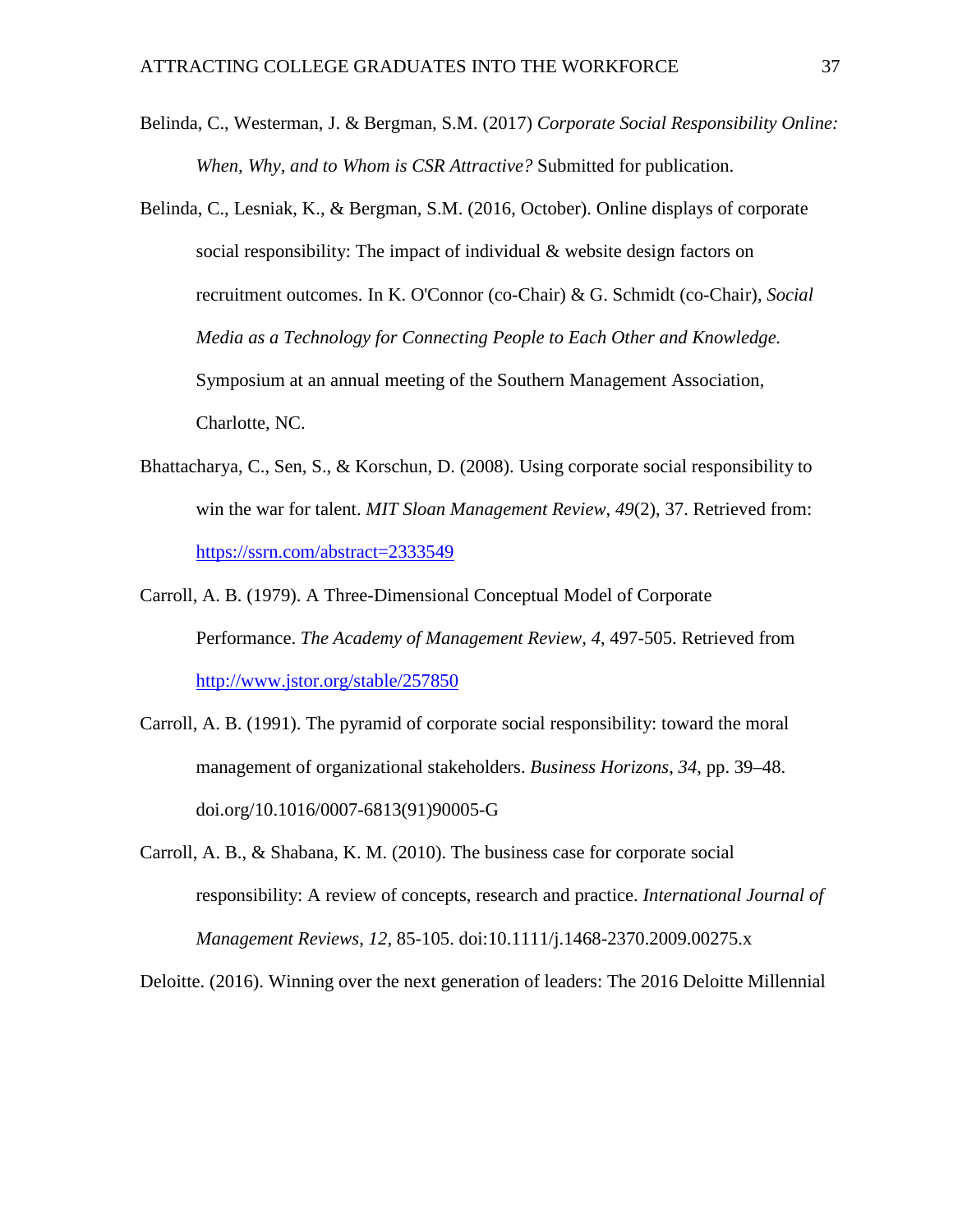survey. Retrieved from

https://www2.deloitte.com/content/dam/Deloitte/global/Documents/About-

Deloitte/gx-dttl-2014-millennial-survey-report.pdf

Deloitte. (2017). Millennial Survey 2017. Deloitte, Social impact, Innovation.

Retrieved from:

[https://www2.deloitte.com/global/en/pages/about-](https://www2.deloitte.com/global/en/pages/about-deloitte/articles/millennialsurvey.html)

[deloitte/articles/millennialsurvey.html](https://www2.deloitte.com/global/en/pages/about-deloitte/articles/millennialsurvey.html)

Daft, R. L., & Lengel, R. H. (1986). Organizational information requirements, media richness and structural design. *Management Science*, *32*, 554-571.

Dolan, K. A.: 1997, 'Kinder, Gentler M.B.A.s', Forbes (June 2), 39-40.

- Faul, F., Erdfelder, E., Buchner, A., & Lang, A. G. (2009). Statistical power analyses using G\*Power 3.1: Tests for correlation and regression analyses. *Behavior Research Methods, 41*, 1149-1160.
- Fry, R. (2015). Millennials surpass Gen Xers as the largest generation in U.S. labor force. Retrieved from:

[http://www.pewresearch.org/fact-tank/2015/05/11/millennials-surpass-gen-xers-as](http://www.pewresearch.org/fact-tank/2015/05/11/millennials-surpass-gen-xers-as-the-lar)[the-larg](http://www.pewresearch.org/fact-tank/2015/05/11/millennials-surpass-gen-xers-as-the-lar)est-generation-in-u-s-labor-force/

Hayes, A. F. (2017). Introduction to mediation, moderation, and conditional process analysis: A regression-based approach. *Guilford Publications*.

Retrieved from:http://www.personal.psu.edu/jxb14/M554/specreg/templates.pdf

Highhouse, S., Lievens, F., & Sinar, E. F. (2003). Organization Attraction Scale. *Psyctests*, doi:10.1037/t08571-000

Howe, N., & Strauss, W. (2000). *Millennials rising: The next great generation.* New York: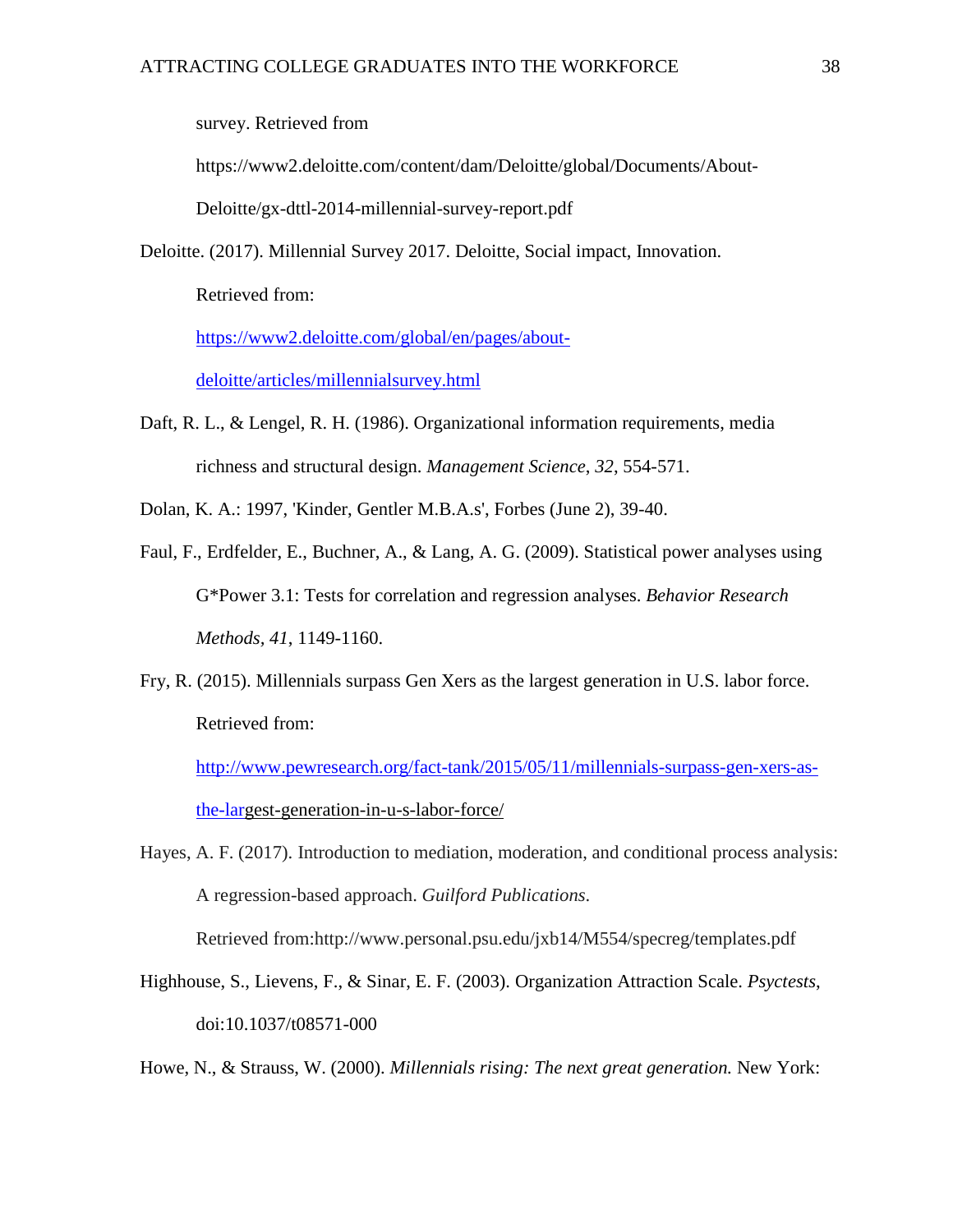Vintage Books

Jones, D. A., Willness, C. R., & Madey, S. (2014). Why are job seekers attracted by corporate social performance? Experimental and field tests of three signal-based mechanisms. *Academy of Management Journal, 57*, 383-404. doi:10.5465/amj.2011.0848

- Lantos, G. P. (2001) The boundaries of strategic corporate social responsibility. *Journal of Consumer Marketing, 18(7),* pp.595-632, doi.org/10.1108/07363760110410281
- Maurer, R. (2015) Millennials expect raises, promotions more often than older generations. Society for Human Resource Management

Retrieved from:

[https://www.shrm.org/resourcesandtools/hr-topics/talent-](https://www.shrm.org/resourcesandtools/hr-topics/talent-acquisition/pages/millennials-raises-promotions-generations.aspx)

[acquisition/pages/millennials-raises-promotions-generations.aspx](https://www.shrm.org/resourcesandtools/hr-topics/talent-acquisition/pages/millennials-raises-promotions-generations.aspx)

- McGlone, T., Spain, J. J., & McGlone, V. (2011). Corporate Social Responsibility and the Millennials. *Journal Of Education For Business*, *86*(4), 195-200. doi:10.1080/08832323.2010.502912
- Moreno, A., & Capriotti, P. (2009). Communicating CSR, citizenship and sustainability on the web. *Journal of Communication Management*, *13*, 157-175. doi:10.1108/13632540910951768
- Pfeffer, J. (1994). Competitive advantage through people. California Management Review, 36(2), 9-28.
- Pricewaterhouse Coopers (2011) Millennials at work Reshaping the workplace, The PWC. Retrieved from:

<https://www.pwc.com/m1/en/services/consulting/documents/millennials-at-work.pdf>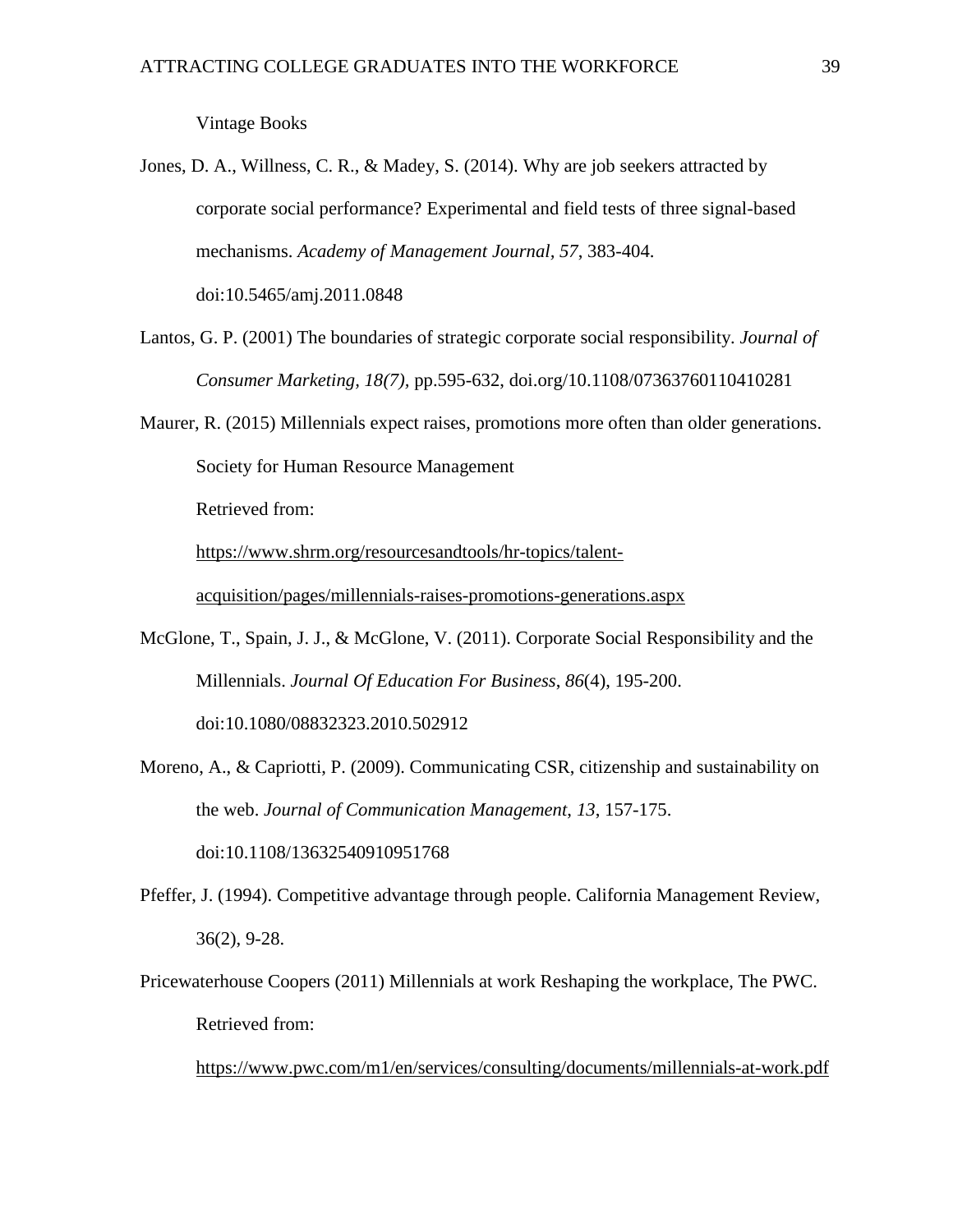Strauss, K. (2017) The 10 Companies with the Best CSR Reputations in 2017. *Forbes,*  Retrived from: www.forbes.com/sites/karstenstrauss/2017/09/13/the-10-companieswith-the-best-csr-reputations-in-2017/#39cef95c546b

Thurow, L. C. (1992). Who owns the twenty-first century? *Sloan Management Review*, 33(3), 5-17. Retrieved from: [https://search.proquest.com/openview/946673b2e4b54f3dc510291028c59609/1?pq](https://search.proquest.com/openview/946673b2e4b54f3dc510291028c59609/1?pq-origsi)[origsit](https://search.proquest.com/openview/946673b2e4b54f3dc510291028c59609/1?pq-origsi)e=gscholar&cbl=1817083

- Turban, D. B., & Greening, D. W. (1997). Corporate social performance and organizational attractiveness to prospective employees. *Academy of Management Journal*, *40*, 658- 672. doi:10.2307/257057
- Waddock, S. A. & Graves, S. B. (1997) The corporate social performance-financial performance link. *Strategic Management Journal, 18(4),* 303-319. Retrieved from: <http://www.jstor.org/stable/3088143>
- Wagner, T., Lutz, R. J. & Weitz, B. A. (2009) Corporate Hypocrisy: Overcoming the Threat of Inconsistent Corporate Social Responsibility Perceptions. *Journal of Marketing, 73 (6),* pp. 77-91. doi: 10.1509/jmkg.73.6.77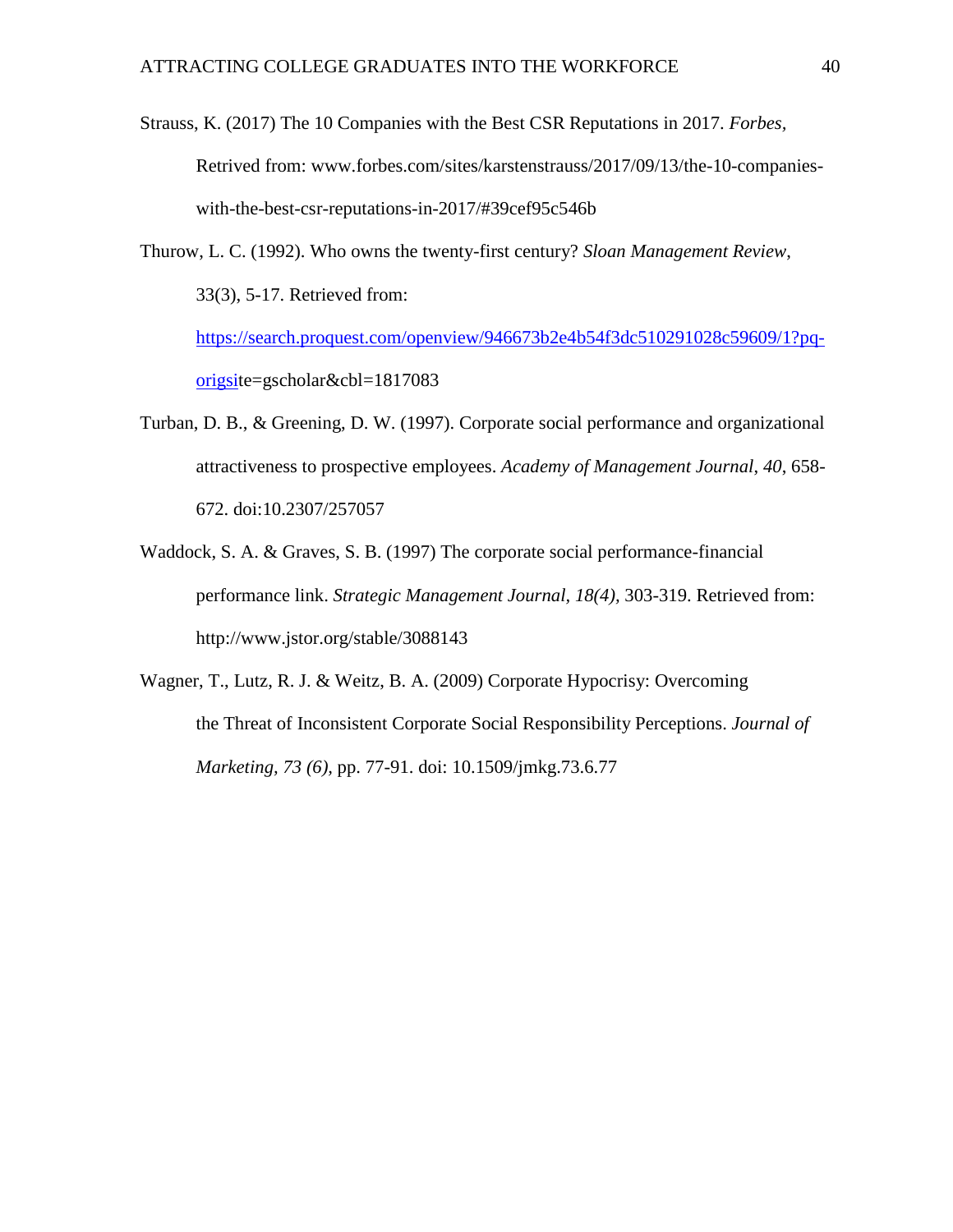## Appendix A

### IRB Approval

**To:** Nile LaTowsky

Psychology

CAMPUS EMAIL

**From:** Monica Molina, IRB Associate Administrator

**Date:** 11/20/2017

**RE:** Notice of IRB Exemption

**STUDY #:** 17-0057

**STUDY TITLE:** The Fantasy of Wealth: Attracting College Graduates into the Workforce

**Exemption Category:** (2) Anonymous Educational Tests; Surveys, Interviews or Observations

This study involves minimal risk and meets the exemption category cited above. In accordance with 45 CFR 46.101(b) and University policy and procedures, the research activities described in the study materials are exempt from further IRB review.

All approved documents for this study, including consent forms, can be accessed by logging into IRBIS. Use the following directions to access approved study documents.

- 1. Log into IRBIS
- 2. Click "Home" on the top toolbar
- 3. Click "My Studies" under the heading "All My Studies"
- 4. Click on the IRB number for the study you wish to access
- 5. Click on the reference ID for your submission
- 6. Click "Attachments" on the left-hand side toolbar
- 7. Click on the appropriate documents you wish to download

**Study Change:** Proposed changes to the study require further IRB review when the change involves:

- an external funding source,
- the potential for a conflict of interest,
- a change in location of the research (i.e., country, school system, off site location),
- the contact information for the Principal Investigator,
- the addition of non-Appalachian State University faculty, staff, or students to the research team, or
- the basis for the determination of exemption. Standard Operating Procedure #9 cites examples of changes which affect the basis of the determination of exemption on page 3.

**Investigator Responsibilities**: All individuals engaged in research with human participants are responsible for compliance with University policies and procedures, and IRB determinations. The Principal Investigator (PI), or Faculty Advisor if the PI is a student, is ultimately responsible for ensuring the protection of research participants; conducting sound ethical research that complies with federal regulations, University policy and procedures; and maintaining study records. The PI should review the IRB's list of PI responsibilities.

**To Close the Study:** When research procedures with human participants are completed, please send the Request for Closure of IRB Review form t[o irb@appstate.edu.](mailto:irb@appstate.edu)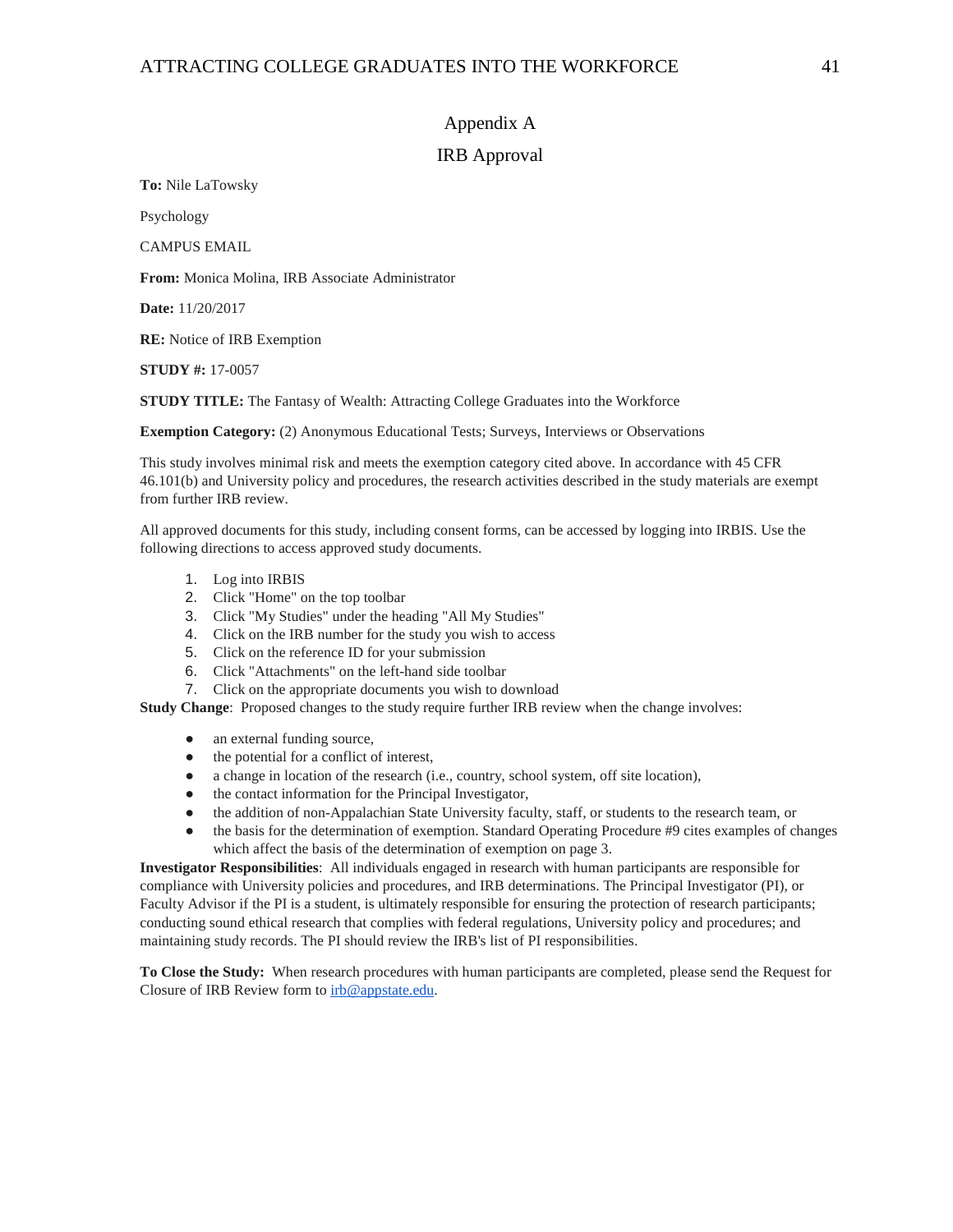## Appendix B

#### Informed Consent Form

#### **Consent to Participate in Research Perceptions of Corporate Websites** Principal Investigator: Nile LaTowsky Department: Psychology Contact Information:

- Nile LaTowsky (PI) Email: hrscience@appstate.edu
- Shawn Bergman (FA) Email: [hrscience@appstate.edu](mailto:hrscience@appstate.edu)

You are being invited to take part in a research study about the online presence of a business organization. If you participate, you will be one of about 400 people to do so. You cannot volunteer for this study if you are under 18 years of age.

The research procedures will take place at Appalachian State University, Boone, NC, 28608. Specifically, you will be asked to:

- View online information about an organization
- Complete a survey with questions about the organization and yourself

#### **What are possible harms or discomforts that I might experience during the research?**

To the best of our knowledge, the risk of harm for participating in this research study is no more than you would experience in everyday life.

#### **What are the possible benefits of this research?**

There may be no personal benefit from your participation, but the information gained by doing this research may help others in the future by suggesting what best practice methods organizations can engage in to convey adequate information about themselves to job applicants and potential job applicants.

#### **Will I be paid for taking part in the research?**

You will not be paid for your participation in this study. However, you will eligible to enter a raffle to win one of eight \$50 gift cards for your participation.

#### **How will you keep my private information confidential?**

This study is anonymous. That means that no one, not even members of the research team, will know that the information you gave came from you. The data will be kept indefinitely.

#### **Who can I contact if I have questions?**

The people conducting this study will be available to answer any questions concerning this research, now or in the future. You may contact the Principal Investigator at 919-360-2299. If you have questions about your rights as someone taking part in research, contact the Appalachian Institutional Review Board Administrator at 828-262-2692 (days), through email at irb@appstate.edu or at Appalachian State University, Office of Research and Sponsored Programs, IRB Administrator, Boone, NC 28608.

**Do I have to participate? What else should I know?** Your participation in this research is voluntary. If you choose not to volunteer, there will be no penalty and you will not lose any benefits or rights you would normally have. If you decide to take part in the study, you still have the right to decide at any time that you no longer want to continue. There will be no penalty and no loss of benefits or rights if you decide at any time to stop participating in the study. If you decide to participate in this study, let the research personnel know. A copy of this consent form is yours to keep.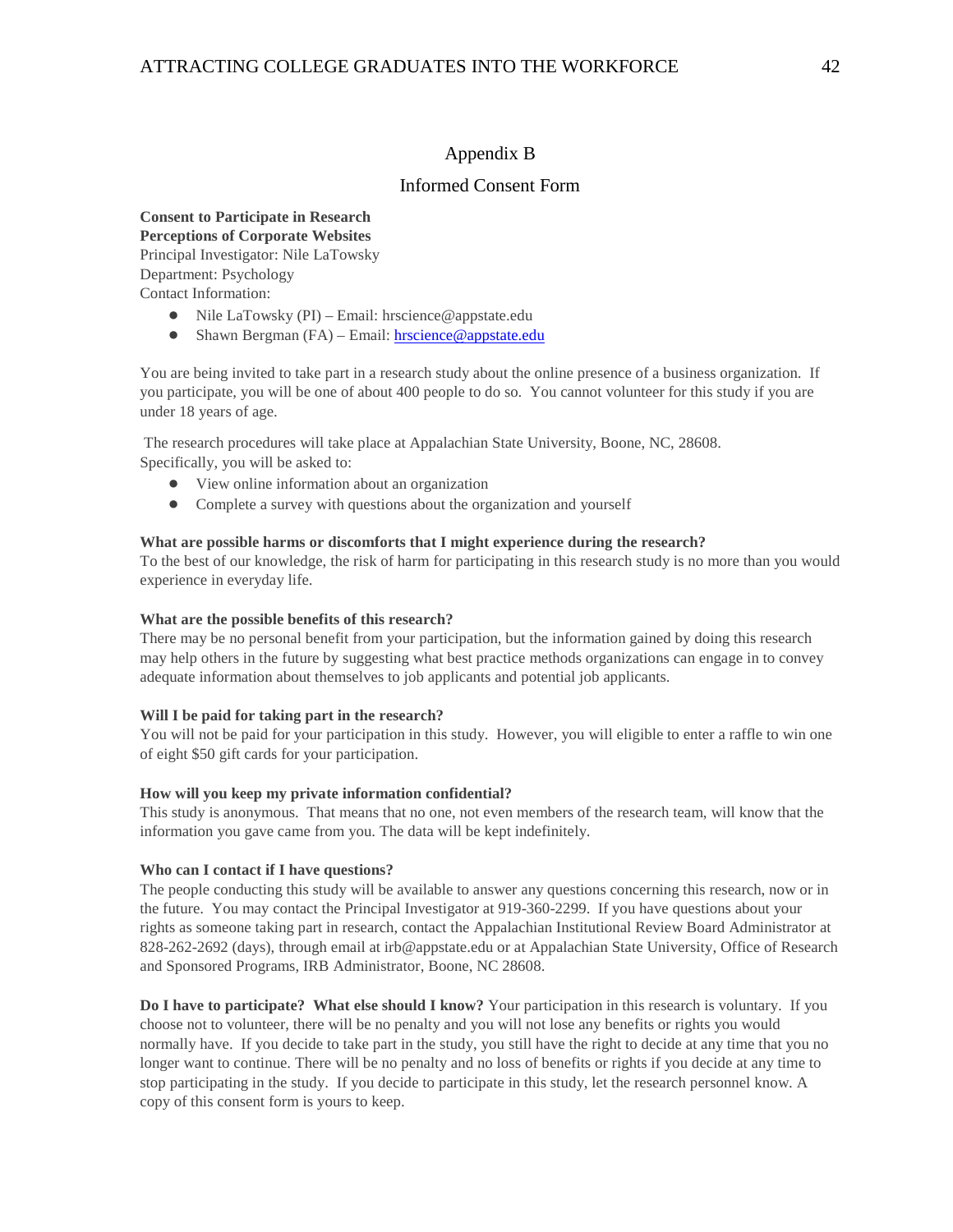**GUARDSEND SECURITY PRODUCTS & SERVICES CAREERS HOMEPAGE ABOUT CONTACT** 



#### **OUR STORY**

Founded in 2010, GUARDSEND SECURITY Inc. was establshed to provide affordable security systems utilizing the latest available technology. With the goal of eliminating the interruptive needs that security systems frequently pose in everyday life, our first products were geared towards streamlining user-system interface (e.g., developing software to automatically reset your security codes, scan more efficiently for indices of intrusion, and allow for your system to update absent disablement). Our original initiative was such a success that we were able to expand our operations, and, only two years after emerging in the security industry, acheived ProtectIT Magazine's "Most Reliable Security System of the Year" award in 2012. Six years have past since we laid down our roots in Kansas City, MO, and we are now operating out of three major cities, working hard to protect the families, communities, and buisnesses we serve.

#### **OUR VISION**

At home and at work, everyone should feel safe. Leave the worrying to us. We are dedicated to ensuring that our security systems are developed using the latest technological advancements, and that our expert staff is ready to serve you at any time by providing around the clock emergency calling and monitoring. With our state of the art technology you can spend more time engaging in the activities you enjoy with the people you enjoy, knowing that you and your belongings are receiving the best protection that modern society has to offer.

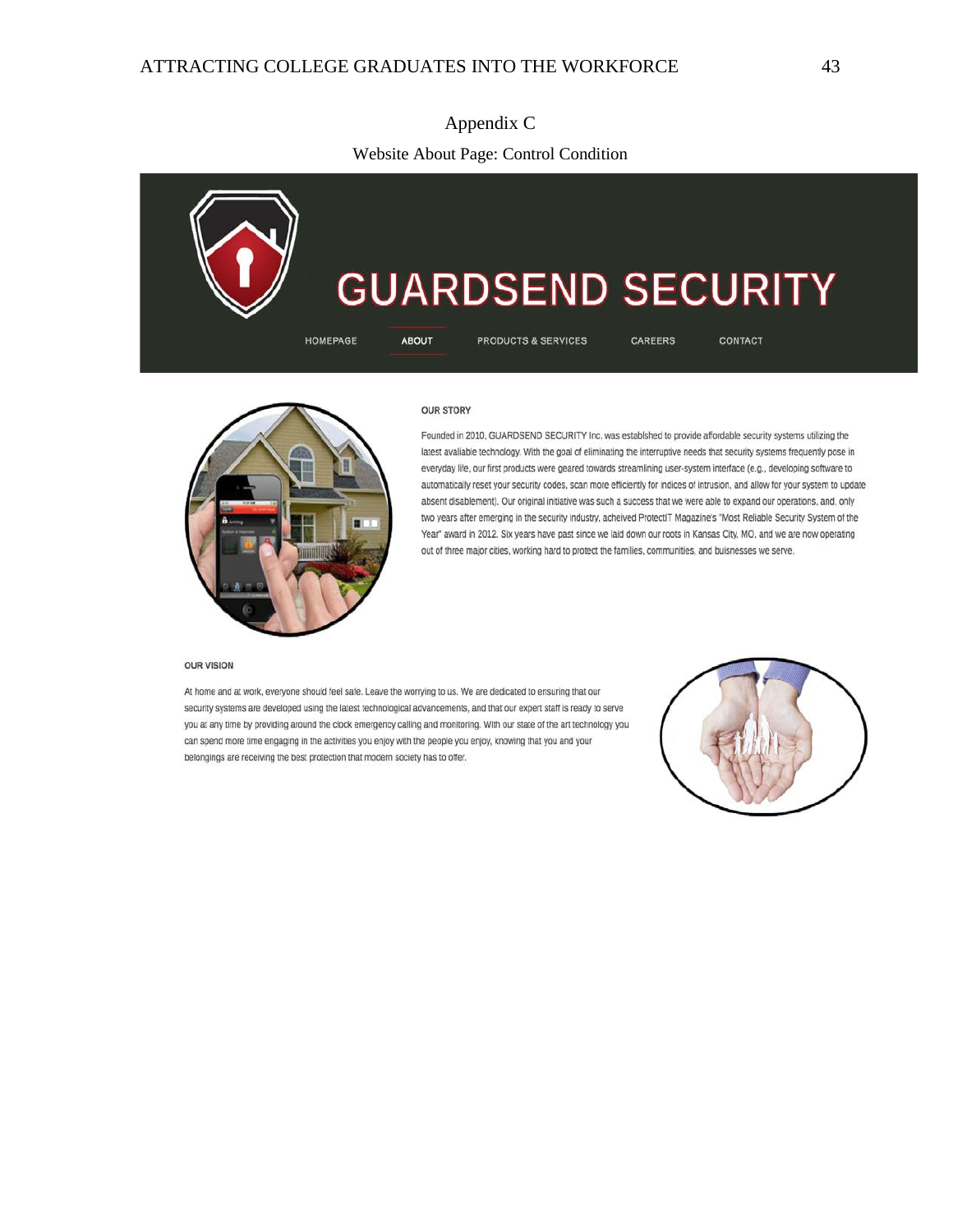## Appendix D

## Website About Page Manipulation (Example): Philanthropic CSR



#### **OUR STORY**

Founded in 2010, GUARDSEND SECURITY Inc. was establshed to provide affordable security systems utilizing the latest avaliable technology. With the goal of eliminating the interruptive needs that security systems frequently pose in everyday life, our first products were geared towards streamlining user-system interface (e.g., developing software to automatically reset your security codes, scan more efficiently for indices of intrusion, and allow for your system to update absent disablement). Our original initiative was such a success that we were able to expand our operations, and, only two years after emerging in the security industry, acheived ProtectIT Magazine's "Most Reliable Security System of the Year" award in 2012. Six years have past since we laid down our roots in Kansas City, MO, and we are now operating out of three major cities, working hard to protect the families, communities, and buisnesses we serve.

#### **OUR VISION**

At home and at work, everyone should feel safe. Leave the worrying to us. We are dedicated to ensuring that our security systems are developed using the latest technological advancements, and that our expert staff is ready to serve you at any time by providing around the clock emergency calling and monitoring. With our state of the art technology you can spend more time engaging in the activities you enjoy with the people you enjoy, knowing that you and your belongings are receiving the best protection that modern society has to offer.





#### **BLUELIGHT INITIATIVE**

At GUARDSEND SECURITY Inc., we realize that provisioning security products and services is more about enhancing community safety than making a profit. Aside from providing top of the line security for homeowners and organizations of all sizes, we are currently involved in multiple initiatives to give back to those around us.

Our ongoing BlueLight Initiative is a prime example of our current community involvement. All of our emplyees are being encouraged to take 40 hours of paid time off this year to help universities around the United States install and update Blue Light Emergency Phones and Call Boxes. Presently, we have employees working on installing BlueLight Emergency Systems at universities in 13 states, where they are also hosting free community safety seminars, and have just passed the 300 mark of our goal of 500 BlueLight Systems by the end of the year.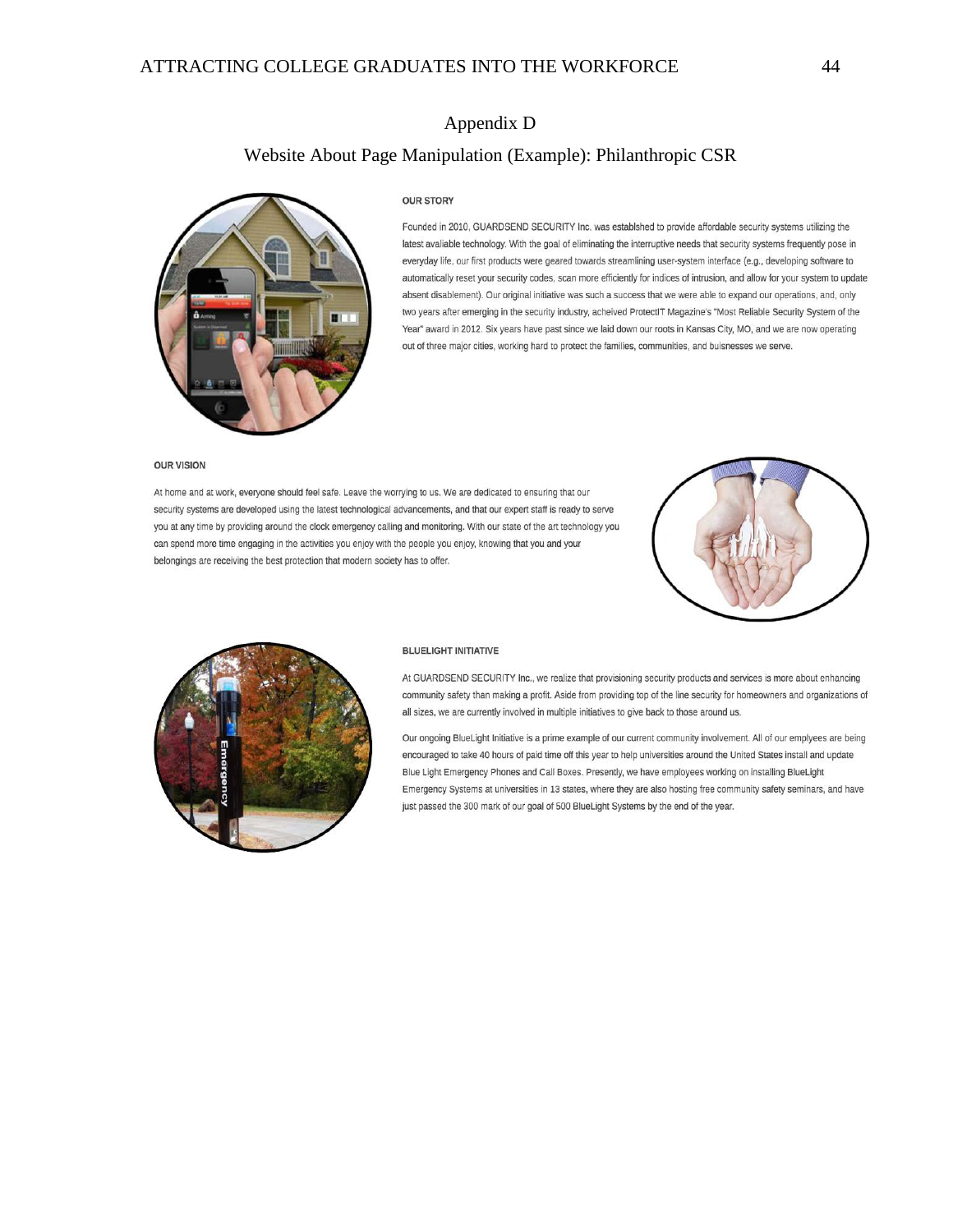# Appendix D

Website About Page Text Manipulations

## **Philanthropic CSR**

BlueLight Initiative

Improving Community Safety One Step at a Time

At GUARDSEND SECURITY Inc., we realize that provisioning security products and services is more about enhancing community safety than making a profit. Aside from providing top of the line security for homeowners and organizations of all sizes, we are currently involved in multiple initiatives to give back to those around us.

Our ongoing BlueLight initiative is a prime example of our current community involvement. All of our employees are being encouraged to take 40 hours of paid time off this year to help universities around the United States install and update BlueLight Emergency Phones and Call Boxes. Presently, we have employees working on installing BlueLight Emergency Systems at universities in 13 states, where they are also hosting free community safety seminars, and have just passed the 300 mark of our goal of 500 BlueLight Systems by the end of the year.

# **Environmental CSR**

Going Green Initiative

Working Towards Sustainability One Step at a Time

GUARDSEND SECURITY Inc. has been focused on utilizing green energy and eliminating company waste since our founding in 2010. By the end of 2015, we completed installing solar panels around all office locations, reducing our reliance on contaminated energy by 15 percent. Tackling this objective put us well on our way to reaching our goal of becoming a carbon neutral company by 2020. In addition, we recently added solar powered alternatives to our product line, including solar powered security cameras, lights, and motion detectors.

The Zero Waste program GUARDSEND SECURITY Inc. established in 2013 has also been a great success. Through the Zero Waste program, we are working to ensure that our products are 100 percent recyclable at the end of their lifespan. Users who return our products for recycling are guaranteed a 10 percent discount on any one of our products or services. All data from returned security products are erased before they are recycled to ensure consumer confidentiality. Our goal is to reduce our total amount of waste reported during 2013 to half by 2020.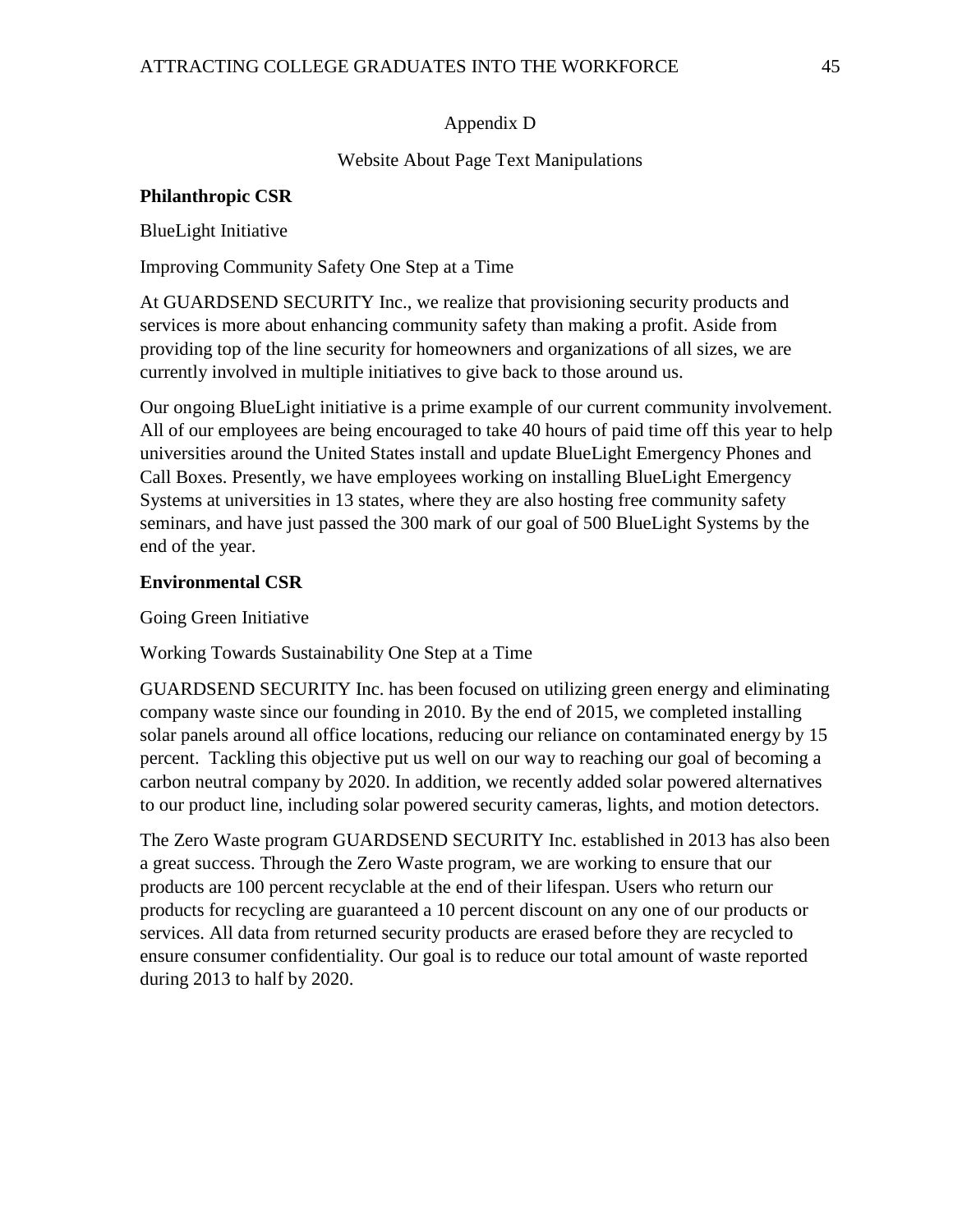## Appendix D (Continued)

# **Legal CSR**

Sustained Compliance Initiative

# Maintaining a Legally Sound Workplace One Step at a Time

At GUARDSEND SECURITY Inc., we realize that provisioning security products and services is not just about earning a profit. It requires upholding the legal standards set forth by our nation. Aside from providing top of the line security, we believe in equal employment opportunity for all of our employees and applicants. GUARDSEND SECURITY Inc. is passionate about maintaining a discrimination-free workplace, which entails preventing discrimination on any basis, such as race, religion, national origin, marital status, sex, age, sexual orientation, or disability.

We are currently involved in multiple initiatives to ensure that we continue to adhere to all aspects of employment law. Notably, at the beginning of every year, GUARDSEND SECURITY Inc. requires its employees to undergo sexual harassment training to clarify any sexual harassment myths employees may endorse. We are proud to announce that we have been free of any liabilities since our founding in 2010 and are committed to upholding this reputation.

# **Economic CSR**

# Market Expansion Initiative

Enhancing Economic Success One Step at a Time

Since our establishment in 2010, GUARDSEND SECURITY Inc. has been experiencing consistent economic growth. We entered the market with an aggressive economic plan and are currently one of the top competitors in the security industry. Due to our recent financial success, we have expanded our headquarters to serve over 100,000 individuals in the Kansas City Metropolitan area.

Our goal over the next five years is to cut our cost of production in half. We plan to do this by increasing the efficiency of our production cycle and expanding our focus. At GUARDSEND SECURITY Inc., we are determined to provide our services globally by 2020, and we expect to increase our annual earnings by entering the automotive security market by the end of next year.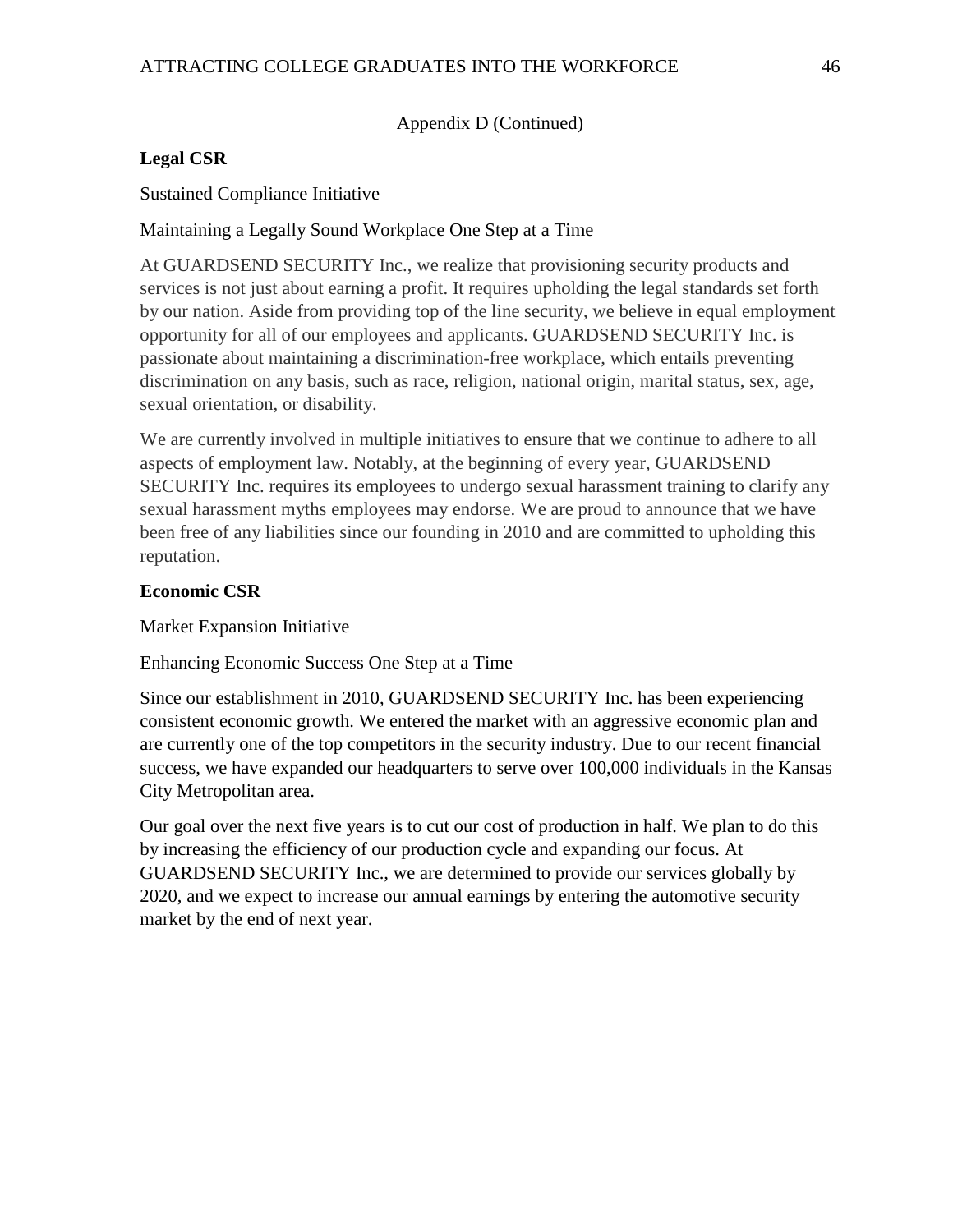## Appendix E

### Facebook Control Condition and Manipulation Example

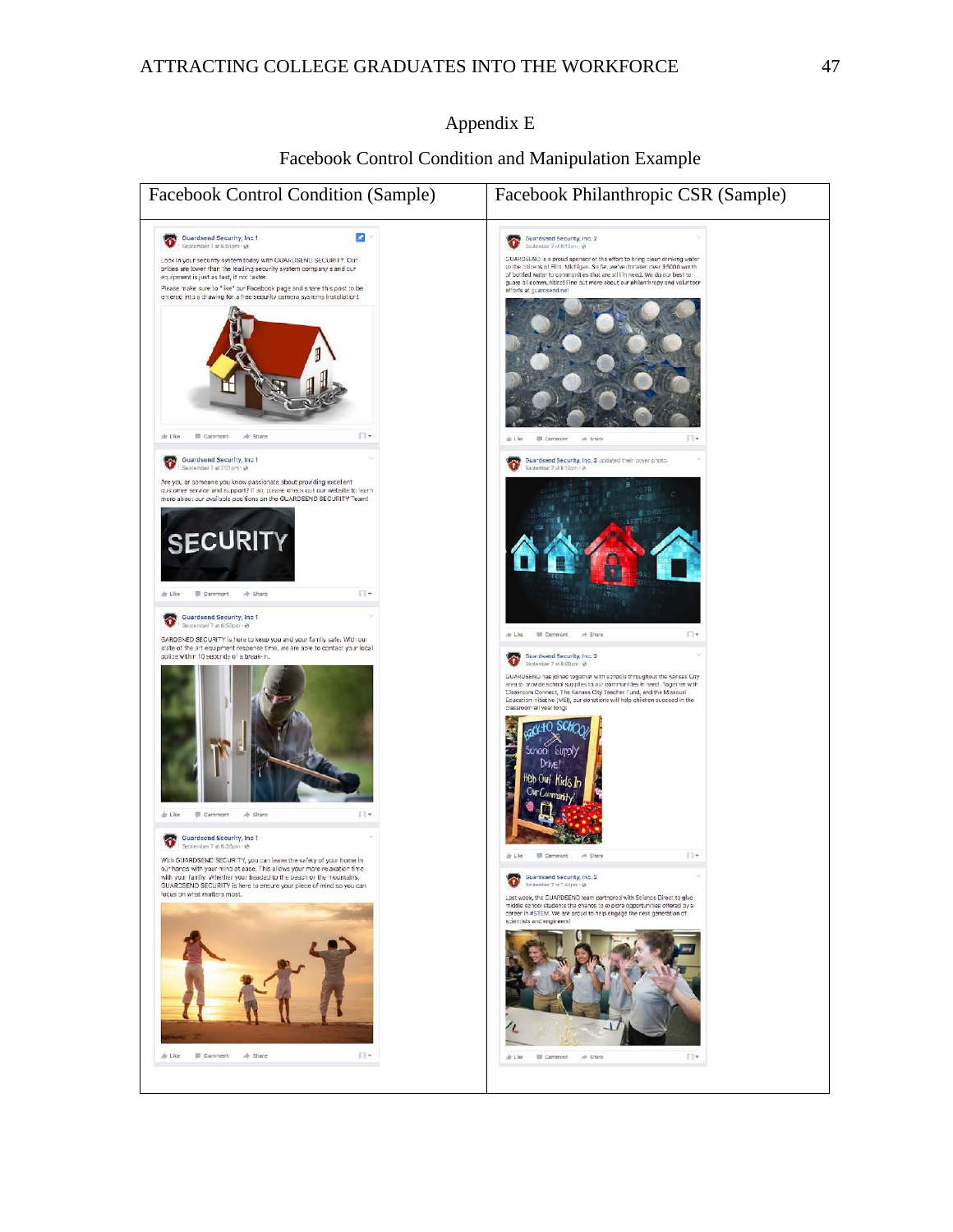# ATTRACTING COLLEGE GRADUATES INTO THE WORKFORCE 48

## Appendix E (continued)

# Facebook Economic, Legal and Environmental CSR Manipulation Example

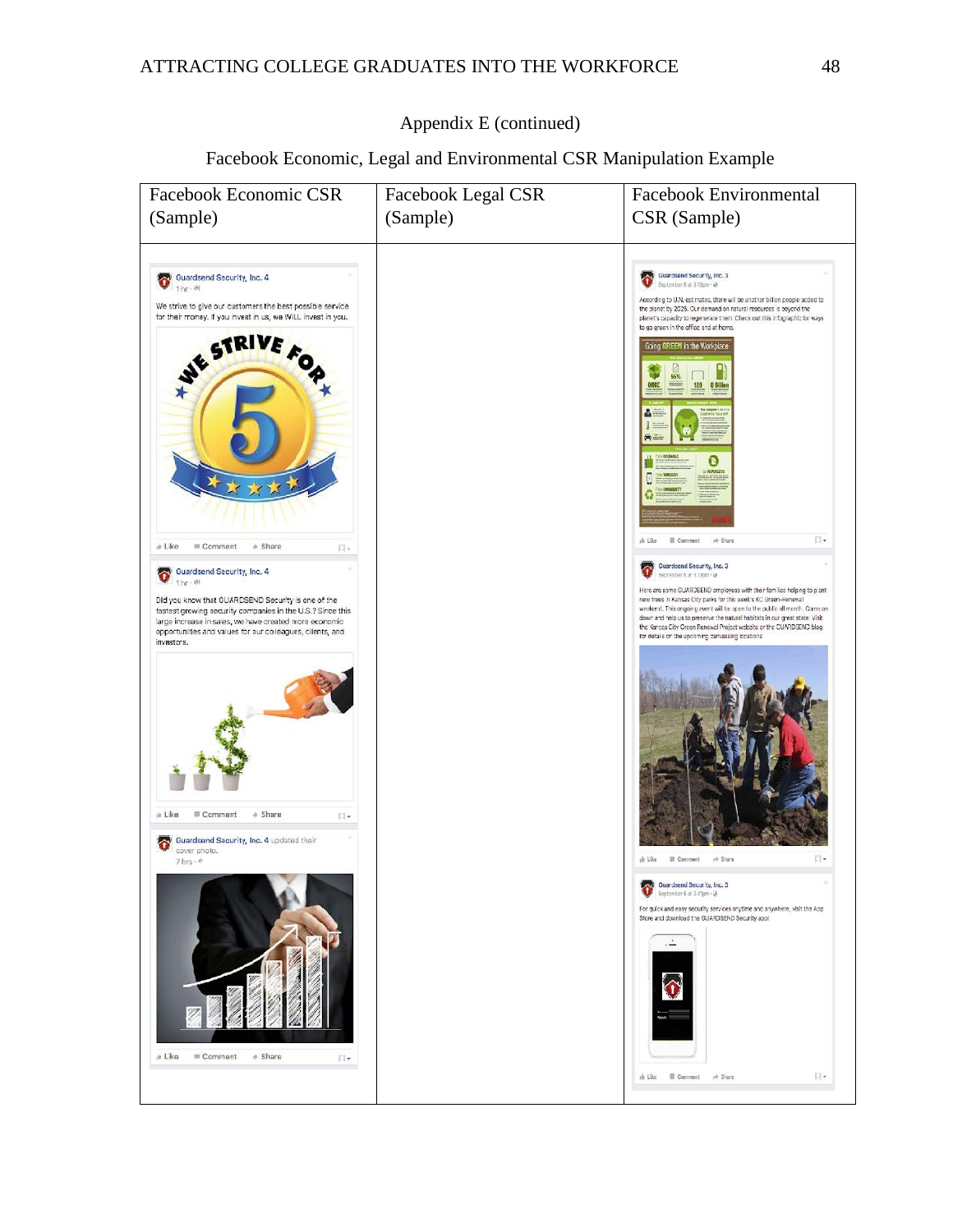# Appendix F

# Survey Questions

Initial CSR Importance

Q1) Economic: Respond to each statement. (1. Strongly Disagree, 2. Somewhat Disagree, 3. Neither agree nor disagree, 4. Somewhat agree, 5. Strongly agree)

- 1. I am attracted to organizations that hold maximizing their profits as a top priority
- 2. It is valuable to me to work for a company that maintains a financially competitive advantage
- 3. It is attractive to me to work for an organization that operates efficiently
- 4. It is attractive to me to work for a firm that is continuously growing
- 5. I value working for an organization that creates new jobs and maintains them

Q2) Legal: Respond to each statement. (1. Strongly Disagree, 2. Somewhat Disagree, 3. Neither agree nor disagree, 4. Somewhat agree, 5. Strongly agree)

- 1. It is important to me that I work for a company that creates products that follow legal requirements.
- 2. A company that appeals to me as a place of employment is one that ensures equal pay for employees
- 3. I would be interested in working for a company that prioritizes meeting legal obligations
- 4. I value working for an organization that provides equal opportunity for employment

Q3) Philanthropic: Respond to each statement. (1. Strongly Disagree, 2. Somewhat Disagree, 3. Neither agree nor disagree, 4. Somewhat agree, 5. Strongly agree)

- 1. I value working for an organization that supports charities
- 2. I am interested in working for a company that prioritizes giving back to the community
- 3. I am interested in an organization that supports community initiatives
- 4. A company that is appealing to me as a place of employment is one that focuses on philanthropy

Q4) Environment: Respond to each statement. (1. Strongly Disagree, 2. Somewhat Disagree, 3. Neither agree nor disagree, 4. Somewhat agree, 5. Strongly agree)

- 1. I value working for an organization that prioritizes protecting the environment
- 2. I am interested in working for an organization that understands how it impacts the environment
- 3. A company I am interested in working for is one that make environmentally friendly products
- 4. An organization that is attractive to me as a place of employment is one that supports environmental efforts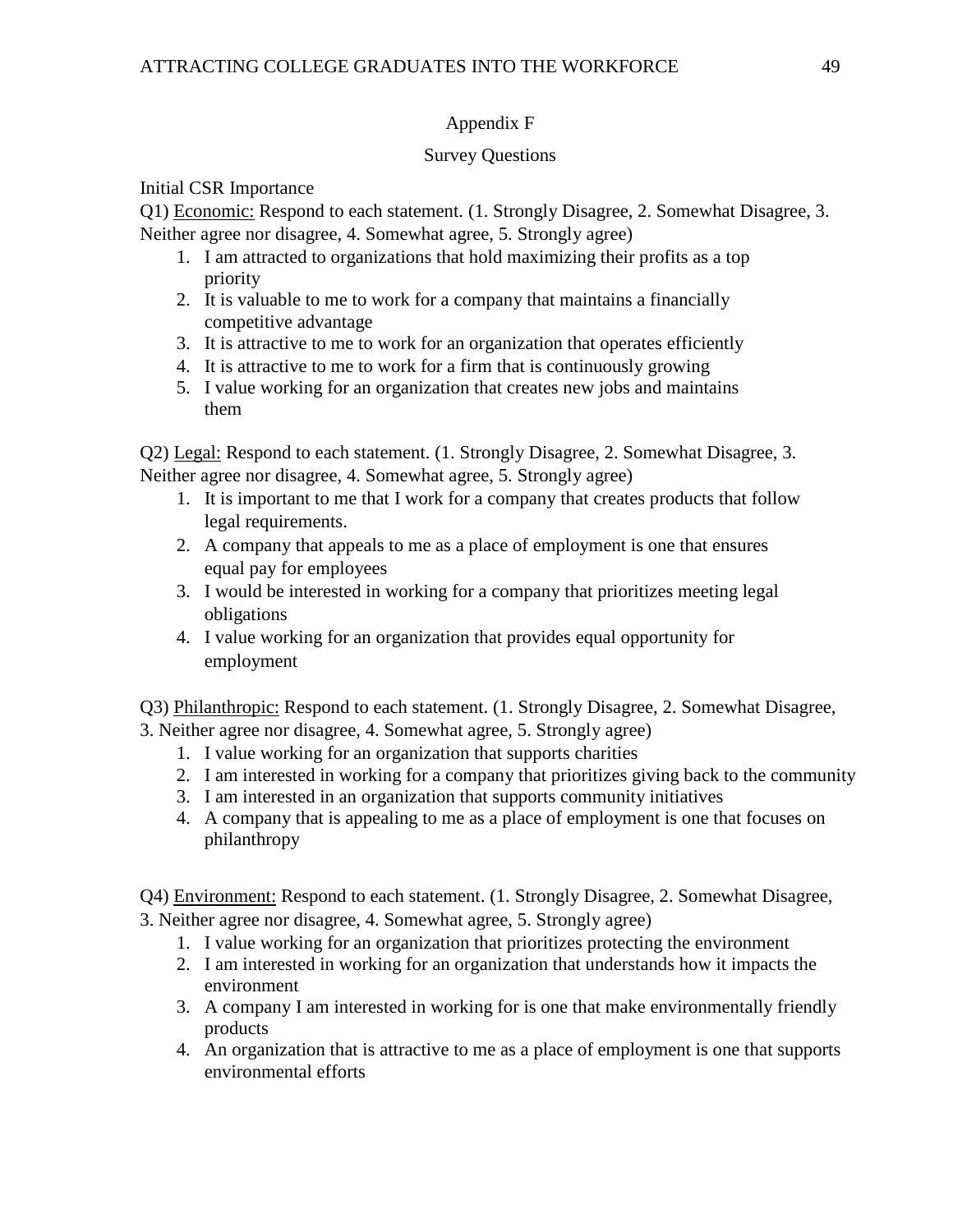CSR Awareness

Q5) Philanthropy: Respond to each statement about Guardsend. (1. Strongly Disagree, 2. Somewhat Disagree, 3. Neither agree nor disagree, 4. Somewhat agree, 5. Strongly agree)

- 1. Guardsend is genuinely concerned about community welfare.
- 2. Guardsend believes in philanthropy and giving generously to worthy causes.
- 3. Guardsend provides financial support for humanitarian causes.
- 4. Guardsend contributes to improving the well-being of populations in the areas where it operates by providing help for schools, community events, etc.

Q6) Legal: Respond to each statement about Guardsend. (1. Strongly Disagree, 2. Somewhat Disagree, 3. Neither agree nor disagree, 4. Somewhat agree, 5. Strongly agree)

- 1. Guardsend seeks to comply with all laws regulating hiring and employee benefits.
- 2. Guardsend has internal policies that prevent discrimination in employees' compensation and promotion.
- 3. The managers of Guardsend try to comply with the law.
- 4. Guardsend has programs that encourage the diversity of its workforce.

Q7) Economic: Respond to each statement about Guardsend. (1. Strongly Disagree, 2. Somewhat Disagree, 3. Neither agree nor disagree, 4. Somewhat agree, 5. Strongly agree)

- 1. Guardsend has been successful at maximizing its profits.
- 2. Guardsend strives to lower its operating costs.
- 3. The top management of Guardsend establishes long-term strategies for the business.
- 4. Guardsend closely monitors employees' productivity.

Q8) Environment: Respond to each statement about Guardsend. (1. Strongly Disagree, 2. Somewhat Disagree, 3. Neither agree nor disagree, 4. Somewhat agree, 5. Strongly agree)

- 1. Guardsend takes action to reduce pollution related to its activities (e.g., choice of materials, eco-design, and dematerialization).
- 2. Guardsend contributes toward saving resources and energy (e.g., recycling, waste management).
- 3. Guardsend makes investments to improve the ecological quality of its products and services.
- 4. Guardsend invests in clean technologies and renewable energies.

Q9) Overall CSR Respond to each statement about Guardsend. (1. Strongly Disagree, 2. Somewhat Disagree, 3. Neither agree nor disagree, 4. Somewhat agree, 5. Strongly agree)

- 1. Guardsend fulfills its social responsibilities.
- 2. Guardsend puts something back into society.
- 3. Guardsend acts in a socially responsible way.
- 4. Guardsend acts with society's interest in mind.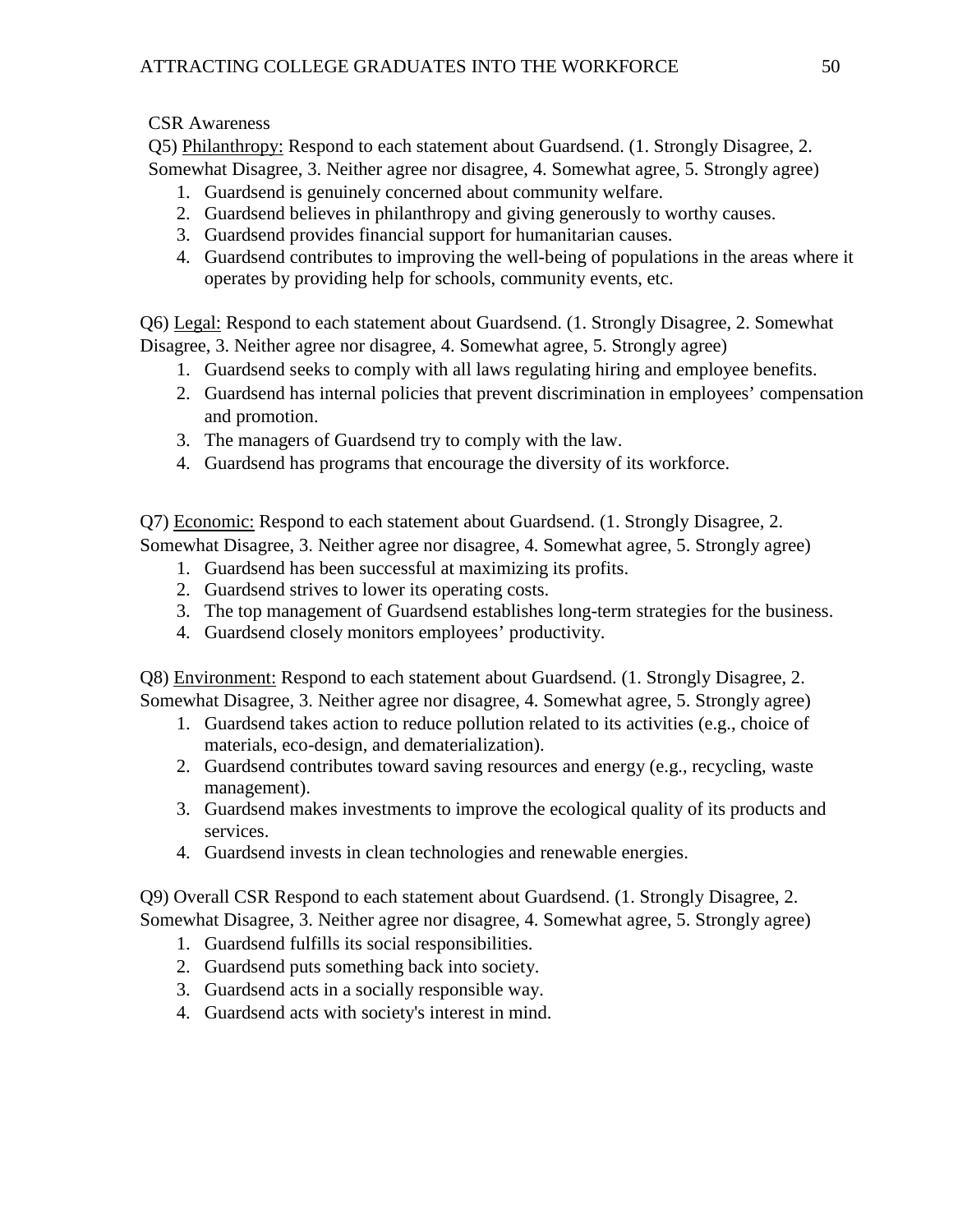Trust

Q10) Trust Respond to each statement as if you are actively seeking a job in the security industry. (1. Strongly Disagree, 2. Somewhat Disagree, 3. Neither agree nor disagree, 4. Somewhat agree, 5. Strongly agree)

- 1. I believe that Guardsend takes the opinions of people like me into account when making decisions.
- 2. Guardsend treats people like me fairly and justly.
- 3. Whenever Guardsend makes an important decision, I know it will be concerned about people like me.

# Commitment

Q11) Commitment Respond to each statement as if you are actively seeking a job in the security industry. (1. Strongly Disagree, 2. Somewhat Disagree, 3. Neither agree nor disagree, 4. Somewhat agree, 5. Strongly agree)

- 1. There is a long-lasting bond between Guardsend and people like me.
- 2. I feel that Guardsend is trying to maintain a long-term commitment to people like me.
- 3. I can see that Guardsend wants to maintain a relationship with people like me.

# Communal Relations

Q12) Communal Relationship Respond to each statement as if you are actively seeking a job in the security industry. (1. Strongly Disagree, 2. Somewhat Disagree, 3. Neither agree nor disagree, 4. Somewhat agree, 5. Strongly agree)

- 1. Guardsend helps people like me without expecting anything in return.
- 2. Guardsend is very concerned about the welfare of people like me.
- 3. Guardsend does not especially enjoy giving others aid.

General Attractiveness

Q13) General Attractiveness Respond to each statement as if you are actively seeking a job in the security industry. (1. Strongly Disagree, 2. Somewhat Disagree, 3. Neither agree nor disagree, 4. Somewhat agree, 5. Strongly agree)

- 1. I am interested in learning more about Guardsend.
- 2. Guardsend is attractive to me as a place for employment.
- 3. A job at Guardsend would be very appealing to me.
- 4. I would not be interested in Guardsend except as a last resort.
- 5. For me, Guardsend would be a good place to work.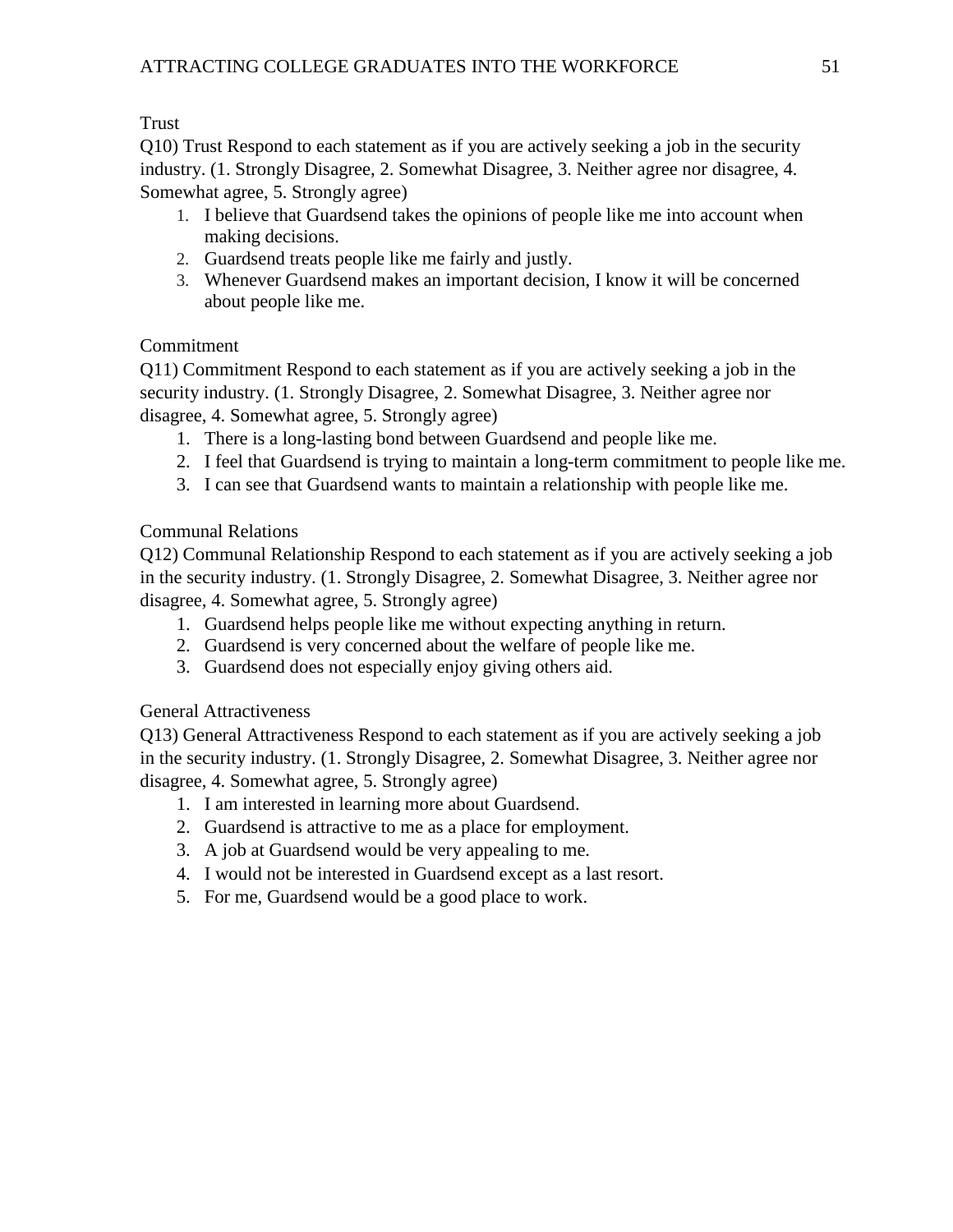# Pursuit Intentions

Q14) Intentions to Pursue Respond to each statement as if you are actively seeking a job in the security industry. (1. Strongly Disagree, 2. Somewhat Disagree, 3. Neither agree nor disagree, 4. Somewhat agree, 5. Strongly agree)

- 1. If Guardsend invited me for a job interview, I would go.
- 2. I would recommend Guardsend to a friend looking for a job.
- 3. I would exert a great deal of effort to work for Guardsend.
- 4. I would accept a job offer from Guardsend.
- 5. I would make Guardsend one of my first choices as an employer.

# Prestige

Q15) Prestige Respond to each statement as if you are actively seeking a job in the security industry. (1. Strongly Disagree, 2. Somewhat Disagree, 3. Neither agree nor disagree, 4. Somewhat agree, 5. Strongly agree)

- 1. Guardsend probably has a reputation as being an excellent employer.
- 2. Employees are probably proud to say they work at Guardsend.
- 3. There are probably many who would like to work for Guardsend.
- 4. I would find Guardsend a prestigious place to work.
- 5. Guardsend is a reputable company to work for.

# Conscientious

Q16) Please respond to each question in the following context: "I see myself as someone who..." (1. Totally Disagree, 2. Moderately Disagree, 3. Slightly Disagree, 4. Neutral

Opinion, 5. Slightly Agree, 6. Moderately Agree, 7. Totally agree)

- 1. Can do things impulsively without thinking about the consequences.
- 2. Perseveres until the task at hand is completed.
- 3. Works conscientiously, does the things he/she has to do well.
- 4. Is a reliable student/worker, who can be counted on.
- 5. Is easily distracted, has difficulty remaining attentive.
- 6. Does things efficiently, works well and quickly.
- 7. Plans things that need to be done and follows through the plans.
- 8. Has a tendency to be lazy.
- 9. Can be a little careless and negligent.
- 10. Has a tendency to be disorganized, messy.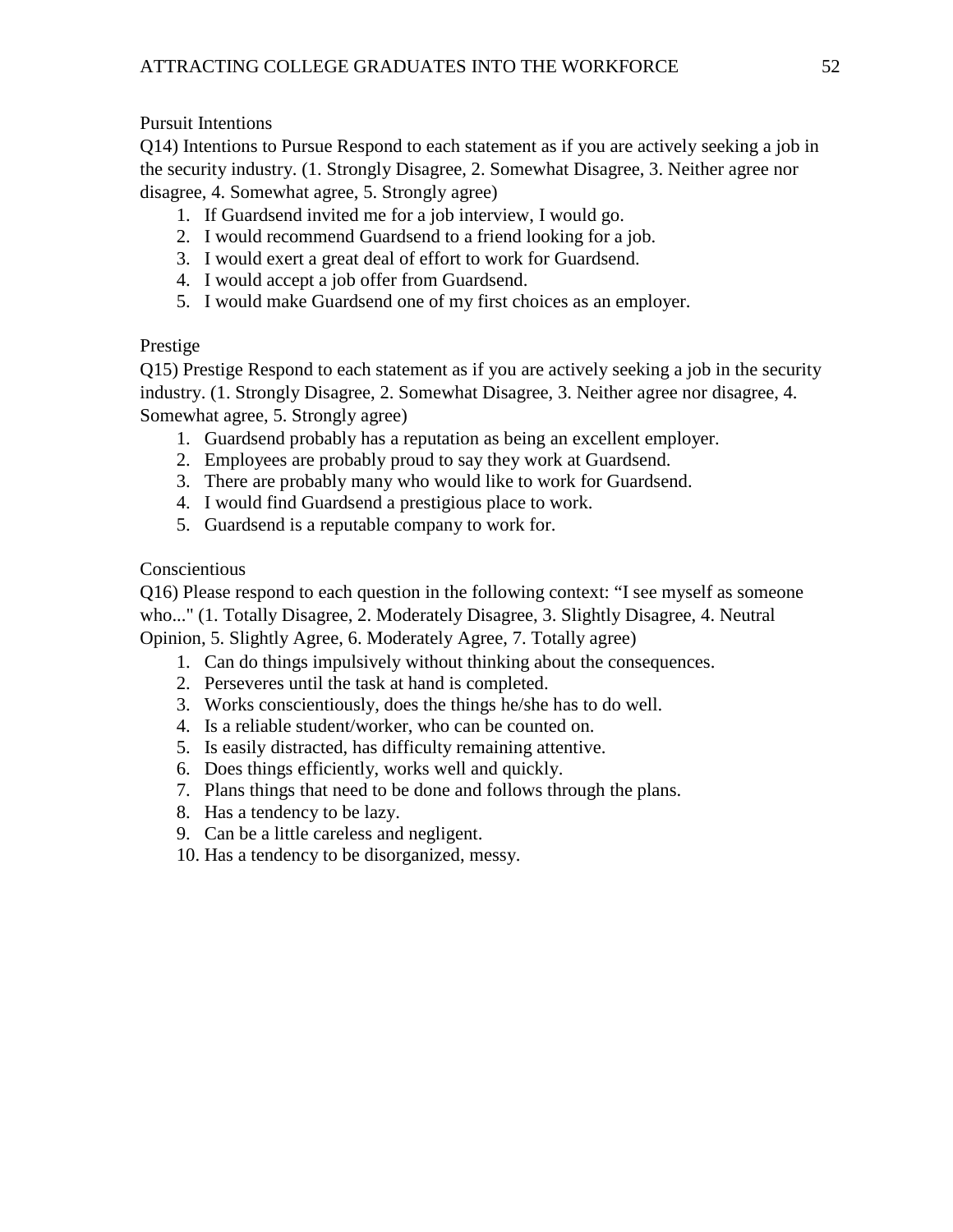Emotional Stability

Q17) Please respond to each question in the following context: "I see myself as someone who..." (1. Totally Disagree, 2. Moderately Disagree, 3. Slightly Disagree, 4. Neutral Opinion, 5. Slightly Agree, 6. Moderately Agree, 7. Totally agree)

- 1. Has a tendency to be easily depressed, sad.
- 2. Is emotionally stable, not easily upset.
- 3. Worries a lot about many things.
- 4. Stays calm in tense or stressful situations.
- 5. Can be tense, stressed out.
- 6. Is generally relaxed, handles stress well.
- 7. Has a tendency to feel inferior to others.
- 8. Can be moody.
- 9. Can easily become nervous.
- 10. Has a tendency to be easily irritated.

# SNS Questions

Q18) SNS How many social networking sites are are you currently a member of? (i.e. LinkedIn, Facebook, Instagram, Twitter, Snapchat, etc.)

- 1. 0
- 2. 1
- 3. 2
- 4. 3
- 5. 4
- 6. 5
- 7. More than 5

Q19) SNS How often do you use social networking sites?

- 1. Less than once a week
- 2. Once a week
- 3. Multiple times a week
- 4. Every day
- 5. Multiple times per day

# **Demographics**

Q20) How do you self-identify?

- 1. Male
- 2. Female
- 3. Transgender Female
- 4. Transgender Male
- 5. Gender Variant/Non-Conforming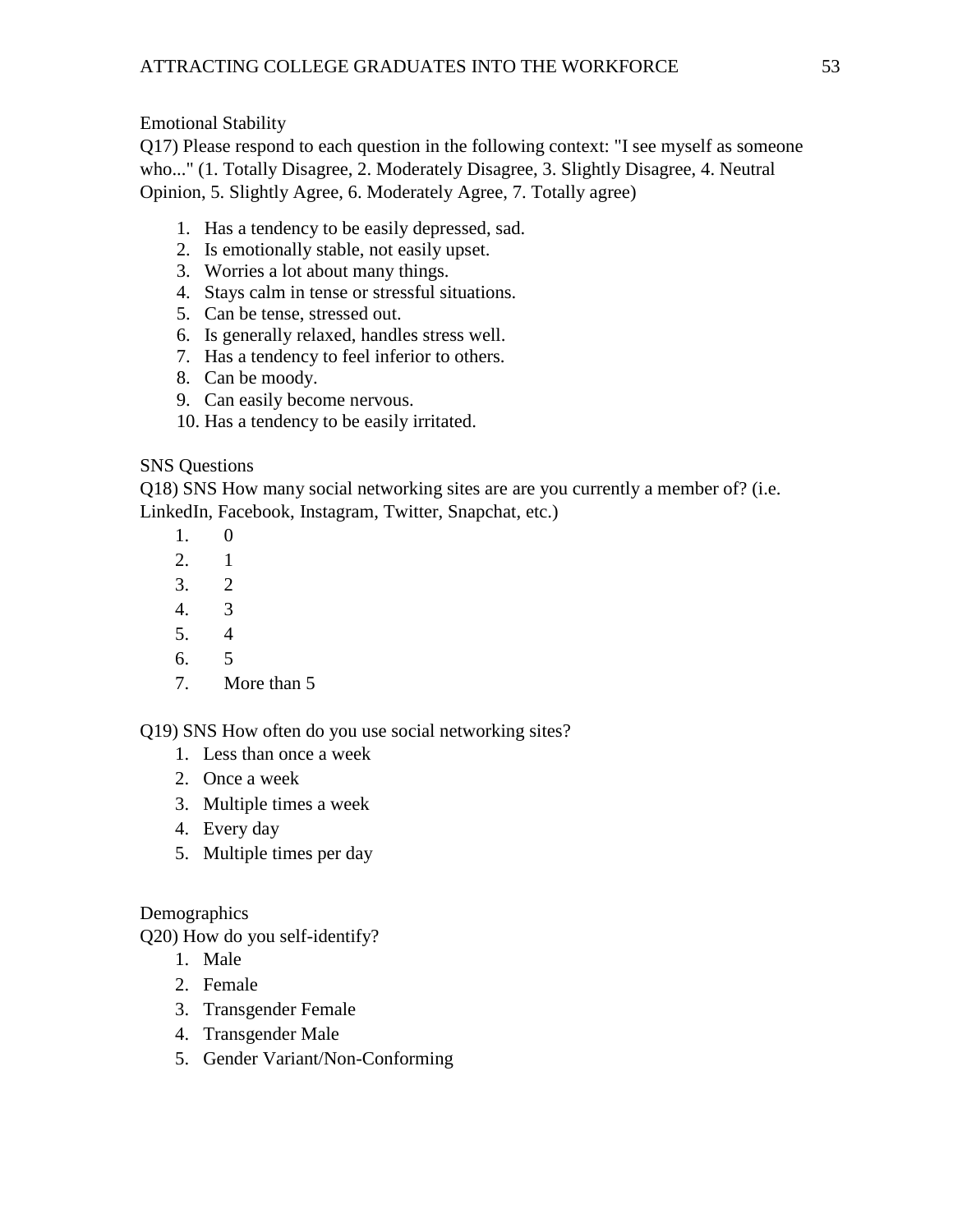\_\_\_\_\_\_\_\_\_\_\_\_\_\_\_\_\_\_\_\_\_\_\_\_\_\_\_\_\_\_\_\_\_\_\_\_\_\_\_\_\_\_\_\_\_\_\_\_\_\_\_\_\_\_\_\_\_\_\_\_\_\_\_\_

Q21) What is your age?

Q22) Do you already have a job after college?

- 1. Yes
- 2. No

Q23) Are you currently looking for a job?

- 1. Yes
- 2. No

Q24) If you are not currently looking for a job, do you plan on looking for one?

- 1. Yes
- 2. No

Q25) What is your level of education?

- 1. Some high school
- 2. High school
- 3. Some College but no degree
- 4. Associate Degree
- 5. Bachelor's Degree
- 6. Masters
- 7. PhD

Q26) What is your Mother's highest level of education?

- 1. Some High School
- 2. High School
- 3. Two-year college
- 4. Four-year college
- 5. Masters
- 6. Doctorate
- 7. I do not know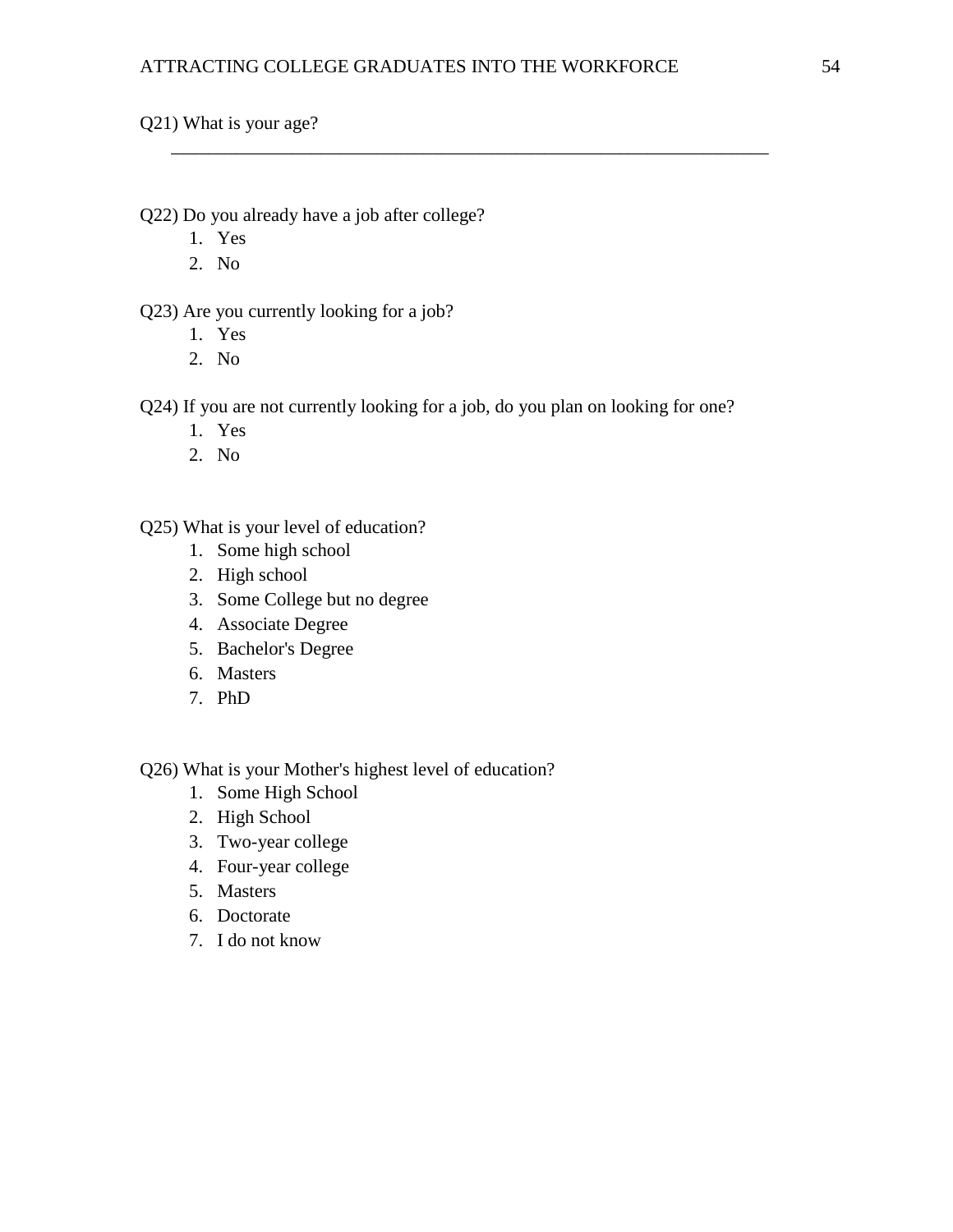Q27) What is your Father's highest level of education?

- 1. Some High School
- 2. High School
- 3. Two-year college
- 4. Four-year college
- 5. Masters
- 6. Doctorate
- 7. I do not know

Q28) Which of these categories describes your total combined family income?

- 1. Less than \$5,000
- 2. \$5,000 through \$11,999
- 3. \$12,000 through \$15,999
- 4. \$16,000 through \$24,999
- 5. \$25,000 through \$34,999
- 6. \$35,000 through \$49,999
- 7. \$50,000 through \$74,999
- 8. \$75,000 through \$99,999
- 9. \$100,000 and greater
- 10. Do not know
- 11. No response

Q29) Please indicate your political alignment. (1. Strongly Disagree, 2. Somewhat Disagree, 3. Neither agree nor disagree, 4. Somewhat agree, 5. Strongly agree)

\_\_\_\_\_\_\_\_\_\_\_\_\_\_\_\_\_\_\_\_\_\_\_\_\_\_\_\_\_\_\_\_\_\_\_\_\_\_\_\_\_\_\_\_\_\_\_\_\_\_\_\_\_\_\_\_\_\_\_\_\_\_\_\_

- 1. Liberal
- 2. Conservative

Q30) Please select all that apply.

- 1. White
- 2. Black or African American
- 3. American Indian or Alaska Native
- 4. Asian
- 5. Native Hawaiian or Pacific Islander
- 6. Hispanic or Latino
- 7. Other

Q31) What is your Major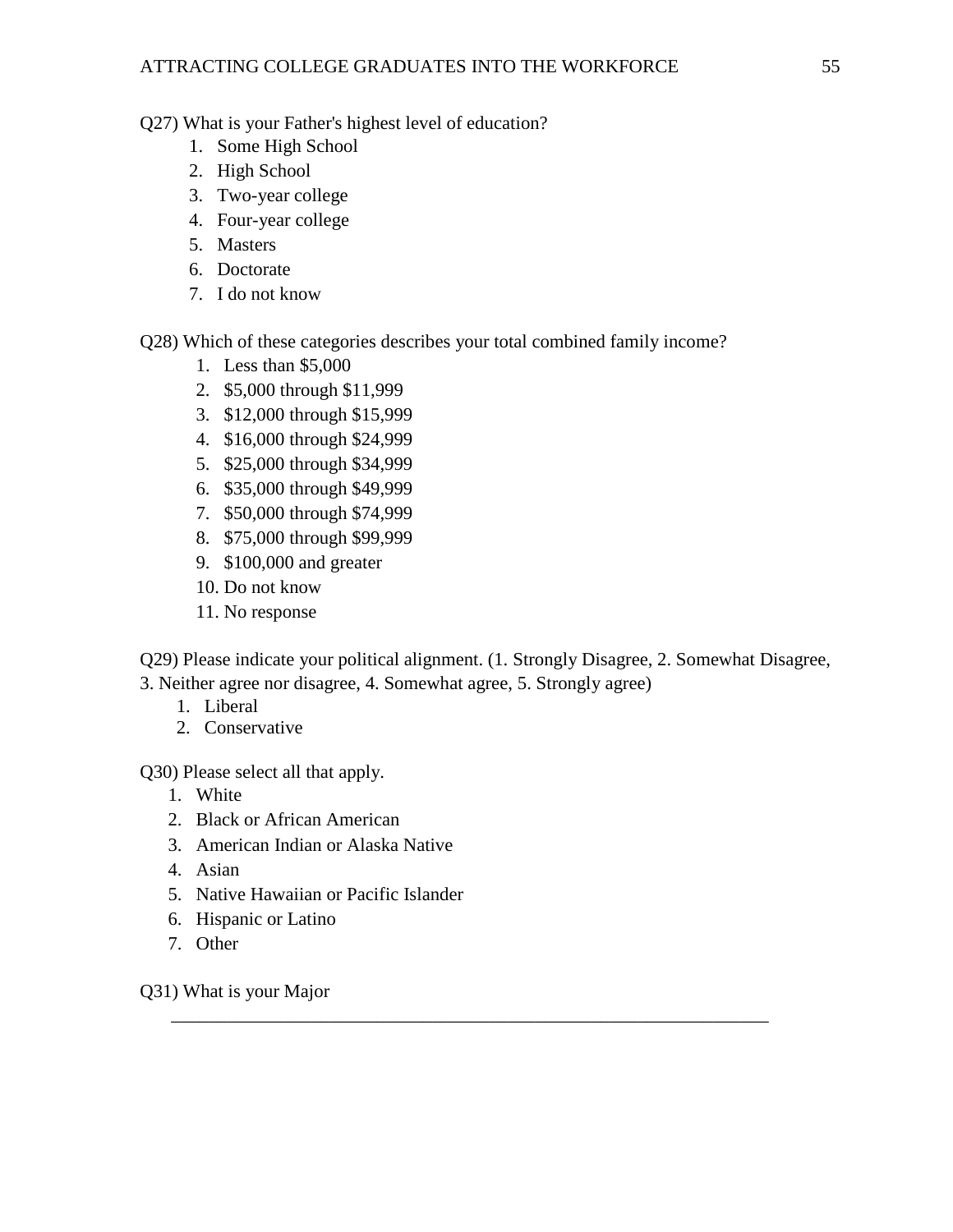

# Q33) When are you graduating?

- 1. May 2018
- 2. August 2018
- 3. December 2018
- 4. May 2019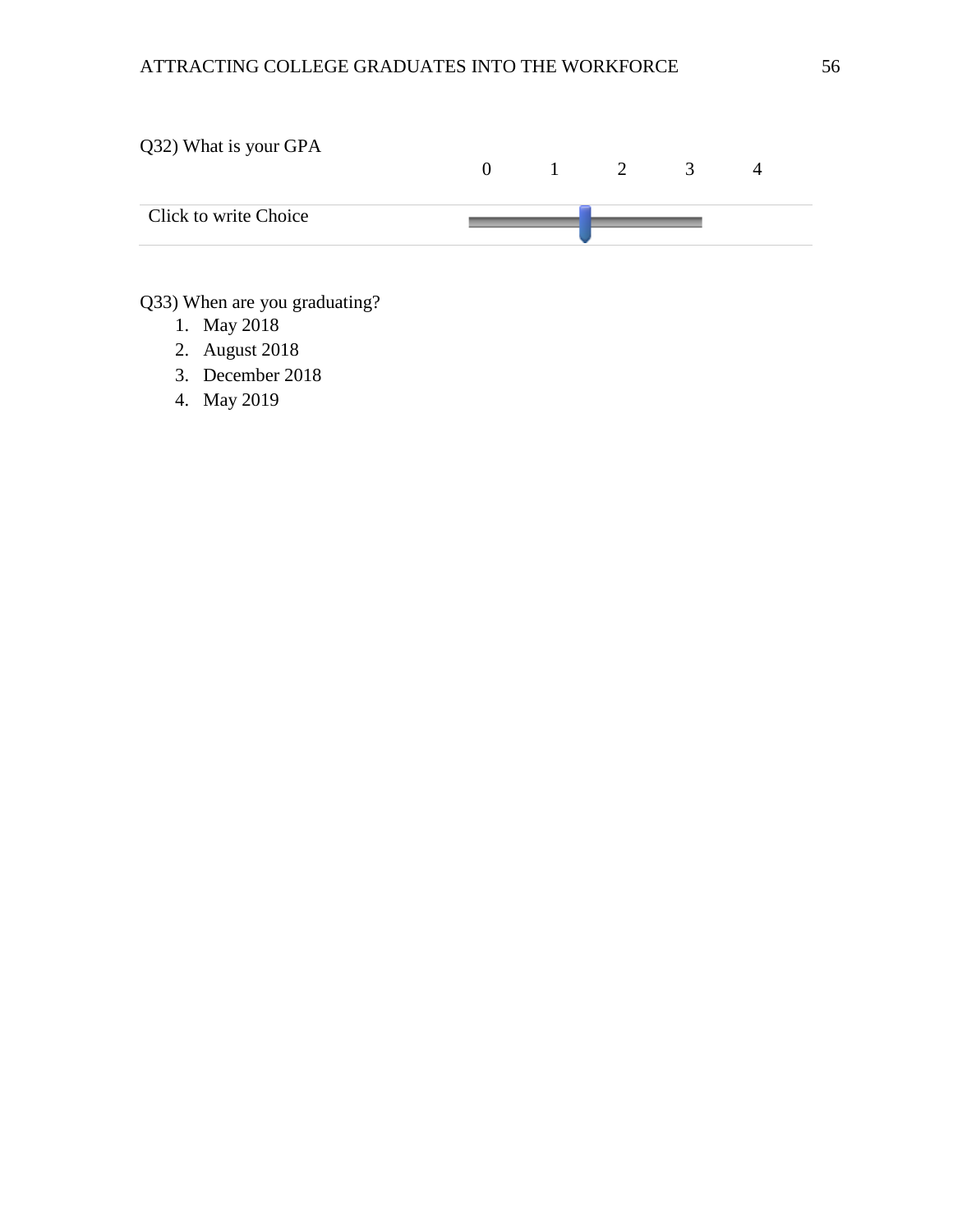| Variables            | -1        | $\overline{2}$           | 3                        | $\overline{4}$           | 5                        | 6       | $7\overline{ }$          | 8             | 9                        | 10              | 11       | 12                       | 13                       | 14     | 15                       | 16       | 17                       | 18                       |
|----------------------|-----------|--------------------------|--------------------------|--------------------------|--------------------------|---------|--------------------------|---------------|--------------------------|-----------------|----------|--------------------------|--------------------------|--------|--------------------------|----------|--------------------------|--------------------------|
| 1. Age               | $\sim$    |                          |                          |                          |                          |         |                          |               |                          |                 |          |                          |                          |        |                          |          |                          |                          |
| 2. Gender            | $-.02$    | $\overline{\phantom{m}}$ |                          |                          |                          |         |                          |               |                          |                 |          |                          |                          |        |                          |          |                          |                          |
| 3. GPA               | $-.20*$   | .03                      | $\overline{\phantom{m}}$ |                          |                          |         |                          |               |                          |                 |          |                          |                          |        |                          |          |                          |                          |
| 4. Job After College | $-.01$    | .13                      | .04                      | $\overline{\phantom{m}}$ |                          |         |                          |               |                          |                 |          |                          |                          |        |                          |          |                          |                          |
| 5. Job Search        | .14       | $-.07$                   | $-.12$                   | $-35**$                  | $\overline{\phantom{a}}$ |         |                          |               |                          |                 |          |                          |                          |        |                          |          |                          |                          |
| 6. Plan to Search    | .12       | $-.01$                   | $-.03$                   | $-45**$                  | $.48***$                 | $\sim$  |                          |               |                          |                 |          |                          |                          |        |                          |          |                          |                          |
| 7. SNS Membership    | $-.26***$ | .16                      | $.01\,$                  | $-.13$                   | .11                      | .02     | $\overline{\phantom{a}}$ |               |                          |                 |          |                          |                          |        |                          |          |                          |                          |
| 8. SNS Usage         | $-.02$    | .15                      | $-.05$                   | $-.09$                   | .09                      | .14     | $.44***$                 | $\sim$ $\sim$ |                          |                 |          |                          |                          |        |                          |          |                          |                          |
| 9. Liberal           | $-.06$    | $.18\,$                  | .03                      | .10                      | .08                      | $-.05$  | .06                      | .04           | $\overline{\phantom{a}}$ |                 |          |                          |                          |        |                          |          |                          |                          |
| 10. Conservative     | .11       | $-16$                    | .09                      | .02                      | $-.09$                   | .02     | $-.13$                   | $-06$         | $-83**$                  | $\sim$ $\sim$   |          |                          |                          |        |                          |          |                          |                          |
| 11. CSR Perceptions  | $-.07$    | $.20*$                   | $-.16$                   | $-.02$                   | .01                      | .06     | $.22*$                   | $.22^{\circ}$ | $-.04$                   | .02             | $- -$    |                          |                          |        |                          |          |                          |                          |
| 12. Org. Attraction  | .09       | $-.02$                   | $-.11$                   | $-.04$                   | $.08\,$                  | .05     | .04                      | .06           | $-.16$                   | $.07$           | $.35***$ | $\overline{\phantom{a}}$ |                          |        |                          |          |                          |                          |
| 13. Conscientious    | $-.03$    | .05                      | $-.03$                   | .09                      | $-.22*$                  | $-.22*$ | $.08\,$                  | .11           | .04                      | $-.09$          | .09      | $-.04$                   | $\overline{\phantom{a}}$ |        |                          |          |                          |                          |
| 14. Highest Ed.      | .05       | $-.18$                   | $.20*$                   | .01                      | $-.08$                   | $-.06$  | $-.20*$                  | $-.18$        | $-.18*$                  | $.24***$        | $-.20*$  | $-.07$                   | .11                      | $\sim$ |                          |          |                          |                          |
| 15. Mother's Ed.     | $-.10$    | $-.05$                   | .09                      | $.04\,$                  | $-.06$                   | $-.04$  | $.25***$                 | .01           | .14                      | $\textbf{-.11}$ | $-.03$   | .04                      | $.20\ensuremath{^\ast}$  | $.07$  | $\overline{\phantom{a}}$ |          |                          |                          |
| 16. Father's Ed.     | $-.13$    | $-.12$                   | .10                      | $.02\,$                  | $-.17$                   | $.06$   | $.10\,$                  | $-.05$        | .12                      | $-.12$          | $-.15$   | $.08\,$                  | $-.01$                   | .14    | $.52***$                 | $-\,-$   |                          |                          |
| 17. Income Level     | $-.20*$   | $-.12$                   | $.18\ensuremath{^\ast}$  | .05                      | $-.02$                   | .03     | $-.02$                   | $-.07$        | $-.11$                   | $.05$           | .04      | $-.09$                   | .03                      | .02    | $.19*$                   | $.19*$   | $\overline{\phantom{a}}$ |                          |
| 18. Race             | $.07\,$   | $-.24***$                | $.10\,$                  | $-.05$                   | $.07$                    | $-.01$  | $-.16$                   | $-.04$        | $-.08$                   | $.14$           | $-.14$   | $.20\ensuremath{^\ast}$  | $-.17$                   | $.22*$ | $.11\,$                  | $.27***$ | $.10\,$                  | $\overline{\phantom{m}}$ |
| Mean                 | 22.07     | 1.84                     | 3.35                     | 1.82                     | 1.45                     | 1.20    | 4.98                     | 4.18          | 3.52                     | 2.64            | 4.08     | 3.36                     | 4.62                     | 3.96   | 3.68                     | 3.54     | 7.46                     | .93                      |
| <b>SD</b>            | 2.24      | .58                      | .51                      | .39                      | .50                      | .41     | 1.45                     | .98           | 1.23                     | 1.32            | .77      | 1.01                     | .52                      | .96    | $1.15\,$                 | 1.25     | 2.29                     | .26                      |

Race was coded in a binary manner with white being 1 and minority being 0. \*\*. Correlation is significant at the 0.01 level (2-tailed). \*. Correlation is significant at the *0.05 level (2-tailed).*

5 7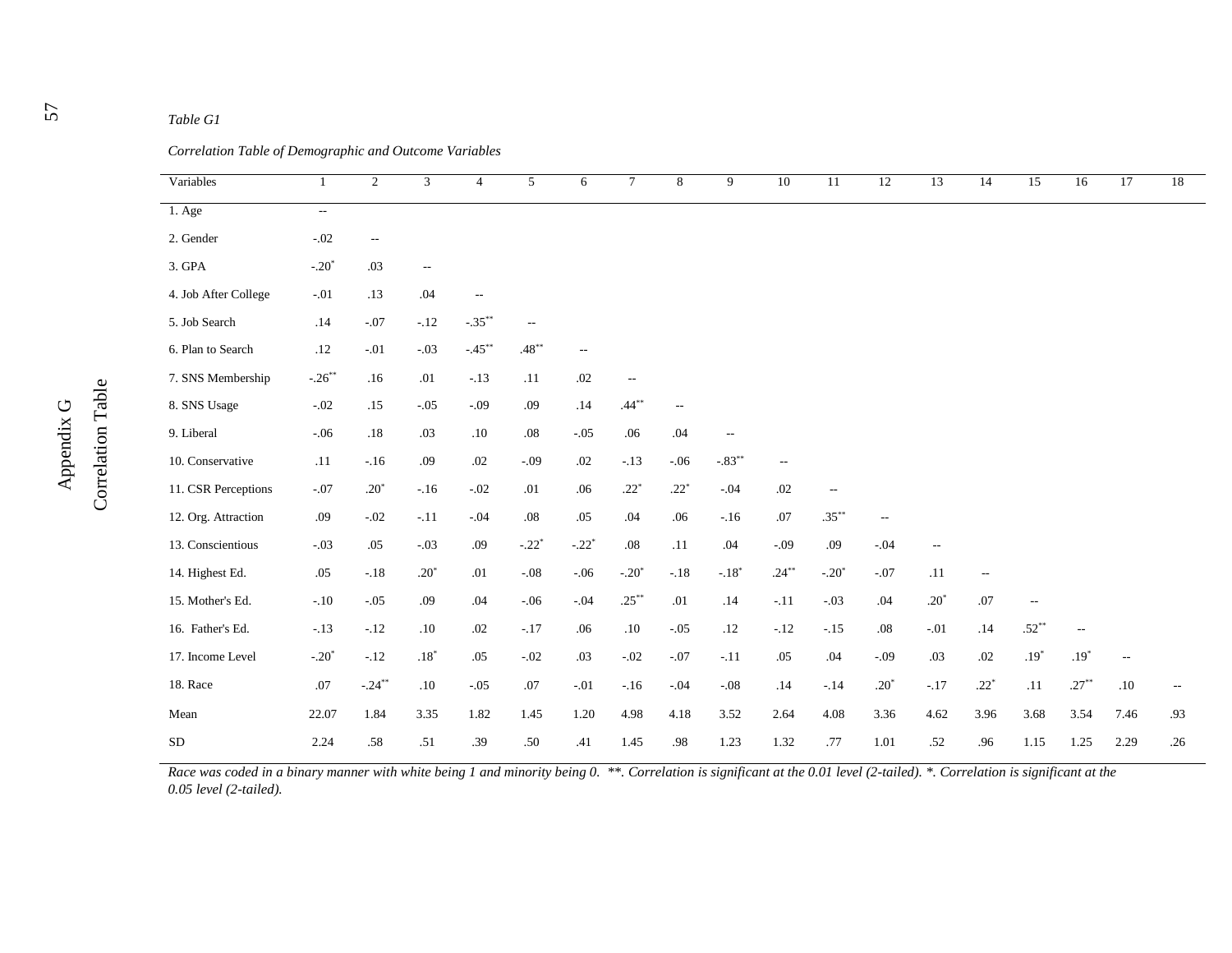## Appendix H

## Hypothesis 1 Tables

*Table H1*

*Descriptive Statistics of Participants Per CSR Importance and Measures for ANOVA Comparison*

| CSR-          |        |      |     |            |              |
|---------------|--------|------|-----|------------|--------------|
| Importance    | n      | Mean | SD  | Std. Error | 95% CI       |
| Economic      | n(122) | 3.82 | .64 | .058       | [3.71, 3.93] |
| Legal         | n(122) | 4.65 | .51 | .046       | [4.56, 4.74] |
| Philanthropic | n(122) | 4.48 | .67 | .061       | [4.36, 4.60] |
| Environmental | n(122) | 4.47 | .71 | .064       | [4.34, 4.59] |

*Table H2*

*Results from Repeated Measures ANOVA for CSR Importance*

| I) CSR        | $(J)$ CSR     | Mean               | Std. Error |        |                 |
|---------------|---------------|--------------------|------------|--------|-----------------|
| Importance    | Importance    | Difference $(I-J)$ | Difference | Sig.   | 95% CI          |
| Economic      | Legal         | $-.83$             | .06        | < .001 | $[-.95, -.71]$  |
|               | Phil          | $-.66$             | .08        | < .001 | $[-.83, -.50]$  |
|               | Environmental | $-.65$             | .09        | < .001 | $[-.82, -0.48]$ |
| Legal         | Economic      | .83                | .06        | < .001 | [.71, .95]      |
|               | Phil          | .17                | .06        | .005   | [.05, .29]      |
|               | Environmental | .18                | .06        | .002   | [.07, .30]      |
| Phil          | Economic      | .66                | .08        | < .001 | [.50, .83]      |
|               | Legal         | $-.17$             | .06        | .005   | $[-.29, -.05]$  |
|               | Environmental | .01                | .06        | .790   | $[-.10, .13]$   |
| Environmental | Economic      | .65                | .09        | < .001 | [.50, .82]      |
|               | Legal         | $-.18$             | .06        | .002   | $[-.30, -.07]$  |
|               | Phil          | $-.01$             | .06        | .799   | $[-.13, .10]$   |

Based on observed means. The error term is Mean Square (Error) = .534.

\*. The mean difference is significant at the .05 level.

\*\*. The mean difference is significant at the .01 level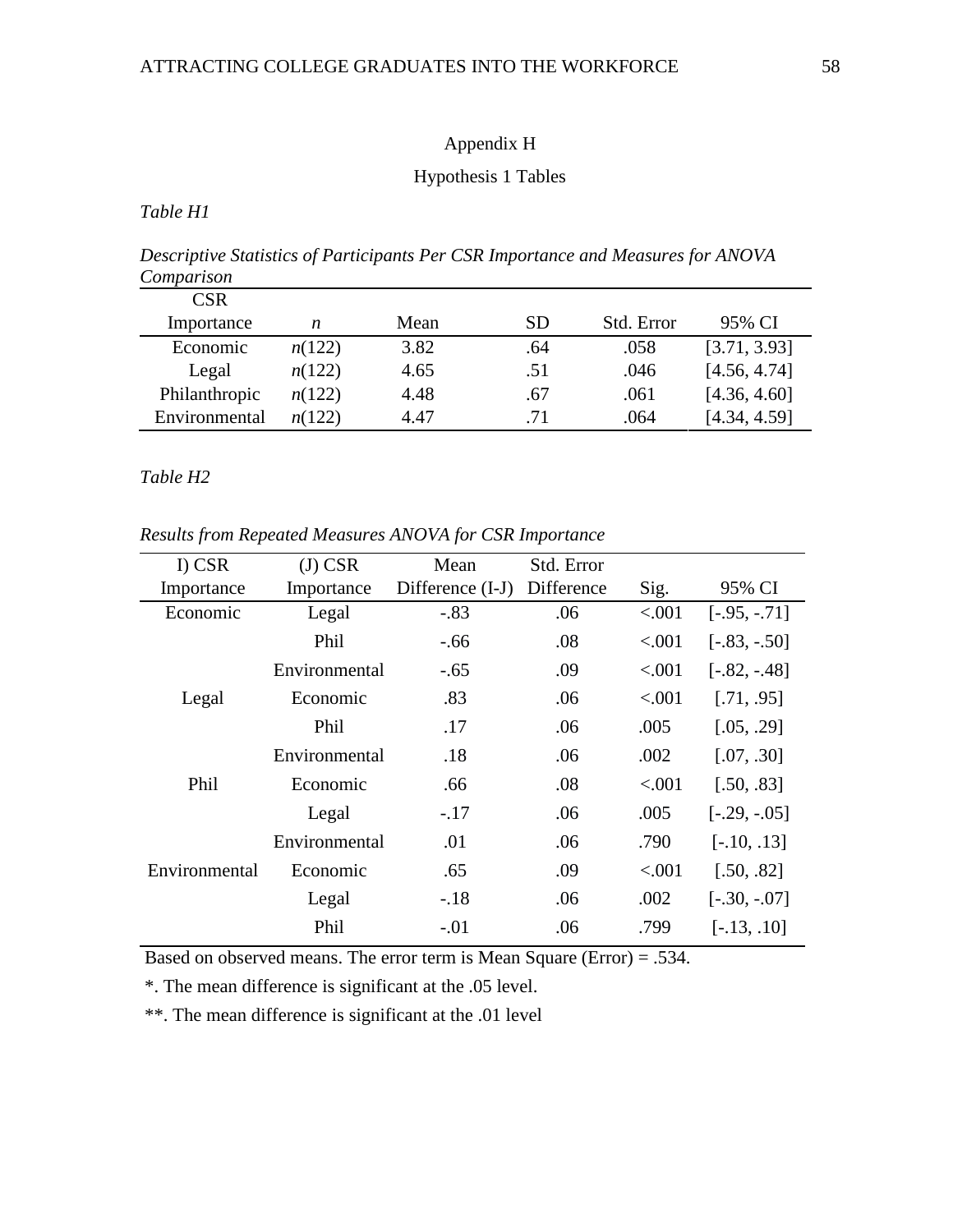# Hypothesis 2 Tables

*Table I1*

| Number of Participants Per CSR Condition |                             |  |  |  |  |  |
|------------------------------------------|-----------------------------|--|--|--|--|--|
| CSR Type                                 | <b>Website and Facebook</b> |  |  |  |  |  |
| No CSR                                   | n(23)                       |  |  |  |  |  |
| Philanthropic                            | n(24)                       |  |  |  |  |  |
| Environmental                            | n(25)                       |  |  |  |  |  |
| Economic                                 | n(25)                       |  |  |  |  |  |
| Legal                                    | n(25)                       |  |  |  |  |  |

# *Table I2*

*Means and Standard Deviations of Overall CSR Perceptions and General Attractiveness as a Function of CSR Type* 

| $\mu$ whenever $\sigma$ $\mu$ $\sigma$ $\mu$ $\sigma$ |                               |                               |  |  |  |  |
|-------------------------------------------------------|-------------------------------|-------------------------------|--|--|--|--|
| CSR Type                                              | M                             | SD                            |  |  |  |  |
|                                                       | <b>Overall CSR Perception</b> |                               |  |  |  |  |
| No CSR                                                | 3.67                          | .56                           |  |  |  |  |
| Philanthropic                                         | 4.44                          | .64                           |  |  |  |  |
| Environmental                                         | 4.04                          | .59                           |  |  |  |  |
| Economic                                              | 3.90                          | 1.05                          |  |  |  |  |
| Legal                                                 | 4.33                          | .70                           |  |  |  |  |
|                                                       |                               | <b>General Attractiveness</b> |  |  |  |  |
| No CSR                                                | 3.11                          | .89                           |  |  |  |  |
| Philanthropic                                         | 3.20                          | 1.13                          |  |  |  |  |
| Environmental                                         | 3.77                          | .70                           |  |  |  |  |
| Economic                                              | 3.09                          | 1.03                          |  |  |  |  |
| Legal                                                 | 3.60                          | 1.08                          |  |  |  |  |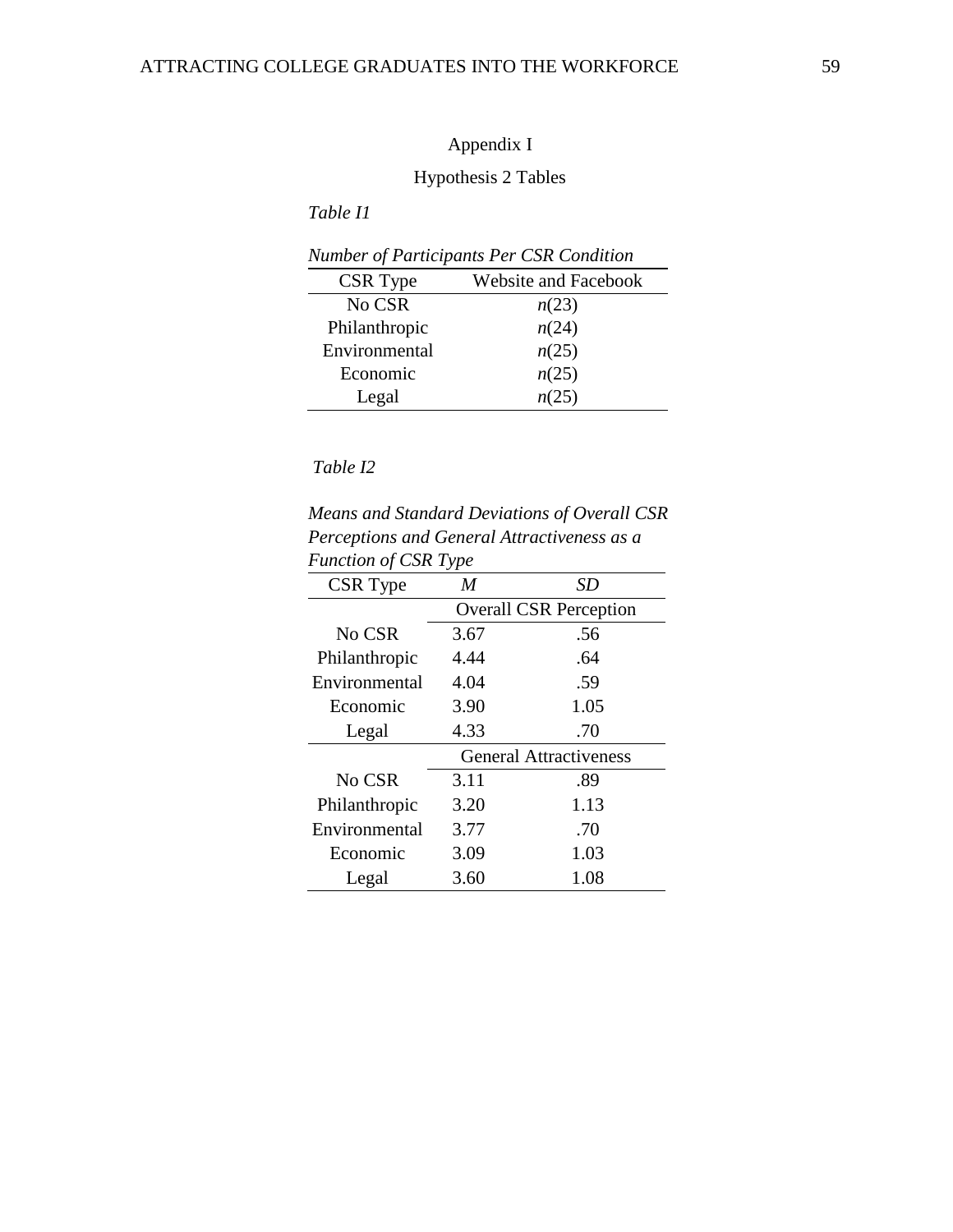*Table I3*

*F Statistic of Between-Subjects Effect and Model Significance with the Dependent Variable of Perceptions of Overall CSR Perceptions*

| Source             | Type III<br>Sum of<br>Squares | df  | Mean<br>Square | F     | Sig. | <b>Partial Eta</b><br>Squared |
|--------------------|-------------------------------|-----|----------------|-------|------|-------------------------------|
| Condition          | 9.31                          |     | 2.327          | 4.356 | .003 | .13                           |
| Error              | 62.514                        | 117 | .534           |       |      |                               |
| Corrected<br>Total | 71.824                        | 121 |                |       |      |                               |
| $1^{\circ}$        |                               |     |                |       |      |                               |

a.  $\eta_p^2 = .13$ 

b. Computed using alpha  $= .05$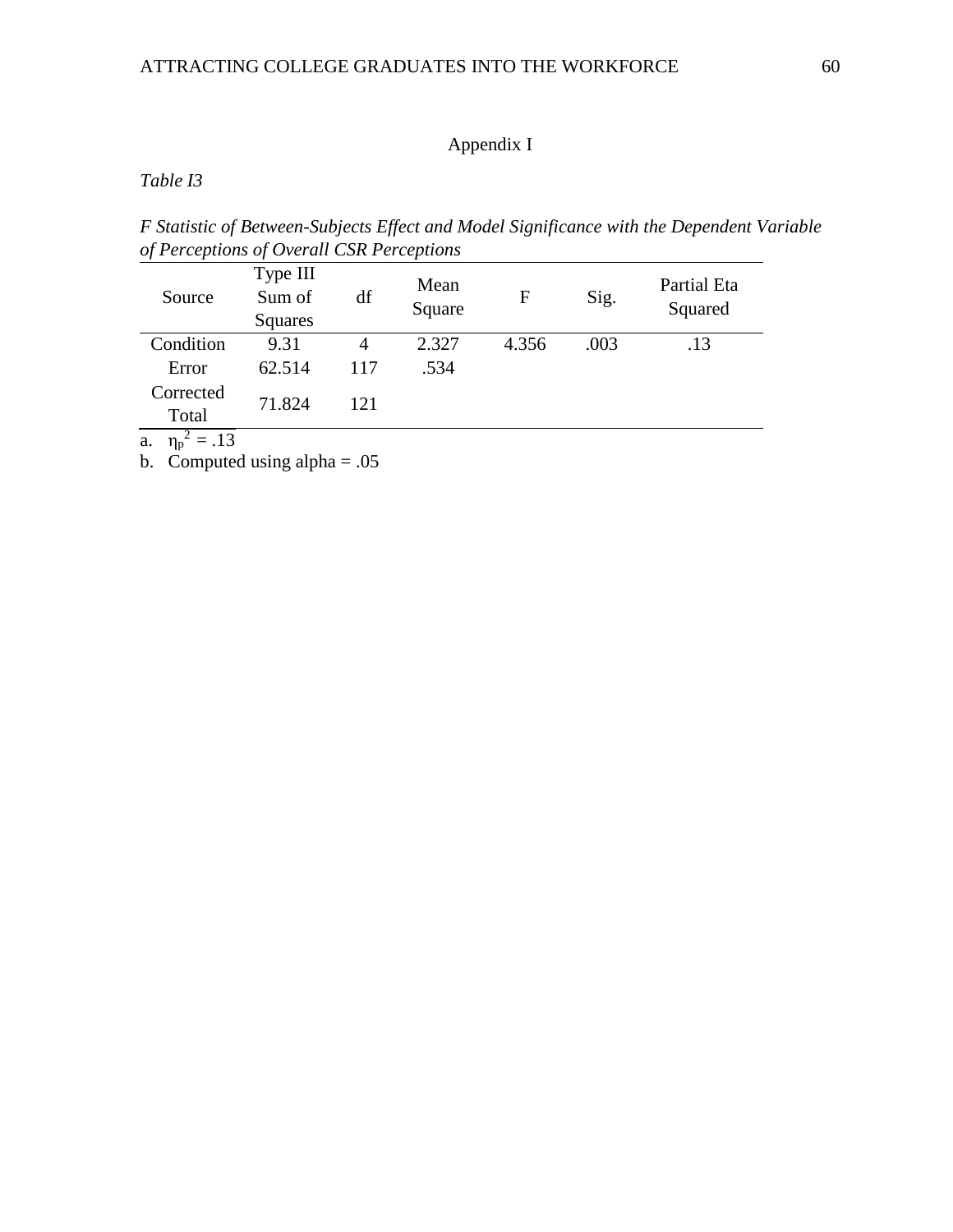*Table I4*

|               |               | Mean             | Std.  |      |                  |
|---------------|---------------|------------------|-------|------|------------------|
| I) Condition  | (J) Condition | Difference (I-J) | Error | Sig. | 95% CI           |
| Economic      | Legal         | $-.43$           | .21   | .038 | $[-.84, -.02]$   |
|               | Phil          | $-.54$           | .21   | .011 | $[-.95, -.12]$   |
|               | Environmental | $-14$            | .21   | .500 | $[-.54, .26]$    |
|               | Control       | .22              | .21   | .294 | $[-.19, .64]$    |
| Legal         | Economic      | .43              | .21   | .038 | [.02, .84]       |
|               | Phil          | $-.11$           | .21   | .608 | $[-.52, .30]$    |
|               | Environmental | .29              | .21   | .159 | $[-.11, .70]$    |
|               | Control       | .66              | .21   | .002 | [.23, 1.07]      |
| Phil          | Economic      | .54              | .21   | .011 | [.12, .95]       |
|               | Legal         | .11              | .21   | .608 | $[-.30, .52]$    |
|               | Environmental | .40              | .21   | .057 | $[-.01, .81]$    |
|               | Control       | .76              | .21   | .001 | [.34, 1.18]      |
| Environmental | Economic      | .14              | .21   | .500 | $[-.26, .54]$    |
|               | Legal         | $-.29$           | .21   | .159 | $[-.70, .11]$    |
|               | Phil          | $-.40$           | .21   | .057 | $[-.81, .01]$    |
|               | Control       | .36              | .21   | .089 | $[-.05, .78]$    |
| Control       | Economic      | $-.22$           | .21   | .294 | $[-.64, .19]$    |
|               | Legal         | $-.65$           | .21   | .002 | $[-1.07, -0.23]$ |
|               | Phil          | $-.76$           | .21   | .001 | $[-1.18, -0.34]$ |
|               | Environmental | $-.36$           | .21   | .089 | $[-.78, .05]$    |

*Results from One-Way ANOVA for Overall CSR Perceptions*

Based on observed means. The error term is Mean Square (Error) = .534.

\*. The mean difference is significant at the .05 level.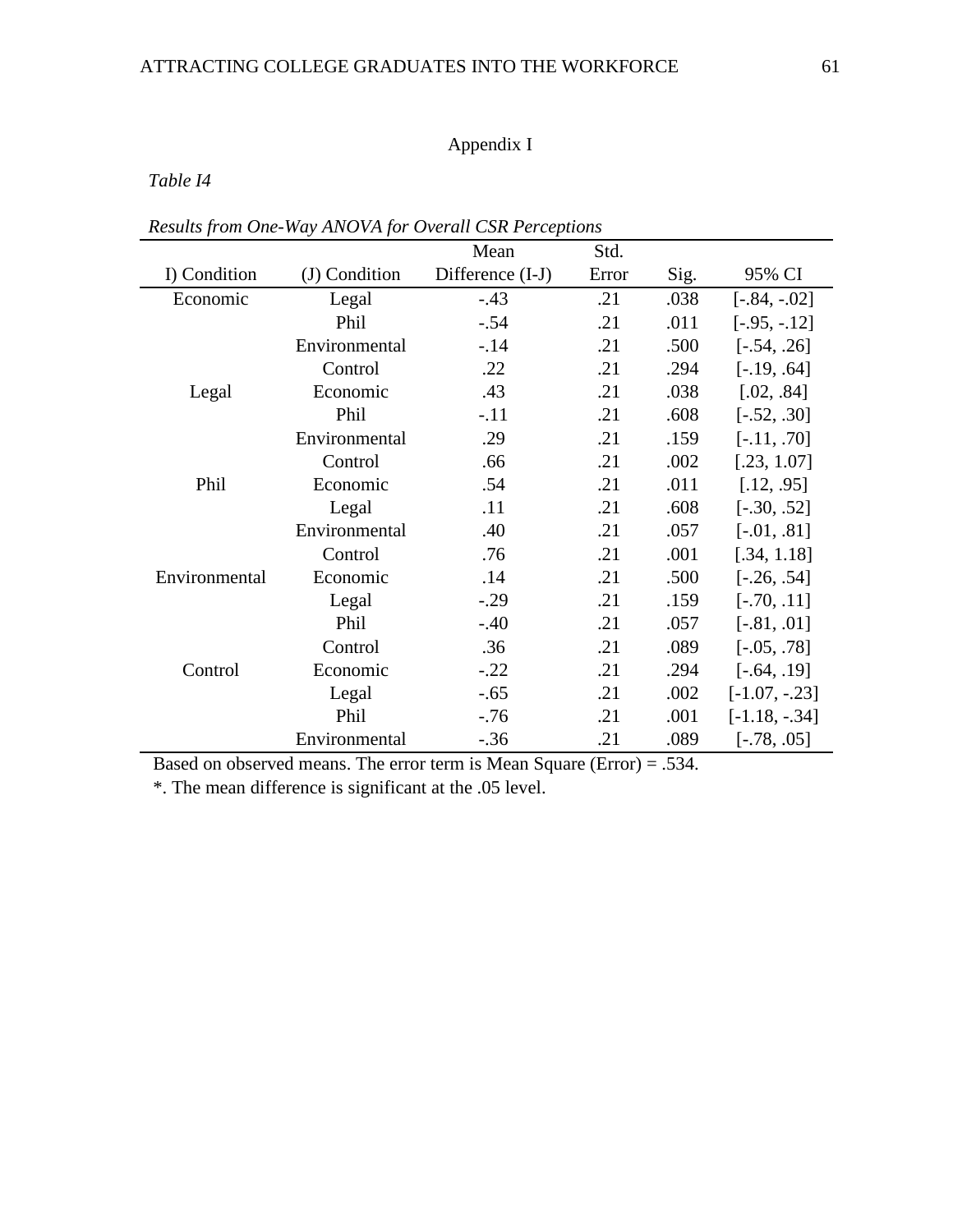*Table I5*

*F-Statistic of Between-Subjects Effect and Model Significance with the Dependent Variable of General Attractiveness to the Organization* 

| Source                 | Type III<br>Sum of<br>Squares | df  | Mean<br>Square | F     | Sig. | Partial Eta<br>Squared |
|------------------------|-------------------------------|-----|----------------|-------|------|------------------------|
| Condition              | 9.46                          | 4   | 2.3            | 2.437 | .051 | .077                   |
| Error                  | 113.58                        | 117 | .97            |       |      |                        |
| <b>Corrected Total</b> | 123.04                        | 121 |                |       |      |                        |

a.  $\eta_p^2 = .08$ 

b. Computed using  $alpha = .05$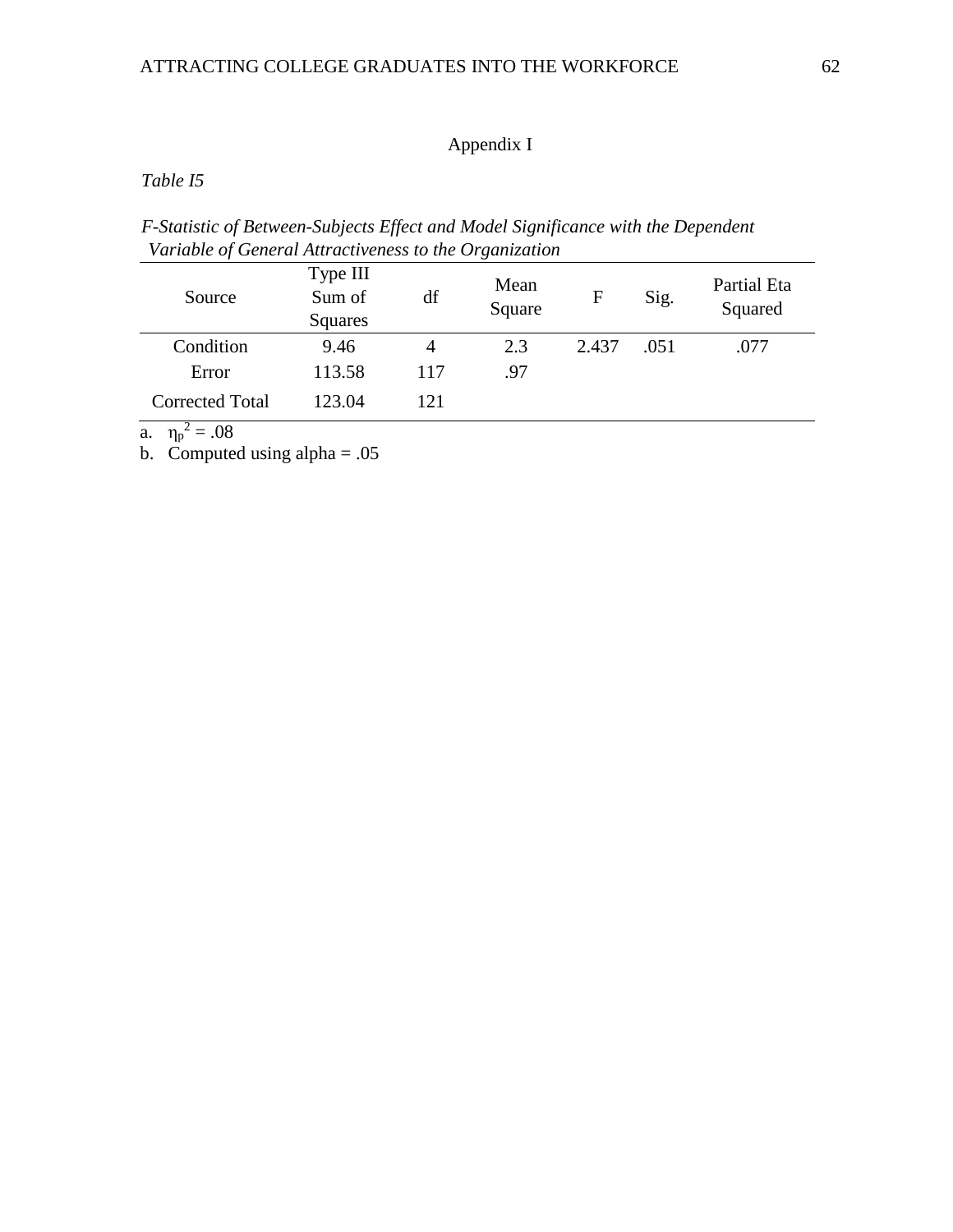*Table I6*

|               |               | Mean             | Std.  |      |                  |
|---------------|---------------|------------------|-------|------|------------------|
| I) Condition  | (J) Condition | Difference (I-J) | Error | Sig. | 95% CI           |
| Economic      | Legal         | $-.50$           | .29   | .073 | $[-1.05, .04]$   |
|               | Phil          | $-.11$           | .28   | .691 | $[-.67, .44]$    |
|               | Environmental | $-0.68$          | .29   | .016 | $[-1.23, -12]$   |
|               | Control       | $-.01$           | .28   | .952 | $[-.58, .54]$    |
| Legal         | Economic      | .50              | .29   | .073 | $[-.04, 1.05]$   |
|               | Phil          | .39              | .28   | .167 | $[-.16, .94]$    |
|               | Environmental | $-.17$           | .29   | .529 | $[-.72, .37]$    |
|               | Control       | .48              | .28   | .090 | $[-.07, 1.05]$   |
| Phil          | Economic      | .11              | .28   | .691 | $[-.44, .67]$    |
|               | Legal         | $-.39$           | .28   | .167 | $[-.94, .16]$    |
|               | Environmental | $-.56$           | .28   | .046 | $[-1.12, -01]$   |
|               | Control       | .10              | .28   | .741 | $[-.47, .66]$    |
| Environmental | Economic      | .68              | .28   | .016 | [.12, 1.23]      |
|               | Legal         | .17              | .28   | .529 | $[-.30, .72]$    |
|               | Phil          | $.57*$           | .28   | .046 | [.01, 1.12]      |
|               | Control       | .66              | .28   | .022 | [.09, 1.22]      |
| Control       | Economic      | .02              | .28   | .952 | $[-.54, .58]$    |
|               | Legal         | $-49$            | .28   | .090 | $[-1.05, .07]$   |
|               | Phil          | $-.10$           | .29   | .741 | $[-.66, .47]$    |
|               | Environmental | $-.66$           | .28   | .022 | $[-1.22, -0.09]$ |

*Results from One-Way ANOVA for General Attractiveness*

Based on observed means. The error term is Mean Square (Error) = .534.

\*. The mean difference is significant at the .05 level.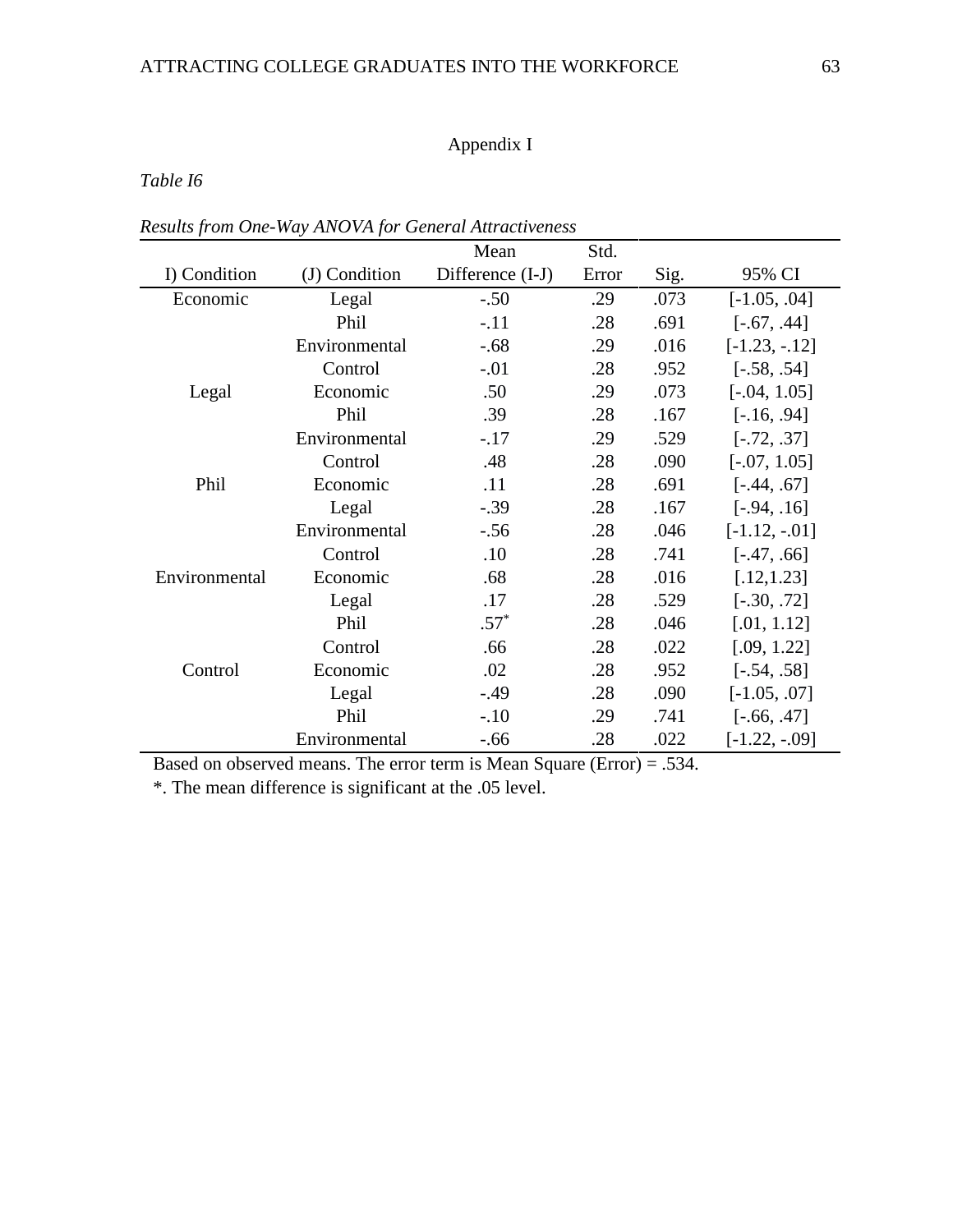# Hypothesis 3

*Model J1*



**Statistical Diagram** 



Indirect effect of X on Y through  $M_i = a_i b_i$ Direct effect of X on  $Y = c'$ 

*Note:* 

Hayes, A. F. (2017). Introduction to mediation, moderation, and conditional process analysis: A regression-based approach. *Guilford Publications*. Retrieved from:http://www.personal.psu.edu/jxb14/M554/specreg/templates.pdf

*Note:* 

 $X = Economic$  *Recruitment Message, Y = Perceived Organizational Attractiveness, M<sub>i</sub> = Perception of Overall Perceived CSR*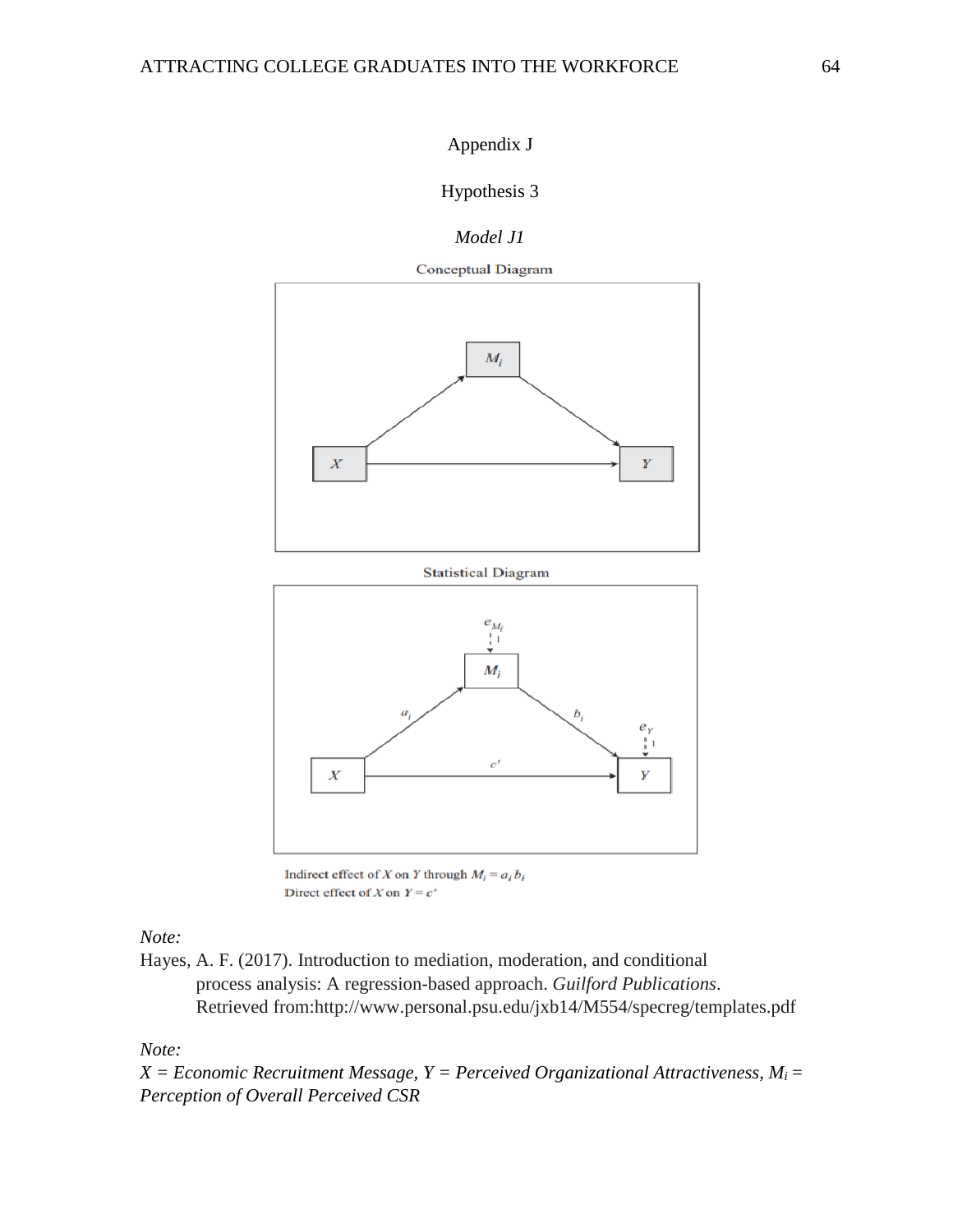*Table J2*

*Correlation Table between Mediation Variables and Other Outcome Variables*

|            |                     | <b>Outcome Variables</b> |                      |  |
|------------|---------------------|--------------------------|----------------------|--|
| Correlated |                     | <b>Overall CSR</b>       | General              |  |
| variables  |                     | Perceptions $(M_i)$      | Attractiveness $(Y)$ |  |
| Mediation  | <b>Overall CSR</b>  |                          | $.35***$             |  |
| Variable   | Perceptions $(M_i)$ |                          |                      |  |
| Conditions | Philanthropic $(X)$ | $.76***$                 | $.30**$              |  |
|            | Legal $(X)$         | $.69***$                 | $.30^{**}$           |  |
|            | Economic $(X)$      | $.49***$                 | .10                  |  |
|            | Environmental $(X)$ | $71***$                  | $.33***$             |  |

\*\*. Correlation is significant at the .01 level (2-tailed).

\*. Correlation is significant at the .05 level (2-tailed).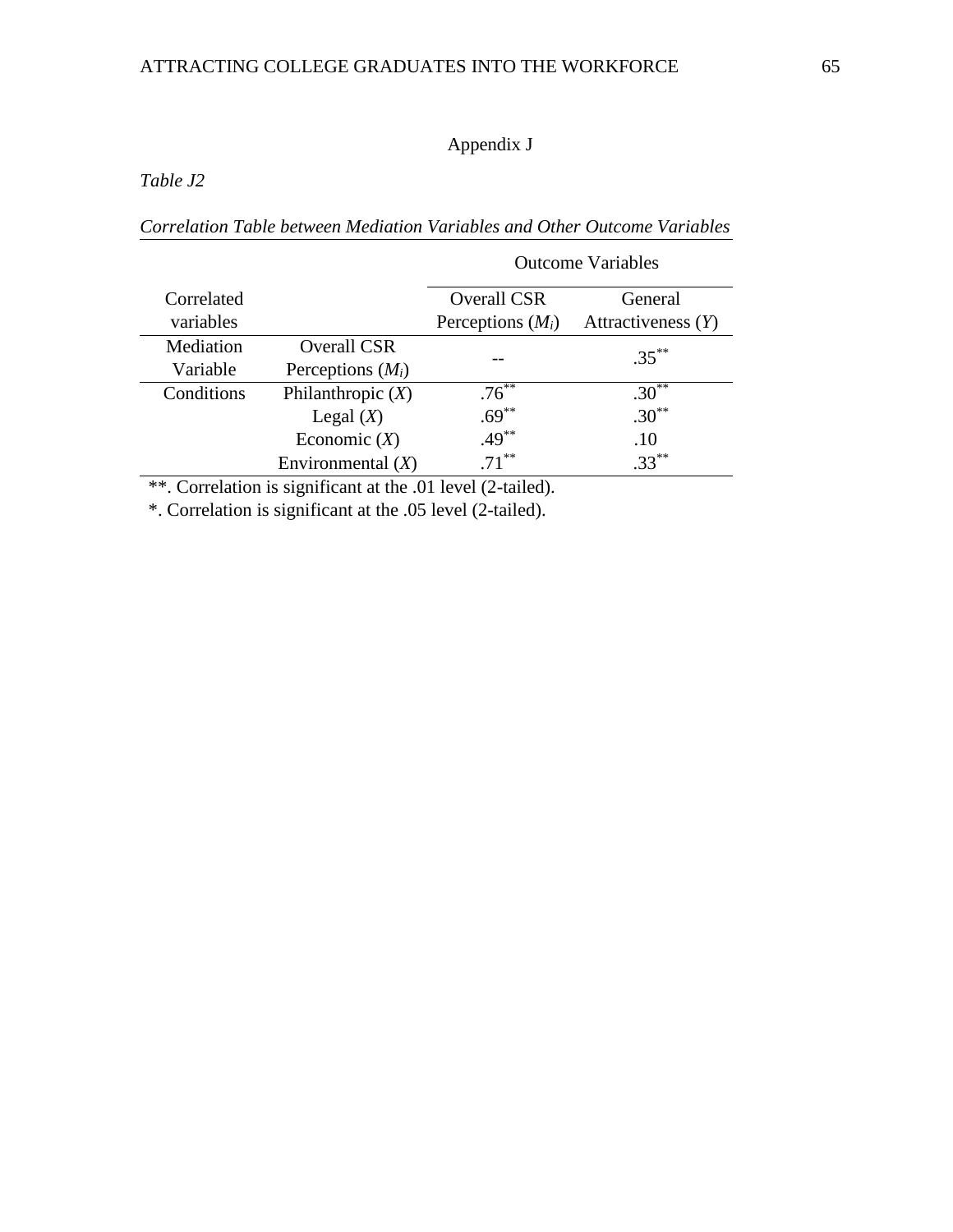*Table J3*

| Variable Differences in Mediation Effects Using Control Condition as the Indicator and |  |  |
|----------------------------------------------------------------------------------------|--|--|
| <b>Outcome of General Attractiveness</b>                                               |  |  |

|                    |          | Condition    | Coefficient | Std. Err.  | $\boldsymbol{p}$ | 95%CI          |
|--------------------|----------|--------------|-------------|------------|------------------|----------------|
| Mediator           | Effect   | Constant     | 3.1         | $\cdot$ .2 | < .001           | [2.71, 3.5]    |
| <b>Overall CSR</b> |          |              |             |            |                  |                |
| Perceptions        | Direct   | Legal        | .18         | .28        | .538             | $[-.38, .73]$  |
|                    |          | Philanthropy | $-.27$      | .28        | .351             | $[-.83, .29]$  |
|                    |          | Environment  | .49         | .27        | .073             | $[-.05, 1.03]$ |
|                    |          | Economic     | $-.12$      | .27        | .649             | $[-.66, .41]$  |
|                    | Indirect | Legal        | .31         | .11        | N/A              | [.12, .56]     |
|                    |          | Philanthropy | .36         | .12        | N/A              | [.16, .64]     |
|                    |          | Environment  | .17         | .09        | N/A              | [.03, .38]     |
|                    |          | Economic     | .11         | .12        | N/A              | $[-.11, .39]$  |
|                    | Total    | Legal        | .49         | .28        | .090             | $[-.08, 1.05]$ |
|                    |          | Philanthropy | .10         | .29        | .741             | $[-.47, .66]$  |
|                    |          | Environment  | .66         | .28        | .022             | [.1, 1.23]     |
|                    |          | Economic     | $-.02$      | .28        | .952             | $[-.58, .55]$  |